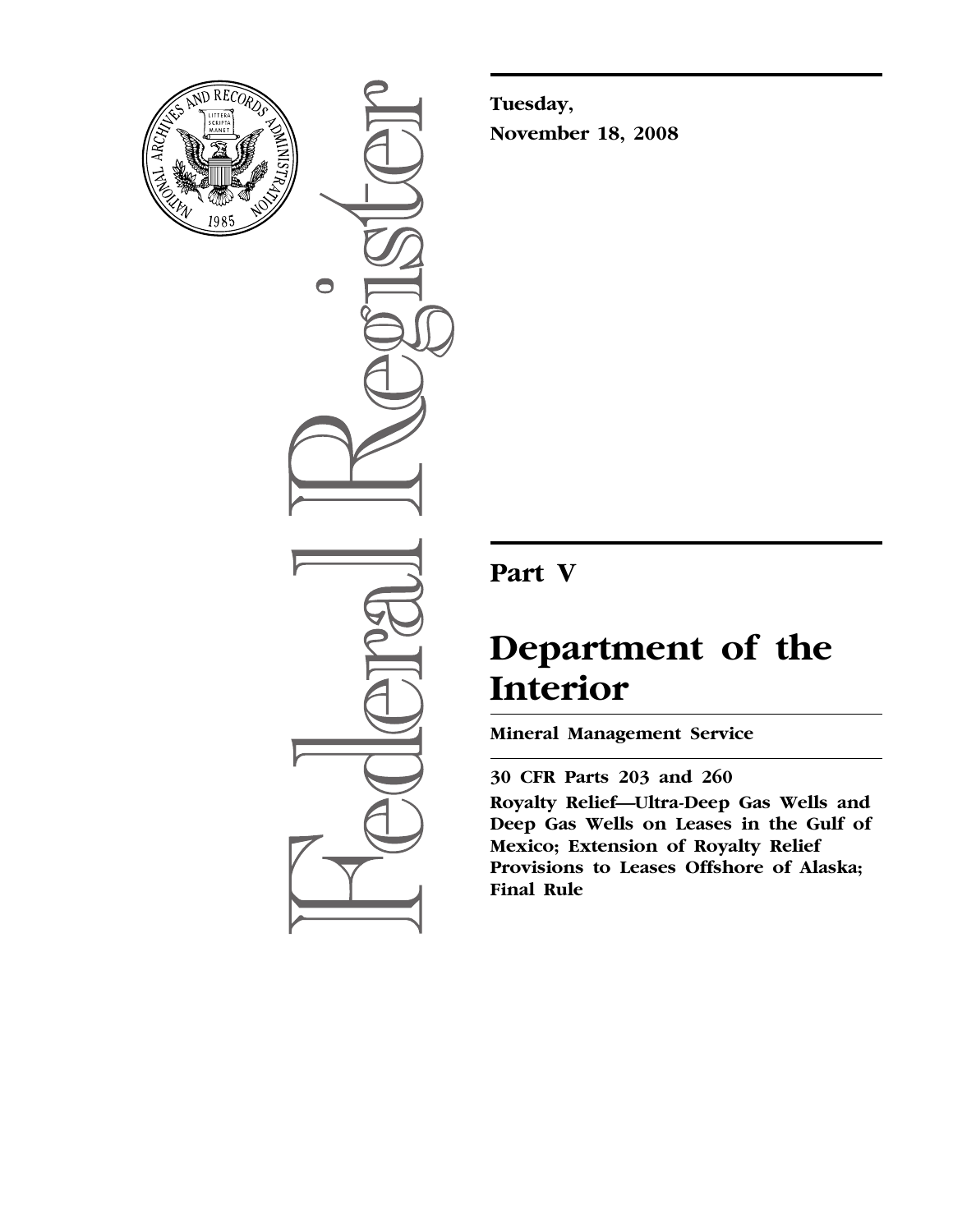#### **DEPARTMENT OF THE INTERIOR**

#### **Minerals Management Service**

#### **30 CFR Parts 203 and 260**

**[Docket ID MMS–OMM–2007–0071]** 

**RIN 1010–AD33** 

# **Royalty Relief—Ultra-Deep Gas Wells and Deep Gas Wells on Leases in the Gulf of Mexico; Extension of Royalty Relief Provisions to Leases Offshore of Alaska**

**AGENCY:** Minerals Management Service (MMS), Interior. **ACTION:** Final rule.

**SUMMARY:** This final rule amends existing deep gas royalty relief regulations to reflect statutory changes enacted in the Energy Policy Act of 2005. It provides additional royalty relief for certain ultra-deep wells on Outer Continental Shelf leases in shallow water in the Gulf of Mexico. It extends both the existing and the additional deep gas royalty relief to Outer Continental Shelf leases in deeper water than before. Finally, this final rule applies discretionary royalty relief procedures that have been used by deepwater leases in the Gulf of Mexico to leases offshore of Alaska.

**EFFECTIVE DATES:** This final rule becomes effective December 18, 2008.

**FOR FURTHER INFORMATION CONTACT:**  Marshall Rose, Chief, Economics Division, at (703) 787–1538.

# **SUPPLEMENTARY INFORMATION:**

#### **A. Background**

On May 18, 2007, MMS published a proposed rule in the **Federal Register**  (72 FR 28396) to implement Sections 344 and 346 of the Energy Policy Act of 2005, Pub. L. No. 109–58, 119 Stat. 594, 702 (codified at 42 U.S.C. 15904). This final rule is substantially the same as the proposed rule except for fixing price thresholds used with application-based royalty relief for leases offshore Alaska and for newer deepwater leases in the Gulf of Mexico (GOM), and the ability of operators to temporarily remove drilling rigs in certain cases without forfeiting the original well status of deep wells. Minor editorial or clarifying language changes were also made. The statutorily-mandated royalty relief provisions in this final rule for deep gas wells in the GOM supplement royalty relief that MMS previously included in 30 CFR 203.40–203.48, hereafter referred to as the existing regulations.

Under the existing regulations, MMS offered a temporary royalty relief incentive for deep gas production from

GOM leases in less than 200 meters of water that lie wholly west of 87 degrees, 30 minutes West longitude for wells spudded since March 26, 2003.

The incentive in the existing regulations consists of a royalty suspension volume (RSV) for the first qualifying well on a lease for two basic categories of deep gas production: (1) 15 billion cubic feet (BCF) of RSV for a qualifying well with a perforated interval the top of which is between 15,000 and 18,000 feet true vertical depth subsea (TVD SS); or (2) 25 BCF of RSV for a qualifying well completed at least 18,000 feet TVD SS. The existing regulations provide lesser amounts of royalty relief for a deep sidetrack, for a subsequent deeper well on the lease, and for drilling an unsuccessful deep well. All qualified deep wells on the lease that begin production before May 3, 2009, may use the relief provided in the existing regulations, but only for production that occurs during years when the average price of natural gas on the New York Mercantile Exchange (NYMEX) does not exceed the price threshold of \$10.15 per million British thermal units (MMBtu), expressed in 2007 dollars.

The supplemental incentive added by this final rule implementing section 344 of the Energy Policy Act is an RSV of 35 BCF for a third well depth category an ultra-deep well (defined in section 344(a)(3)(A) as wells with a perforated interval the top of which is at least 20,000 feet TVD SS). The final rule provides that this ultra-deep well incentive has no expiration date, applies only if the lease has no prior deep well production, and is subject to a price threshold of \$4.55 per MMBtu, expressed in 2007 dollars.

Also, this final rule provides the same incentive for gas produced from a deep well on leases in waters 200 meters or deeper but less than 400 meters deep as the existing regulation provides on leases in less than 200 meters of water, with 2 exceptions:

1. The incentive in 200 to less than 400 meters of water applies to qualified deep wells spudded on or after May 18, 2007, rather than March 26, 2003, and that begin production before May 3, 2013, rather than before May 3, 2009; and

2. The royalty relief in 200 to 400 meters of water applies to production from qualified wells occurring in years when the average NYMEX natural gas price does not exceed a price threshold of \$4.55 per MMBTU, rather than \$10.15 per MMBTU, expressed in 2007 dollars.

Finally, to implement section 346 of the Energy Policy Act, this final rule utilizes established royalty relief

application and evaluation procedures found under §§ 203.60 through 203.80 for any lease offshore Alaska that seeks royalty relief before production on the lease begins. These case-by-case procedures for seeking royalty relief are the same as can be used by a deepwater lease in the GOM that was issued before the Deep Water Royalty Relief Act of 1995 (DWRRA) or after 2000. Prior to this rulemaking, the pre-production royalty relief procedures in §§ 203.60– 203.80 did not apply to leases offshore Alaska. Consistent with section 346 of the Energy Policy Act of 2005, the current rulemaking addresses that omission.

#### **B. Comments Leading to Rule Modifications**

Eight respondents submitted comments on the proposed rule. Separate letters from Chevron and from the American Petroleum Institute (API), as well as a joint letter from six oil and gas industry associations (National Ocean Industries Association (NOIA), Independent Petroleum Association of America, U.S. Oil & Gas Association, International Association of Drilling Contractors, American Exploration and Production Council, and Natural Gas Supply Association) expressed concerns mostly about various restrictions in the proposed deep and ultra-deep well provisions. A joint letter from five environmental organizations (Northern Alaska Environmental Center (NAEC), Alaska Wilderness League, Natural Resources Defense Council, Pacific Environment, and Resisting Environmental Destruction on Indigenous Lands) and a separate letter from a representative of another environmental organization (Defenders of Wildlife (DoW)) raised a variety of concerns about royalty relief mostly for leases offshore Alaska. A letter from a private citizen (T. Tupper) critiqued some processes and assumptions included in the proposed rule. Finally, a letter from an energy consuming industry organization (Industrial Energy Consumers of America) expressed general support for the added domestic production incentive, while a letter from another private citizen (K. Sellers) voiced general opposition to royalty relief. Copies of all the comments we received are available on our Web site at: *[http://www.mms.gov/federalregister/](http://www.mms.gov/federalregister/PublicComments/AD33.htm)  PublicComments/AD33.htm.* 

In response to these comments, the final rule substantively changes one provision of the proposed rule. Also, we have clarified some text in the regulations in response to about onethird of the items on a detailed list in the API comments. Further, we have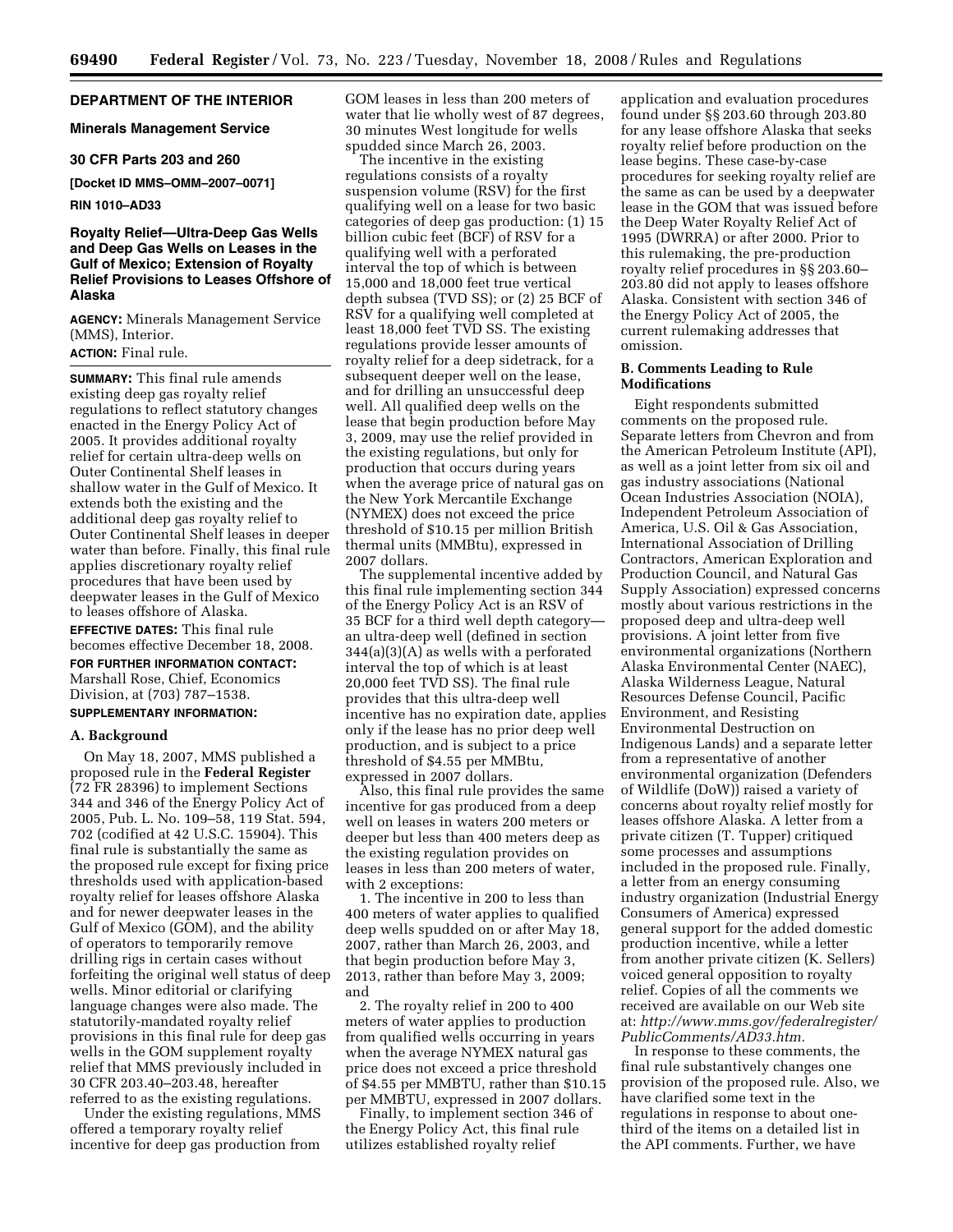reorganized parts of the rule by moving provisions from some sections to other sections where they are more appropriately located. These moves do not alter the meaning of the provisions. Finally, we have updated the various base price threshold values from 2006 dollars to 2007 dollars.

The proposed rule explained how the applicable base price thresholds would be determined in the case of a lease offshore Alaska that applies and qualifies for pre-production royalty relief. For a lease issued with royalty relief and price thresholds, those same price thresholds would apply to any additional discretionary relief awarded on a case-by-case basis through the provisions of the proposed rule. For a lease issued without royalty relief and price thresholds, the base price threshold terms in the DWRRA would apply to all royalty relief awarded.

Given the comments received on the proposed rule and further review of our process for evaluating pre-production royalty relief applications, we add flexibility to the price thresholds prescribed in the regulation for leases both offshore Alaska and those in deep water in the GOM issued after 2000. We do this by providing the authority to grant an exception to the price thresholds fixed in § 203.78 in cases where we find a project would not be economic without royalty relief subject to price thresholds above those fixed in the rule. Our process for determining whether development (pre-production) projects or expansion projects need relief requires use of future oil and gas price paths that we specify so as to insure that current oil and gas price expectations are impartially reflected in the evaluation. Should an applicant demonstrate that even at this price path, royalty relief is necessary to transform development of a discovery from an uneconomic to an economic proposition, we may decide that production of the resource with a higher royalty relief price threshold is preferable to stranding the resource.

This exception recognizes that, in many cases, generic price thresholds established in lease terms or for a general category of leases (e.g., all those leases eligible for deep gas or deepwater royalty relief) may be set conservatively to avoid providing excessive relief, since the relief to which the thresholds apply inevitably turns out to be unnecessary for many of those that use it. In those cases, a more parsimonious price threshold properly limits the size of the forgone royalty from those leases that would have been explored and developed without royalty relief. However, it may not be the proper price

threshold in specific cases where the individual applicant can demonstrate convincingly that royalty relief is the difference between a prospective profit and loss situation, and thus this relief would directly affect the lessee's decision between development and abandonment of a discovery. In such cases, there is less concern about forgone royalties because it would be presumed that no royalties would be collected without the production that results from providing some initial royalty relief.

We intend to select the price threshold in the case of an exception using the same criteria we do for determining the size of the RSV. That is, we set or raise the oil and gas price thresholds, like we set or raise the RSV, only enough to make development economic on the lease, unit or project that has applied and qualified for royalty relief.

This change responds to comments from both NOIA, *et al.*, and NAEC, *et al.*  The concern expressed by NOIA, *et al.*, was that the proposed implementation of section 346 ''stopped in its tracks'' an initial positive reaction to that incentive. While the comment went on to request a step not authorized by the statute, that ultra-deep gas relief be applied to Alaska, it did cause us to look at other ramifications of the provisions applied to Alaska. The proposed base price threshold for certain older leases in Alaska has a greater chance of being exceeded than is the case for the actual price threshold included in newer leases offshore Alaska. These older leases have no royalty relief in their lease terms and so would have been subject, under the proposed rule, to the DWRRA threshold for any newly approved royalty relief. The intent of the proposed rule's provision to implement section 346 was to provide added flexibility to consider, on a case-by-case basis, additional royalty relief for projects that may otherwise prove uneconomic to develop. However, strictly applying the base price threshold to any such relief granted under this provision could have the unintended effect of negating that relief if the project would remain uneconomic at prices above the threshold. The flexibility added by the final rule provision allows for the possibility to apply a different price threshold to relief granted on a case-bycase basis, consistent with the specific circumstances of the project being granted relief.

Further, we observed only a small response to the original deep gas relief in the GOM, which justifies a lower, more restrictive price threshold there to avoid providing excessive royalty relief on production that would occur without that relief. In contrast, the meager Outer Continental Shelf (OCS) production history in Alaska does not provide the same justification for a lower, more restrictive price threshold.

As part of this reconsideration of the Alaska price threshold, we discovered a modification we needed but neglected to propose in § 203.80. That modification authorizes case-by-case applications before production starts for royalty relief in special cases that fall outside our established categorical or formal application-based royalty relief programs from leases offshore Alaska, as well as from leases located wholly west of 87 degrees 30 minutes West longitude in the GOM. This special case royalty relief is available to all leases on the OCS after production begins. Section 346 of the Energy Policy Act of 2005 added leases offshore Alaska to the subset of OCS leases that may seek royalty relief before production begins. Along with this modification, we clarify that our formal royalty relief programs include both the size of the relief (e.g., RSV) we may grant and the conditions (e.g., price threshold) we may impose on use of that relief.

The API provided an extensive list of suggested text clarifications to improve readability and comprehension of the terms under which this royalty relief is available. We have adopted many of those clarifications. Clarifying rule text has been added to: (1) § 203.0 definitions for certified unsuccessful well and ultra-deep short sidetrack; (2) to § 203.2; (3) to section lists at the beginning of the new and revised deep gas and ultra-deep gas sections in subpart B; and (4) to §§ 203.33 and 203.43. Also, we have expanded the explanations in the examples in §§ 203.31, 203.36, 203.41, and 203.43(a) to include not only what the answer is but also why that answer results from the regulation. The API also suggested wording changes in the rule to implement some conceptual changes they favor. Discussion at the end of the next section explains why we did not make these conceptual changes.

During review of the comments on the proposed rule, we discovered a needed technical correction to an existing definition. This technical correction allows temporary removal of a drill rig due to weather (e.g., hurricane) or safety (e.g., unexpected pressure) concerns without sacrificing the well's status as an original well. Provided that drilling resumes within 1 year after drilling was halted due to a weather or safety hazard which we agree justified removing the rig, we will still consider the well an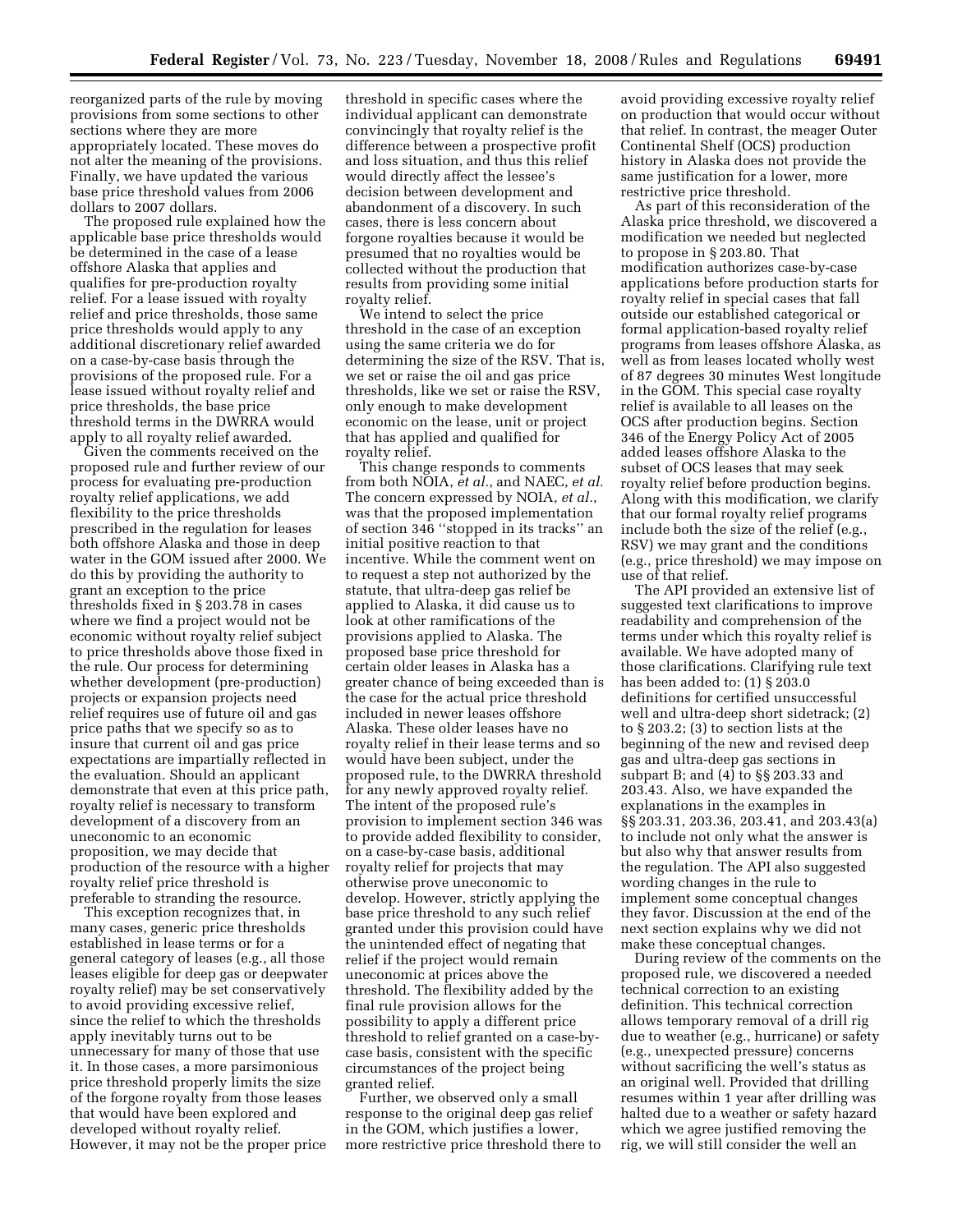original well for purposes of royalty relief. The sunset dates in the qualified deep and ultra-deep well definition are still applicable in this situation. We do this to avoid creating a moral hazard of encouraging continued operation with a rig that has been or may be damaged by weather or is unsafe to use with newly revealed geologic conditions for the sake of preserving access to royalty relief. When we are encouraging operators with royalty relief to take a chance in untested horizons and areas, we do not want to penalize prudent operation. This flexibility is more important in the case of ultra-deep wells where the change in a well's designation from original well to sidetrack loses all royalty relief.

Finally, we moved provisions appearing in the proposed rule in § 203.31(c) and § 203.41(d) that describe how to apply the RSV to § 203.33(a) and § 203.43(a), respectively, where other provisions concerning the application of an RSV appear. Also, we rearranged the provisions appearing in § 203.35 to match the chronological order in which these administrative actions that secure the RSV should occur, and clarified requirements for an extension of the deadline for beginning production in both §§ 203.35 and 203.44. These changes do not alter the substance of any of the moved provisions.

#### **C. Comments Not Leading to Rule Modifications**

The following discussion is arranged into 10 issue topics for purposes of organizing responses to comments for which no changes in the rule were made. The oil and gas industry letters generally objected to 3 parts of the proposed rule: (1) The price threshold level, (2) a sunset for royalty relief in the 200 to 400 meter water depth, and (3) the ability of only the first deep or ultradeep well on a lease to earn the RSV. Both the industry and environmental representatives submitted comments on (4) the fiscal cost of the proposed rule. The letters from the environmental organizations also expressed concerns about: (5) the propriety of any royalty relief in Alaska, (6) the analysis accompanying this rule, and (7) the competence of MMS to administer royalty relief provisions. The substantive private citizen letter pointed out possible problems with: (8) price thresholds in connection with royalty in-kind, (9) the rule's information collection provisions, and (10) estimates of the size of the incentive's effect. The next section reviews and responds to the particular comments in each of these categories, as well as the detailed API recommendations not adopted.

1. *Price Threshold Level:* Industry comments on this issue ranged from statements that the proposed price threshold level is too low, that the threshold should be consistent with the one in the existing regulation, that it ought to be even higher than the threshold in the existing regulation, or that setting an appropriate threshold should have no connection to the lack of a sunset date.

The most direct criticism about this issue is reflected in the following quote from Chevron.

MMS's proposed price threshold of \$4.47 per MMBTU is too low and will have the effect of nullifying the stipulated royalty relief incentive \* \* \* the new deep gas royalty relief incentives [will be given] little or no value in making lease acquisition and drilling decisions. The effect of establishing a low price threshold in the proposed rule circumvents Section 344's purpose.

The MMS considered but declined to set a higher price threshold for several reasons. In general, high gas prices provide all the incentive needed for additional production. Moreover, Congress established this gas price threshold for a previous royalty relief program that it mandated for preexisting deepwater leases in the GOM (DWRRA), albeit when market prices were much lower than now. Given the discretion afforded the Secretary of the Department of the Interior by Congress to engage in this rulemaking, MMS has decided to adopt that previous gas price threshold, concluding that an acrossthe-board royalty incentive is not necessary inasmuch as current prices are far above historic levels. We note, however, that we believe this new royalty relief provision still has value as a cushion against a possible gas price collapse after drilling decisions have been made.

A variation of this criticism of the proposed level of the gas price threshold is the recommendation to use the same price threshold as set in the existing deep gas regulation:

\* \* \* our recommendation is that at minimum the existing rule's \$9.88 per MMBTU base price threshold (adjusted over time for inflation) be adopted as the applicable price limitation (API).

This argument for consistency is not compelling. The high price threshold in the existing program was adopted in connection with a fixed sunset date, a feature not included in the statute in connection with the ultra-deep well incentive, the most significant part of the new program. Indeed, the existing deep gas incentive will begin to phase out in less than a year. Further, technological capabilities have

improved and price-cost margins have increased since the existing regulation was issued. Finally, the lower price threshold coincides with the gas price threshold level set for deepwater leases MMS issued from 2002 to 2004 and since 2007. As such, this level of gas price threshold applies to the large and growing number of deepwater leases issued under that incentive. A deep gas price threshold that matches one used in deepwater will mitigate inconsistency between the deep gas and deepwater relief programs. The enhanced consistency of incentive terms across different leases will reduce confusion in the long run after the existing deep gas program has expired and will reduce the distortion in lease development decisions associated with different likelihoods of realizing royalty relief. Use of this same price threshold for the new ultra-deep gas drilling incentive thereby improves consistency of market terms for gas produced under both of the major long term OCS royalty relief programs that have gas price thresholds.

Related comments advocated an even higher price threshold.

The price threshold of \$4.47/MMBtu \* \* \* is substantially less than the price threshold applicable to royalty suspension volumes under the existing rule  $*^* * *$  rather than raising the threshold to respond to the fact that it costs more for companies to make the investment into these frontier areas than it did before, the MMS has instead gone in the opposite direction by proposing an extremely low threshold (NOIA, et al.).

MMS further justifies the lower price threshold based on the lack of response to deep gas relief to date. The current relief, with a \$9.88/mmbtu price threshold, did not result in significant deep drilling because of the high cost and technical risk associated with drilling at these depths. The historical lack of response under the \$9.88/mmbtu [threshold] logically argues that an even higher price threshold than \$9.88/mmbtu may be necessary to entice lessees to take on the financial and technical risks of ultra-deep drilling (API).

These arguments are not persuasive. The commenters did not provide evidence that drilling costs for ultradeep wells have gone up as much or more than the price of natural gas. Further, relating price thresholds, under which royalty relief is realized, to cost indexes would tend to reduce normal incentives to resist or avoid increases in drilling costs. Also, matching price thresholds to market conditions would increase the amount of royalty relief or, in other words, the subsidy or transfer from taxpayers to industry at the same time that industry's profits are rising. Finally, the higher price threshold did not cause the lack of response to the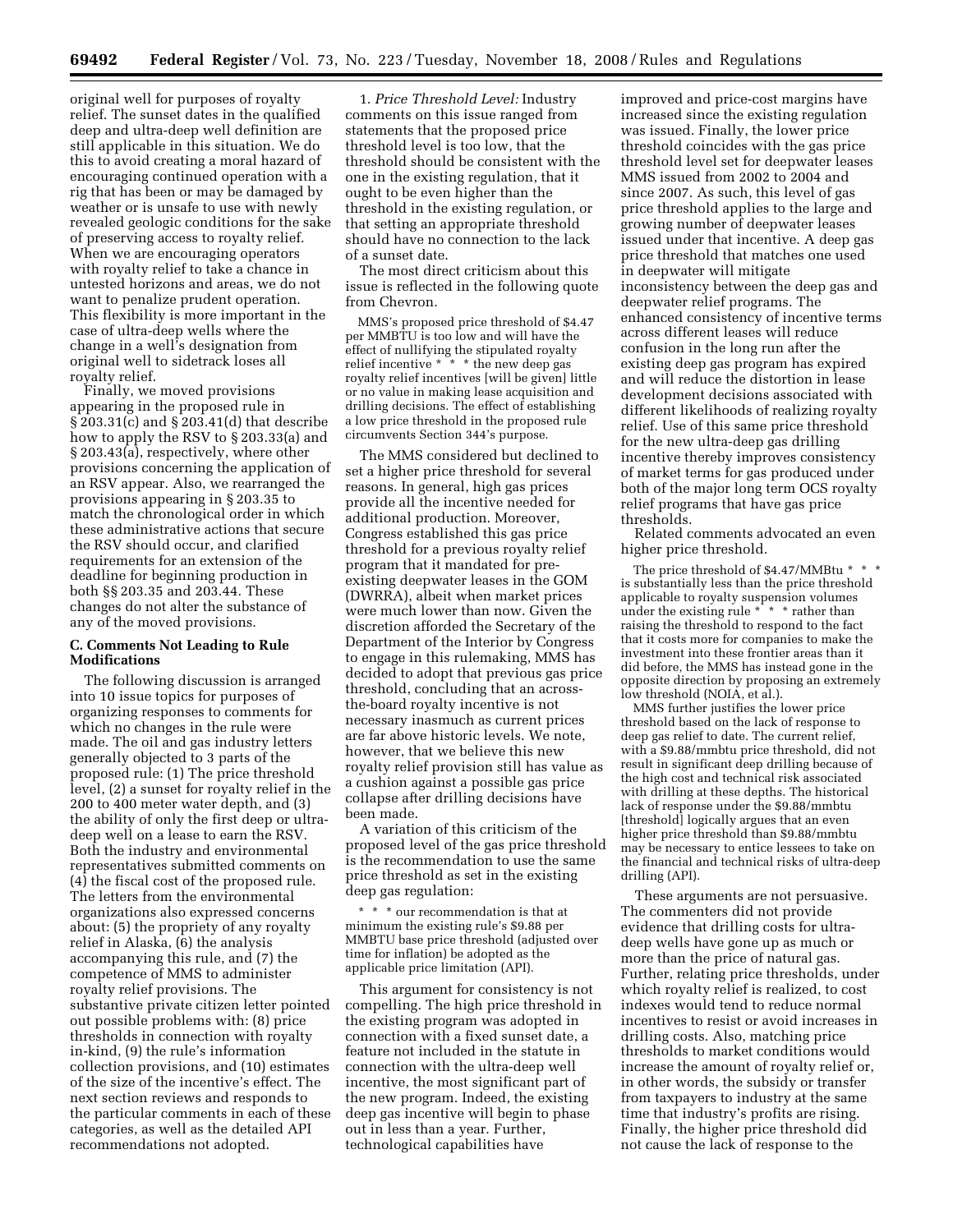existing deep gas relief. On the contrary, because it was not exceeded and probably not expected to be exceeded, it allowed the full enticement effect of the incentive to occur—yet the incremental drilling results have been small.

A final price threshold issue concerned its connection to a sunset date.

MMS justifies the lower price threshold level based on the lack of a sunset provision. The lack of a sunset provision for ultra-deep drilling is necessary given the immense technical challenge posed by these wells. The need to develop experience and technology will require long lead times, making a sunset provision impractical. The lack of a sunset provision is appropriate for ultra-deep wells and is not a sound reason for a lower price threshold (API).

The price thresholds must be set through economic modeling to establish the price at which lessees no longer need an incentive to drill deep or ultra-deep gas wells. Frustration over the ability to establish a sunset for royalty relief hardly meets that standard and is simply further evidence that, through this proposed rule, the MMS is seeking to undermine Congress' intent to provide new incentives for deep and ultra-deep gas production (NOIA, *et al.*).

In fact, the statutory silence with respect to a sunset date restricts policy flexibility. A sunset would have allowed for automatic ending of a policy, such as was implemented in the existing deep gas incentive regulations, in which a price threshold in conjunction with other program elements beforehand appeared in step with market conditions but then performed poorly. Congress chose, in section 344 of the statute, to set no sunset; but by authorizing the Secretary to limit relief based on market prices, it did impose the responsibility on the Secretary of containing the loss from a policy that has been considerably less effective than anticipated. The price threshold is the only instrument the Secretary has to perform the important task of potentially saving taxpayers hundreds-of-millions of dollars in forgone royalties to lessees with deep gas wells that would have been drilled even without the incentive. Further, long term gas price forecasts change over time, so it is not possible to fix a single optimum gas price threshold for the entire period over which gas may be produced under the ultra-deep gas incentive. If we retained the ability to adjust the price threshold as conditions warrant, we would add uncertainty that undermines the ability of companies to make the long term plans necessary to develop challenging prospects. Therefore, we judge selection of a fixed, if conservative, price threshold that balances an added incentive for ultradeep drilling with fiscal prudence over

the long term to be the best price threshold policy in the absence of a sunset provision and a weak response to existing incentives.

2. *Sunset date in 200 to 400 meters:*  This issue received recommendations that a sunset is not required by the statute; that a sunset contravenes the statute; and that, if necessary, a rolling sunset date should be used.

One objector to a sunset provision appealed for a less rigorous interpretation of the statute.

\* \* \* MMS has chosen to adopt the sunset concept in the new implementing proposed royalty relief regulations for 200 to 400 meter water depth to match the current regulations. While adopting the existing regulations is mandated by Congress, a reasonable person could interpret \* \* \* that the Secretary should use the current methodology in determining well depth and completion interval restriction along with relief volume factors as complying with the intent of Congress. The time limitation is not stipulated \* \* \* an argument could be made that the time limitation in the current regulations is not a part of the ''methodology'' the Secretary must use in implementing the application of the existing regulations to leases issued in water depths from 200 to 400 meters (API).

Nevertheless, we consider the sunset to be an essential part of the methodology because it affects the nature of the appropriate relief terms. The sunset forecloses an indefinite duration for what might turn out to be an ineffective or even wasteful policy. Under that protection, the size and breadth (e.g., relief for unsuccessful wells, sidetracks, and subsequent deep wells) of the incentive can be made more enticing than otherwise.

Another objector suggested:

\* \* \* the MMS's proposed May 3, 2013 sunset provision  $* * * \hat{a}$ lso contravenes Section 344's purpose of encouraging deep gas production. Because of the complexity and expense involved in deep gas exploration, especially where acquisition of new leases is involved, in many cases it will likely take lessees many years to bring new deep gas wells to production. \* \* \* the cost reduction incentive Congress created \* \* \* is negated \* \* \* (Chevron).

The fairly short sunset provision is intended to reward expedited development of deep gas production from this most quickly accessible alternative. Longer term, alternative sources of natural gas such as deepwater fields, LNG imports, and Alaskan reserves have time to develop and reduce the burden on supplies from shallow water leases.

As with the price threshold, commenters recommended a flexible alternative if sunset dates must be used.

\* \* \* we recommend MMS reconsider implementation of the sunset provision by either eliminating it or tying the sunset provision to the commencement of production from a qualifying well. Instead of a specific sunset date (i.e., May 3, 2013) MMS could use five (5) years from the date operations on a qualifying well are completed (API).

Yet, while a floating date, such as 5 years after operations on a qualifying well are completed, may facilitate installation of infrastructure and arrangement of transportation, the starting event is too vague a standard to enforce effectively and efficiently. More importantly, this rolling sunset still leaves an endless program cessation date. Not only is such a formulation likely to be very costly in terms of forgone revenues, but it frustrates the original intent of deep gas royalty relief—to accelerate deep depth drilling.

3. *Relief for only the first ultra-deep well on a lease:* This provision elicited comments about its rationale, the legitimacy for the limits it creates, and the chance that the new rule could provide less relief for a qualified well than would have the existing rule.

One objection to this provision urged a departure from the logic of the existing incentive.

MMS has failed to provide any rationale for its decision to deny granting 35 BCF of royalty relief for a second well on a lease. The agency has chosen instead to unilaterally and arbitrarily thwart Congress' expressed intent to incentivize [sic] ultra-deep production by denying royalty relief for ultradeep wells on leases with existing deep wells or ultra-deep wells regardless of the situation that exists on the lease (NOIA, et al.).

The rule fails to explain why the existence of a reservoir at 15,000 feet in any way reduces the cost or risk of drilling an ultradeep well with a target depth of 22,000 feet. Similarly, the rule does not explain why an ultra-deep well producing from a reservoir on the east side of a lease reduces the cost or risk of drilling an ultra-deep well to produce from a different reservoir on the west side of the lease (NOIA, et al.).

This charge fails to acknowledge that the proposed rule continued the same principle found in the existing deep gas relief rule of granting less or no relief to subsequent deep wells on the same lease. The rationale for this principle is that the first deep well on a lease reduces risk by establishing that hydrocarbons exist and are producible from deep depths from the geology found within the relatively small area covered by the lease. Also, production from the first deep well on the lease reduces the cost for subsequent deep wells by financing the acquisition and installation of any necessary production and transportation infrastructure for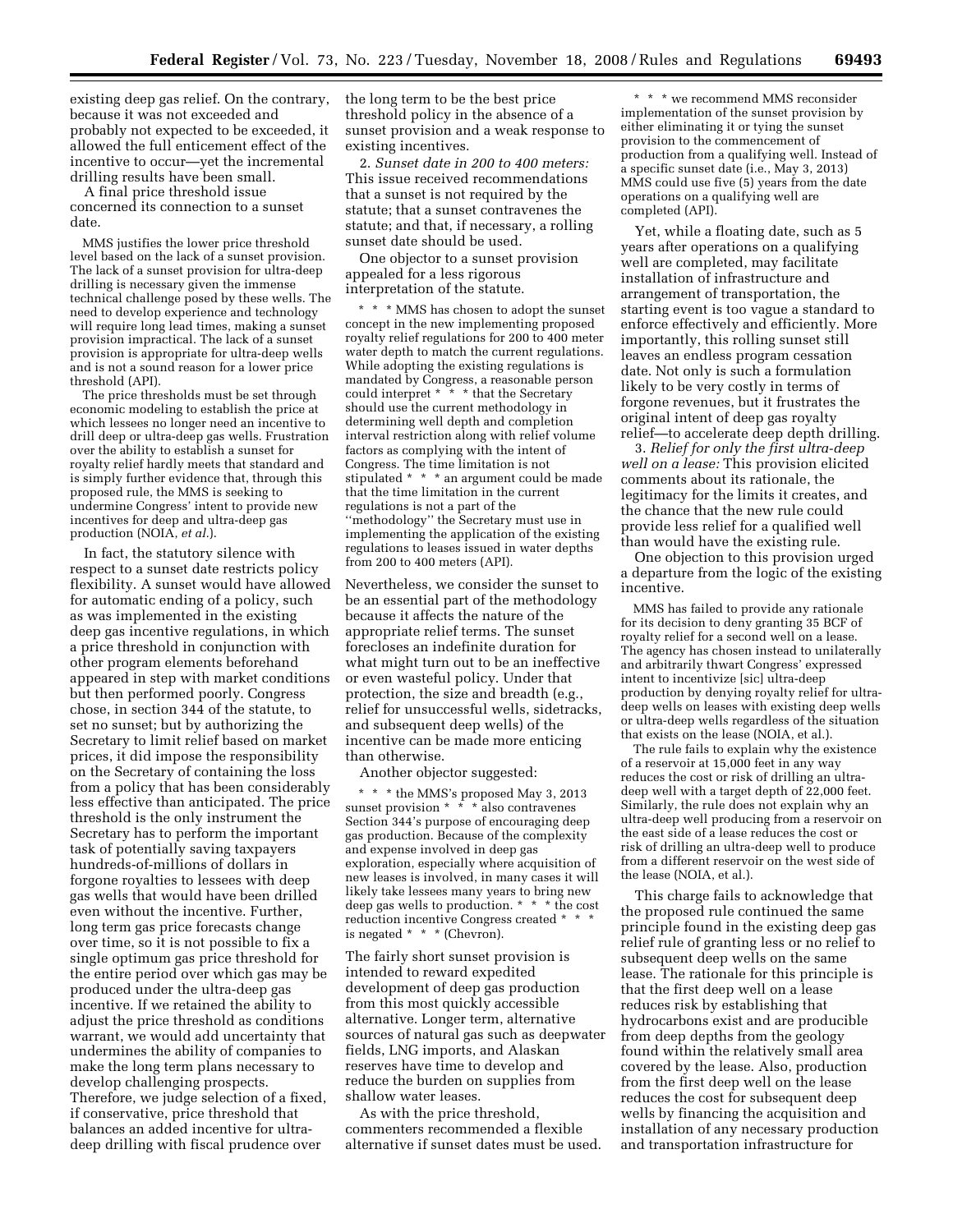deep production in the vicinity of the subsequent well.

Related comments suggest that the rule is more restrictive than it actually is:

Limiting royalty relief to 'ultra deep' wells that are the first deep gas wells to produce on a lease, however, flouts Section 344's intent by arbitrarily eliminating the cost reduction incentive of royalty relief for an 'ultra deep' well that merely happens not to be the first deep gas well to produce on the lease. \* \* \* we recommend MMS not limit royalty relief to 'ultra deep' gas wells that are the first wells to produce on a lease, but rather allow relief to be applied to new deep gas wells whenever they are drilled on a lease after implementation of the rule (Chevron).

The proposed rule departed from the structure of the existing rule only where the statute provided no other reasonable choice. As the proposed rule explains, language in the statute requires an allor-none choice, i.e., granting either full relief or no relief to sidetracks and subsequent ultra-deep wells. The MMS chose not to double or more the size of relief for a short sidetrack or for a second well on the lease just because it happens to be an ultra-deep well. Moreover, the commenter's argument ignores the fact that the additional incentive will apply to other qualified wells on the lease. The first deep or ultra-deep well on a lease earns a royalty suspension volume for the lease. If the first deep well is an ultra-deep well, it earns a larger royalty suspension volume than under the existing rule, as directed by Congress. Subsequent deep or ultra-deep wells and shorter sidetracks to deep depths on the lease share that larger relief. Moreover, the decision on the second ultra-deep well is not arbitrary because it follows the pattern of the existing rule. The second well benefits from the presence of the first deep producing well on the lease, and therefore, needs less incentive.

Another comment highlights a quirk resulting from our cautious approach to the all-or-none choice created by the statutory language:

The proposed rule would in many cases provide less royalty relief than is currently available under the existing rules. The rule would result in wells drilled at greater depths earning the same or less of an incentive or no incentive at all. Additionally, the rule would lead to wells drilled between 200 and 400 meters possibly earning less of an incentive than wells drilled in less than 200 meters. Under the existing rule, a lessee with an existing well drilled to a depth of 15,000 feet would receive an additional 10 BCF of suspension volume for an ultra-deep well drilled on the lease. However, under the proposed rule, for most leases, the lessee will receive no additional royalty suspension

volume for drilling a second, ultra-deep well on a lease that already has a well drilled to 15,000 feet (NOIA, et al.).

While technically possible, experience indicates that few if any actual cases will result in a well earning less royalty relief under this rule than under the existing rule. For that peculiar situation to occur, an ultra-deep well would have to be spudded on or after May 18, 2007, and put into production on a lease that already has a well producing from at least 15,000 feet deep. Further, this event must occur on a lease partly or entirely in less than 200 meters of water during the slightly less than 2 years before the expiration of the incentives under the existing deep gas rule on May 3, 2009. The MMS records indicate that only 2 leases have met those conditions during the 4 years after the existing incentive became available on March 26, 2008.

For an ultra-deep well to earn a smaller amount of relief than a deep well completed at a lesser depth (18,000 to 20,000 feet) on a lease, both the ultradeep and less deep wells would have to be spudded after May 17, 2007, and put into production on a lease that already has a well producing from at least 15,000 feet deep. The MMS records show no case, during the first 4 years after the existing incentive became available, of a well between 18,000 and 20,000 feet deep that was spudded and began production on a lease with a producing well at least 15,000 feet deep. On leases partly or entirely in less than 200 meters of water, this unprecedented event must occur during the slightly less than 2 years between issuance of the proposed rule on May 18, 2007, and prior to expiration of the incentives under the existing deep gas rule on May 3, 2009. On leases in 200 to 400 meters of water, both wells must be spudded and put into production during a longer period, from May 18, 2007 and before May 3, 2013. However, since the 200 to 400 meter water depth interval contains only about 6 percent of the number of active leases as does the 0 to 200 meter water depth interval, the chances of this event occurring in the deeper water interval appear even lower than in the shallower water depth interval.

A very limited number of nonsymmetric cases could occur across water depth categories. Leases in 200 to 400 meters of water became eligible on May 18, 2007, to earn the same amount of relief for drilling a deep or ultra-deep well, as would a lease in less than 200 meters of water, with one exception. The exception applies to leases in partly or entirely less than 200 meters of water and issued during 2004 and 2005. These leases have deep gas royalty relief terms

from the existing rule explicitly stated in their lease instruments. To earn relief that a lease in 200 to 400 meters of water could not, the exception lease located in 200 meters of water or less and issued in 2004 or 2005 would have to have production from a well at least 15,000 feet deep and then start production from an ultra-deep well, all within the abbreviated period prior to May 3, 2009.

A final criticism in this vein is that it is possible for an ultra-deep well to earn less relief than a deep well completed to a lesser depth:

In the few instances where the proposed rule would provide an incentive for a deep sidetrack or second well on a lease, the proposed rule is still nonsensical. As an example, if a company drilled a well to 15,000 feet under the old rule and received a suspension volume of 15 BCF, and then drilled a new well under this rule to 18,000 feet, the company would receive an additional 10 BCF. However, if that same company drilled a new well that was deeper, to 20,000 feet, it would not get the additional 10 BCF, but instead would get no suspension volume at all for that well. Hence, the rule is actually a disincentive to drill to deeper depths. This interpretation of the statute runs counter to the will of Congress (NOIA, *et al.*).

As already noted, this particular circumstance has not yet happened over a period twice as long as remains for it to happen. Regardless, the proposed rule is not a disincentive to drill to deeper depths. It provides the full 35 BCF directed by Congress for an ultradeep well if the drilling activity pioneers production on the lease at deep depth with its unique temperature, pressure, and corrosion conditions. If the ultra-deep well is a subsequent deep well or a short sidetrack, the proposed rule provides no additional relief, but the second or sidetrack ultra-deep well still share any remaining relief available to the lease. The problem is that the statutory language dictates this all-ornone situation by precluding the opportunity to provide relief at a reduced level that is more appropriate for a subsequent ultra-deep well or short sidetrack. Thus, while our rule could have avoided this odd and unlikely situation, the statute would have forced adoption of a much less defensible policy position resulting in the granting of far greater royalty relief than would be warranted.

4. *Fiscal costs of the relief:* This issue drew opposing comments about the loss of Government revenue due to the royalty relief in this rule.

One of the industry comments conveys a false impression that categorical or ''incentive based'' royalty relief may be costless to taxpayers: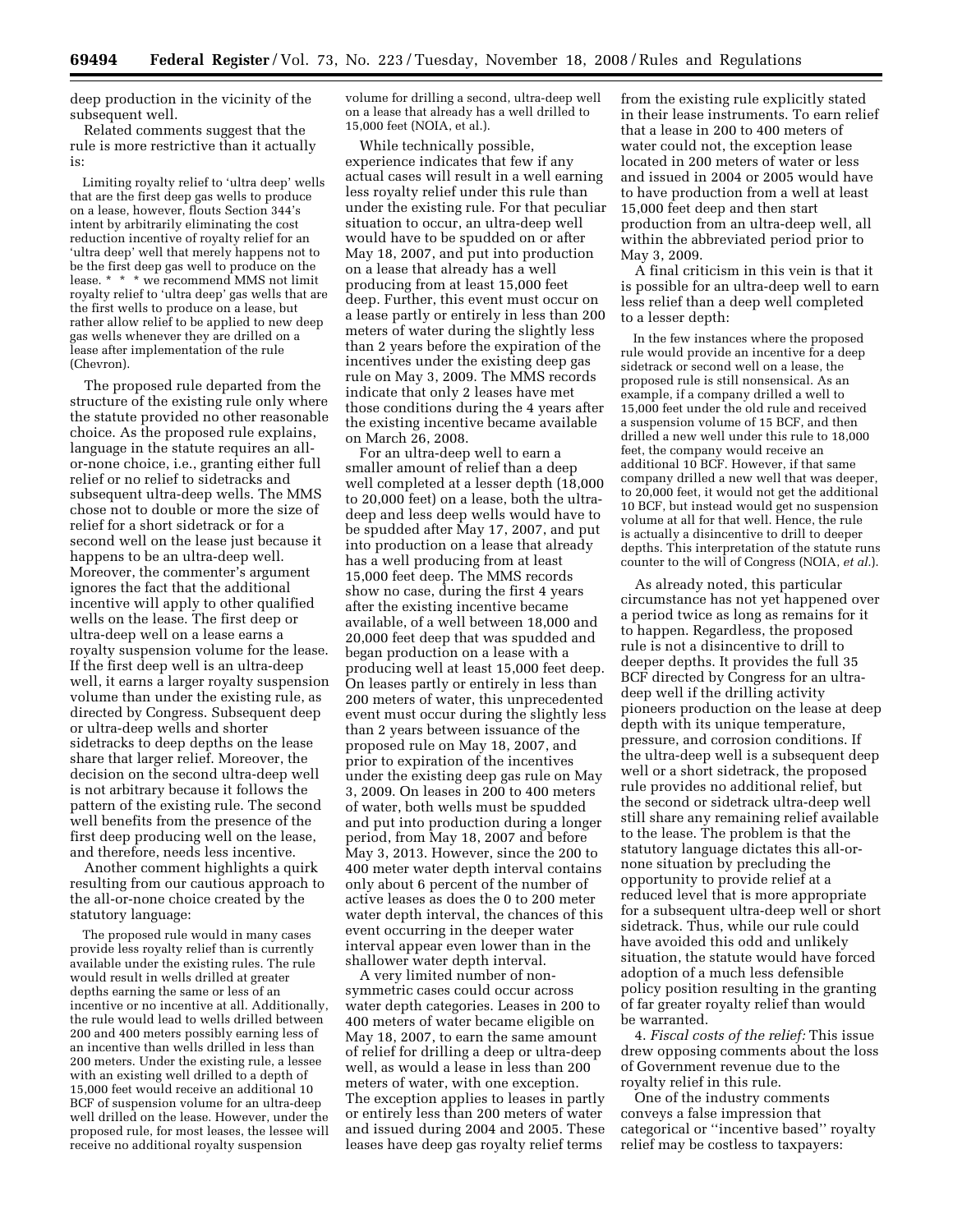Under the 'need' based relief program, lessees must prove that their oil and natural gas related projects require some form of royalty reduction or suspension to make their project economic. \* \* \* 'Incentive' based royalty relief has the purpose of enticing potential lessees to invest in oil and natural gas projects knowing additional financial benefit could be derived should a commercial discovery be made and subsequently oil and/or gas produced. \* \* \* Considering the fact that most leases issued are not drilled, the Federal Government collected significant revenue in the form of bonuses and rentals from these new leases, some of which would probably not have been leased without royalty relief. \* \* \* Congress recognizes the benefits associated with 'incentive' based royalty relief programs by its passage of EPACT [the Energy Policy Act of 2005] (API).

However, categorical royalty relief results in forgone royalty, from deep wells that would have been drilled and produced even without the royalty relief. Thus, such royalty relief is unlikely to be a net revenue generating program for the Federal Government when applied to already existing leases that have no more bonus bid to pay. For new leases, relief largely serves to speed-up leasing by suspending royalties that would have been collected later when the lease would likely be sold after the emergence of better technology, higher prices, or lower costs. Moreover, even though higher bonuses would be expected in the presence of royalty suspensions, we note that bid premiums associated with the categorical relief provided to DWRRA leases proved to be modest at best.

Comments by environmental groups on our proposal to apply discretionary, need based royalty relief procedures in Alaska indicated concern about the high fiscal or administrative costs of such a program:

\* \* \* MMS needs to ensure that it has adequately scrutinized all of the regulation's effects to the public interest both in protecting the environment of the OCS and adjacent coastal environment, and to ensure that the public yields [receives] a fair price for the exploitation of the oil and natural gas resources from federal OCS waters. \* \* \* Please provide the analysis used to determine that there would be 'no negative effect on federal revenue' from this rulemaking. If there is royalty relief granted, those revenues will not come to the federal treasury. \* \* \* Certainly, if MMS must respond to requests for relief for an additional vast area in Alaska encompassed by four different planning areas (at this time), and then must audit and account for the relief granted, it is illogical to assume that MMS will not face costs in implementing this section, and that there would be no economic effect. \* \* \* Would this royalty relief for the Alaska OCS have any implications for revenue distribution

from leases in the 8(g) zone? These were not addressed by your proposal (NAEC, *et al.*).

This rule proposes to apply a royalty relief process to offshore Alaska leases that is specifically designed to avoid unnecessary royalty relief. Projects that are forecast to be profitable paying full royalty would not get relief, while those not anticipated to be profitable while paying full royalty are unlikely to proceed to development and production unless some modifications to royalty terms are made. Projects that do not go into production generate no royalty revenue for the Federal treasury. With royalty relief, production in excess of the suspension volume will generate royalty revenue on such projects. Thus, we do not expect negative effects on Federal revenue from our discretionary case-by-case royalty relief program in Alaska.

While MMS may face administrative costs, no net program costs should result since relief applications carry a user-fee designed to cover the cost of review. The MMS determines how much royalty relief, if any, would be needed and would provide only the amount of royalty suspension needed to change an anticipated decision not to develop. Any production beyond that suspension amount promises royalty receipts that would not have materialized otherwise. Finally, the rule will not adversely affect expected section 8(g) revenues, since the process for approving royalty relief seeks to ensure that any production occurring under royalty relief would not have occurred without that relief. Thus, we do not anticipate that any royalty revenues, including those subject to section 8(g), would be lost as a result of this program.

5. *Propriety of Royalty Relief in Alaska:* Comments on this issue question how and even whether royalty relief should be offered in Alaska.

One sentiment seems to underlie many of the comments from both environmental organizations:

Royalty relief is not appropriate for application in Alaskan waters, and the proposed rule provides no adequate description of the proposed scenario for the discretionary application of royalty relief within Alaska OCS Planning Areas: The **Federal Register** Notice for RIN 1010–AD33 \* includes virtually no detailed discussion of how, where, and under what circumstances Secretarial Discretion will be applied to expand royalty relief into Alaskan waters.  $* * *$  It is therefore premature  $*$ for MMS to be prescribing terms and conditions for royalty relief in these regions (DoW).

This and several related comments reflect confusion about what the

proposed rule adds to existing royalty relief for leases offshore Alaska. As it happens, most offshore Alaska leases already have categorical royalty relief under the terms with which they were originally issued. Section 346 of the Energy Policy Act of 2005 gives the owners of other offshore Alaska leases a chance to request relief but MMS will grant relief only on a demonstrated economic need basis. Further, the royalty relief covered by these regulations has been available to offshore Alaska leases since the statute was enacted in 2005. This rule cannot change that fact, but it can and does establish a standardized process for the lessee of a lease offshore Alaska to follow in submitting a complete application for relief. It also explains how MMS will evaluate whether that application would result in approval of some royalty relief.

Related comments do not take into account the existing rigorous qualifying procedures set forth in regulations starting at 30 CFR 203.60 that more fully define the relief process being applied to Alaska by this rule:

MMS procedures for granting Alaska OCS royalty relief appear to be arbitrary and not founded on any economic modeling, or have any specific criteria for Alaska that it will use to base its decisions. \* \* \* No criteria are discussed specific to the Alaska OCS regarding MMS's basis for granting royalty relief on leases. \* \* \* MMS needs to ensure that its decision to grant it [royalty relief] is not arbitrary, and describe the basis upon which it will determine whether or not a project is 'economic' or 'uneconomic' without the relief. What information will the applicant need to provide? There may be unique information needs for the Alaska OCS but MMS does not provide or require these. Why shouldn't the applicant have to provide its assessment of the profit it would take out of the leases with and without the royalty relief requested (NAEC, *et al.*)?

The proposed rule discussed only those parts of the existing regulation that are being changed to include leases offshore Alaska. The other parts of existing regulations that will apply to leases offshore Alaska that seek relief are not being changed by this rule, including those that detail how Secretarial discretion will be exercised, can be found in 30 CFR Part 203. The CFR sections referenced in this rule (see 30 CFR 203.60, 62, 67–70, 73, 76–79) detail the extensive information and profit assessment the applicant needs to provide and the process MMS would use to determine if a project requires relief to be economic. In general, the process for evaluating and granting royalty relief is based on an individual analysis of the proposed project, which allows inclusion of any condition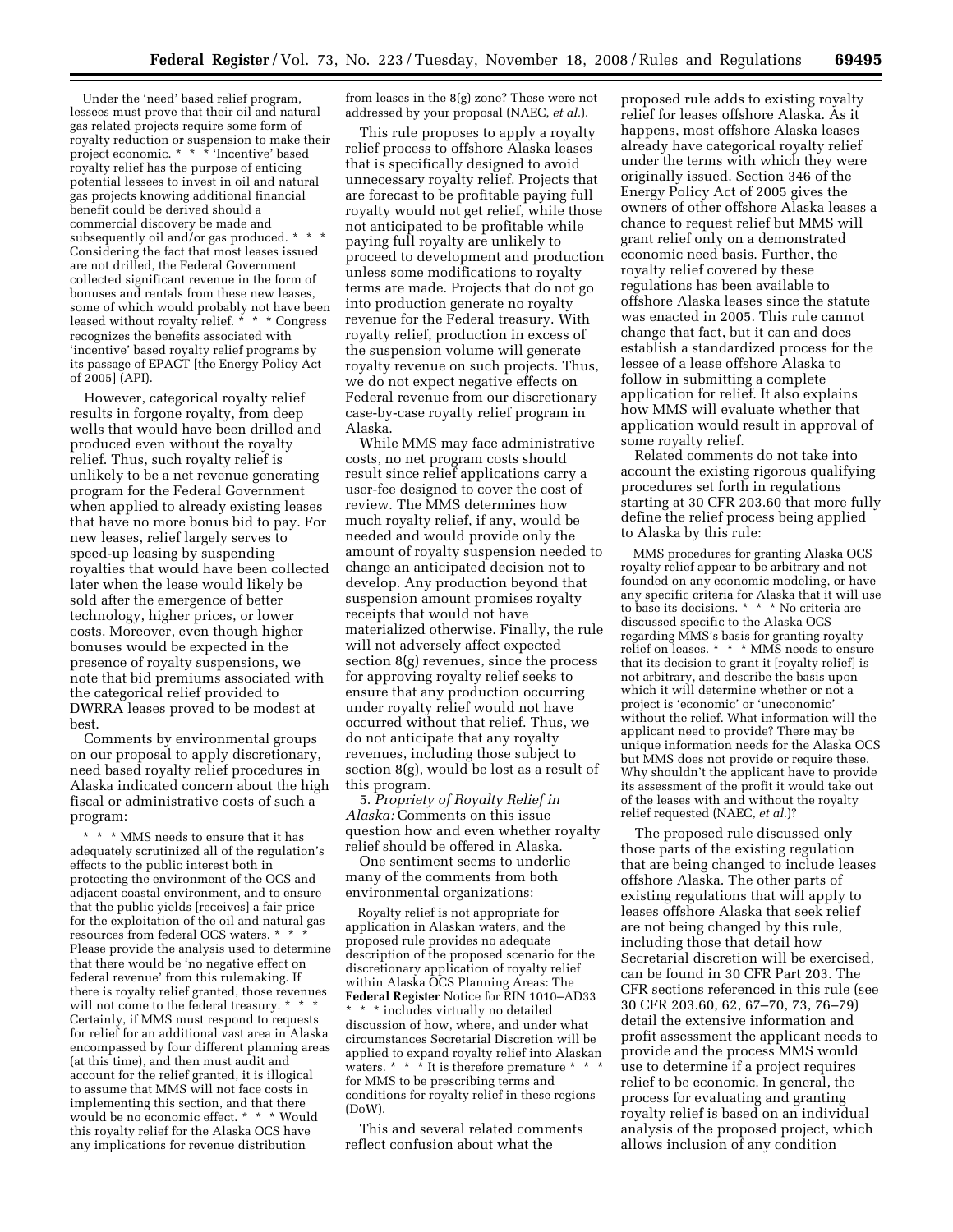affecting project economics that is specific to the lease and to Alaska.

6. *Analysis accompanying rule:*  Comments in this area emphasize doubts about the adequacy of economic and environmental impact analysis behind the rule.

One line of comments indicates a lack of awareness of the extent of the analysis that was associated with this rulemaking:

\* \* \*[I]t is incumbent on any proposed rule for expanding royalty relief to include a full and documented economic impact analysis of the expanded royalty relief program being proposed, both in the Gulf of Mexico as well as in Alaskan waters. This economic impact analysis must include a full delineation of the effects of market price on the application of royalty relief in any waters to which it may be applied (DoW).

MMS did not conduct any economic analysis projecting the total loss of potential royalties to the taxpayer nationally, or from the new Alaska OCS royalty holiday. MMS does not make clear in the rule-making the maximum loss of royalties that could occur. \* \* \* MMS did not evaluate whether economic conditions such as the greatly increased price per barrel of oil since 1999 would significantly change the situation now and whether this could lead to substantially increased losses to the public. \* \* \* MMS states that 'this rulemaking raises novel legal or policy issues' (72 FR 28409) yet does not discuss these legal or policy issues in any depth with respect to Alaska (NAEC, *et al.*).

The proposed rule included the full suite of economic analysis required by OMB and under various laws, beginning on page 72 FR 28409. A more extensive analysis of the effects of section 344 in the GOM is referenced in the rule and is available on the MMS Web site at: *[http://www.mms.gov/econ/PDFs/](http://www.mms.gov/econ/PDFs/2007AddendumDeepGasEA%20_2_.pdf)  2007AddendumDeepGasEA%20*\_*2*\_*.pdf*. Further, the expansion of the royalty relief program implemented by this rule is mandated by statute. In fact, the rule grants no more relief than the statute compels, despite the flexibility of the statute that would allow MMS to offer potentially much greater amounts of relief. The novel policy issues in the proposed rule arise in connection with section 344's expansion of the categorical deep gas royalty relief program in the GOM, not with section 346's inclusion of Alaska leases in a long established pre-production royalty relief process that relies on case-by-case analysis of a project's economic need for relief.

This rule does not mandate any royalty relief be granted in Alaska, nor does it automatically provide relief in specified amounts. Whether relief is granted in Alaska, and how much to grant, would be based on careful evaluation of any complete application.

Accordingly, there should be no lost royalties under the proposed rule's implementation of section 346. The process prescribed invokes an evaluation and follow-up procedure that is not intended nor designed to grant royalty relief unless production would not occur otherwise. If no production would have occurred without royalty relief, no royalty would have been generated to lose. Furthermore, the inclusion of price thresholds both in the categorical relief under section 344 and in the process invoked by the rule for section 346 relief will preclude royalty relief at greatly increased prices for oil or gas. It even may result in extra royalties if the promise of potential relief manages to encourage production which would not have occurred otherwise.

Other comments raise an environmental concern with the proposed royalty relief:

\* \* \* MMS needs to analyze the environmental impacts of this royalty relief in order to determine if the subsidy is in the public interest. For example, if taxpayer help is needed in order for an oil field to be developed in sensitive Alaska waters that threaten subsistence, or endangered species, marine mammals, polar bears, migratory birds, etc., we question that such action is really in the public interest. \* \* \* The royalty relief issue was not evaluated in the Beaufort Sea Sale 186, 195, or 202 Environmental Impact Statements, or the current Chukchi Sea Sale 193 EISs, even though these subsidies may apply to those leases. Therefore, if MMS states that the fields for which it would grant royalty relief would not be developed without the subsidy, it must be anticipating additional oil field development beyond what was described in those environmental reviews, and therefore it cannot grant this relief for those leases due to the lack of this issue being addressed, or alternatively, MMS must provide supplemental environmental review prior to granting any royalty relief for those leases from prior sales in Alaska (NAEC, *et al.*).

These comments do not take into account that the original lease issuance grants the lessee the right to explore and then develop discoveries after full consideration of environmental impacts and any potential threats to local species. Congress decided to supplement this right in section 346 by providing MMS with the authority to consider royalty relief as a means to ''promote development or increased production on \* \* \* non-producing leases \* \* \*'' The relief process implemented by this rulemaking applies to tracts located offshore Alaska that have been issued in previous lease sales or will be issued in future sales. The lease sale process has or will consider the effects of potential exploration and development activity on biological

resources in that area. In addition, environmental impact studies cannot predict with certainty the geologic characteristics of specific fields or which ones will be developed. Pre-sale environmental reviews, completed at this early stage of Alaska lease exploration, only estimate the potential size and possible pace of development. Also, MMS provides National Environmental Policy Act analysis on individual development and production plans. Royalty relief does not necessarily affect that estimate significantly for the aggregate of all fields, in part because it is typically the smaller fields that could benefit from relief. The sum of production from smaller fields whose development is made possible by relief is likely to be a small part of the aggregate production estimate for the whole area. Moreover, the royalty relief program envisioned only deals with specific marginal fields after exploration has clarified the characteristics of the subject field, not the whole area.

7. *Competence of MMS to administer royalty relief provisions:* Comments in this area oppose the relief in this rule on the grounds that it may not be managed properly.

Several comments envisage recurrence of a problem recently discovered in another part of the MMS royalty relief program:

Past errors of management of the royalty relief program provide no basis for expanding the same program based upon the same categories of misassumptions and data gaps (DoW).

There have been major problems with the existing Gulf of Mexico deep-water royalty provisions \* \* \* and the House of Representatives passed an energy bill, H.R. 6 which repealed the EPCA Section 346  $*$ This section is very controversial, \* \* \* The Government Accountability Office has raised questions of the financial impact of MMS's deep water royalty relief program \* However, MMS's draft rulemaking does not explain in detail how the past problems will be avoided by the new regulations, nor how it will avoid new problems by the extension of the program to Alaska (NAEC, *et al.*).

The very source of the problems in the deepwater categorical royalty relief program in the GOM is precluded by the inclusion in this rule of a default price threshold in the changes to the regulations proposed by this rule. The rule applies default price thresholds to royalty relief for all future GOM leases (*see* §§ 203.36, 203.48, 203.78, and 260.122) and explains that this action will eliminate any omission of a price threshold for leases with royalty suspension volumes in future lease sales (*see* 72 FR 28409). Further, the royalty relief process applied to offshore Alaska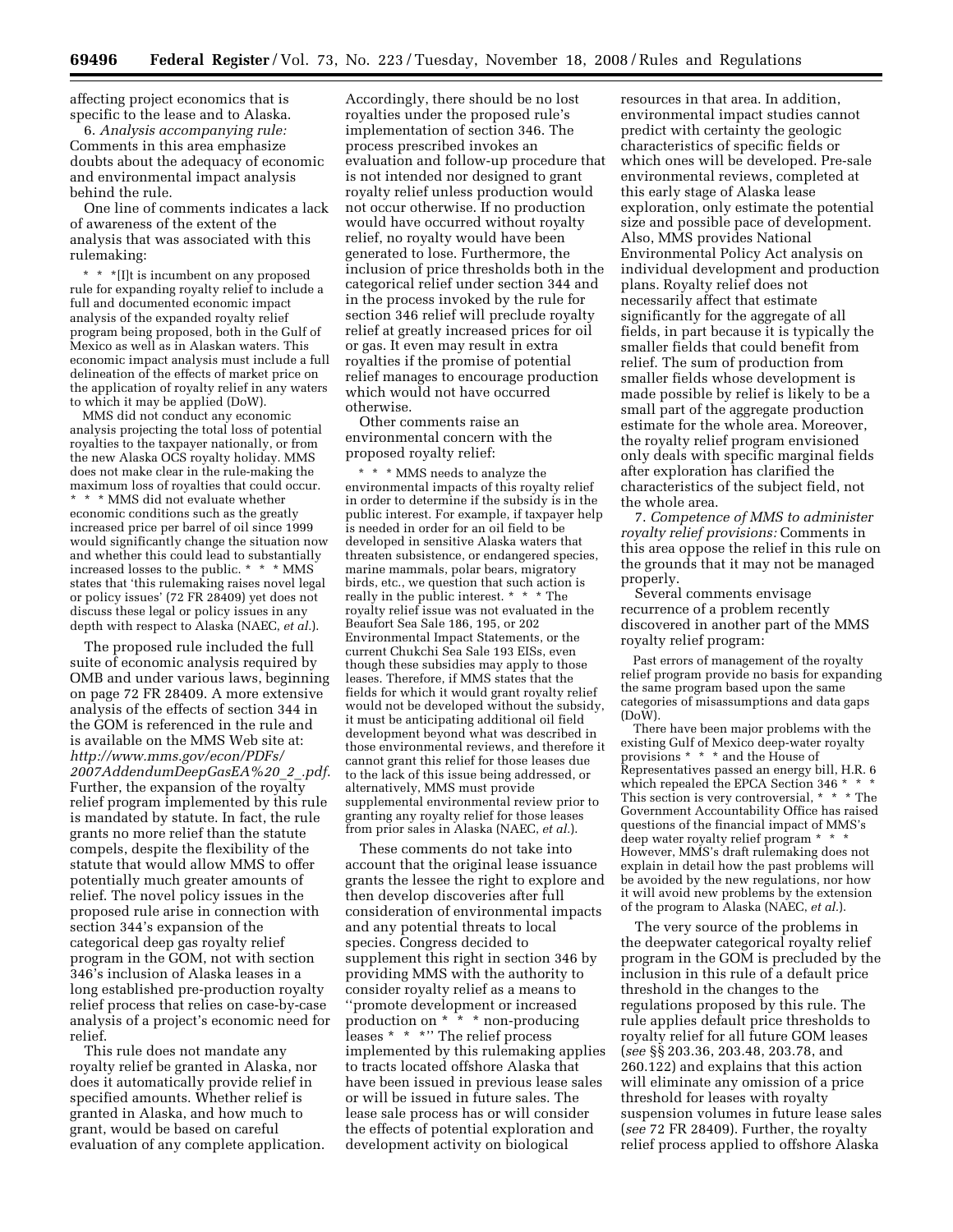leases by this rule is designed to ensure that no unnecessary royalty relief will be granted. This process has been refined through more than 10 years of use, and is applied to existing leases in a case-specific discretionary relief program that is very different from the one for leases in the GOM issued under the DWRRA.

Other comments worry about the way the price threshold would be set:

MMS needs to describe the price thresholds for all the royalty relief provisions and for Alaska leases specifically, including how it will determine this basis and what the expected results are. Failure to issue regulations or leases with proper price thresholds led to a ''costly mistake and loss of billions in royalties in the Gulf of Mexico, \* \* \* there is no evidence that MMS has adequate systems in place to assure a fair system is in place that does not harm the U.S. taxpayers generally \* \* \* (NAEC, *et al.*).

Price thresholds set in lease documents are chosen at the time of the lease sale and the process by which they are originally set is explained in the associated decision documents. This rule establishes default price thresholds for royalty relief for GOM leases in the regulations, which are applied should the lease documents not specify another price threshold. Moreover, MMS has adopted many new internal control procedures apart from this rule to ensure that the previous error does not occur again. In the past 8 years, it never has. When price thresholds are established as part of the process for evaluating whether an Alaska lease needs royalty relief, the determination of the applicable price threshold will be explained in that decision. In general, that process will include judgments made at the time of the application about projected oil and gas price levels and volatility, development costs, and other factors influencing project profitability.

Another assertion is that this rule is premature:

\* \* \* The apparent rush by MMS to publish this proposed rule, even as Congress now revisits the issue of royalty relief and its role in denying fair market value to the federal treasury, seems to fly in the face of legislative intent. It would be wholly consistent with present congressional deliberations to abate any final action on this proposed rule until new legislation, now pending, supersedes the 2005 Energy Policy Act and clarifies legislative intent on the issue of royalty relief (DoW).

Ongoing Congressional deliberations do not supersede existing law and any new laws that may be passed will not negate the need for this rule to address the requirements of the Energy Policy Act of 2005. First, there is no assurance repeal will become law. Second, even if section 344 is repealed, this rule still must be promulgated because its terms apply to 605 leases issued in the 2006 and 2007 lease sales plus about 900 issued under lease sales in 2008. Lease documents for those sales include language granting lessees the royalty relief provided by the still effective statute, subject to the implementing MMS rule. This rule sets up the specific terms and conditions on this relief that may not otherwise be enforceable, and at the very least, will remain ambiguous until the final rule is published. It is also worth noting in relation to the stated ''rush by MMS to publish this rule'' that MMS's thorough review and analysis have resulted in issuing a rule more than 2 years after the deadline set by section 344 of the statute in part to ensure the fiscal integrity of the adopted program.

A related comment laments the need to rely on MMS evaluations:

Unfortunately, due to the proprietary nature of economic information for oil and gas exploration, development, or production projects, it means that even if the MMS does obtain such information, the public will not have access to it to evaluate the fairness or adequacy of MMS's decisions over the royalty holidays that are granted (NAEC, et al.).

Release of proprietary information would violate rights of companies to protection of commercially sensitive information. To compensate, MMS employs objective technical experts, a sophisticated and rigorous analytical approach, and a robust review process to evaluate fully an applicant's economic need for royalty relief. That capability is used to fulfill the OCSLA and DWRRA charge to the Secretary (delegated to MMS) to consider the granting of royalty relief to increase production or promote development of oil and gas resources, while balancing protection of human, coastal, and marine environments, ensuring the public a fair and equitable return on OCS resources and maintaining free enterprise competition.

8. *Incompatibility of price thresholds and royalty in-kind:* One comment raises a possible burden this rule places on leases that pay royalty in-kind (RIK) instead of in-value. That burden has to do with the need to pay back royalty relief in-value after the year because the average gas price exceeded the price threshold.

\* \* \* The proposed rule and support documents are silent on RIK \* \* \* This places a burden on the lease owner depending on violent fluctuations of the gas market price. This burden is the staffing up or down in order to meet the requirement

associated with royalty in value. I suggest a more economic process would be that the MMS take possession of the potential RIK product and market it. Then, based on market price and price threshold, send the proceeds of the RIK to the lease owner or the U.S. Treasury as appropriate. This provides efficiency to both lease owners and MMS (Tupper).

Mr. Tupper's suggestion for resolving the issue of payback of royalties taken in kind is not practical. This is the case because the timing of original RIK collections and sales does not correspond to the timing of when payback is determined and the amounts due are calculated. Regardless, lease owners operating under an RIK arrangement are not likely to have either an administrative or fiscal problem related to payback of RIK royalties. For one thing, MMS generally does not take royalties in kind from deep gas wells because of the uncertainty of whether royalties are due from those wells. In situations where MMS did take royalties in kind from deep gas wells that qualify for a royalty suspension volume, the MMS procedures for valuing payback amounts for royalty taken in kind would be included in an agreement with the operator. Accordingly, if the price threshold is determined by MMS not to have been exceeded on a royalty relief lease after the period for which MMS has taken royalties in kind from that lease, MMS would refund royalties to the operator based on the monthly values MMS received for that production when taken in kind. On the other hand, if the price threshold is determined by MMS to have been exceeded on a royalty relief lease after the period for which MMS has taken royalties in kind from that lease, no payback is necessary and the operator would have met its royalty obligation by delivery of royalties in kind during the period. The MMS decisions on whether or not to take production in kind are based on the economics of each property and whether doing so is favorable to the Government.

9. *Redundant information collection:*  A procedural comment suggests MMS is unnecessarily requesting redundant information from OCS operators:

\* \* \* MMS is already collecting most if not all of the information needed as a routine business \* \* \* the first step [in qualifying for deep gas royalty relief] is to notify the MMS Regional Supervisor for Production and Development of intent to begin drilling operations. The MMS is independently informed of this intent with the submission of the Application for Permit to Drill which is via Form MMS–123 \* \* \* MMS is proposing a new information collection process with significant overlap with the information collection already in place.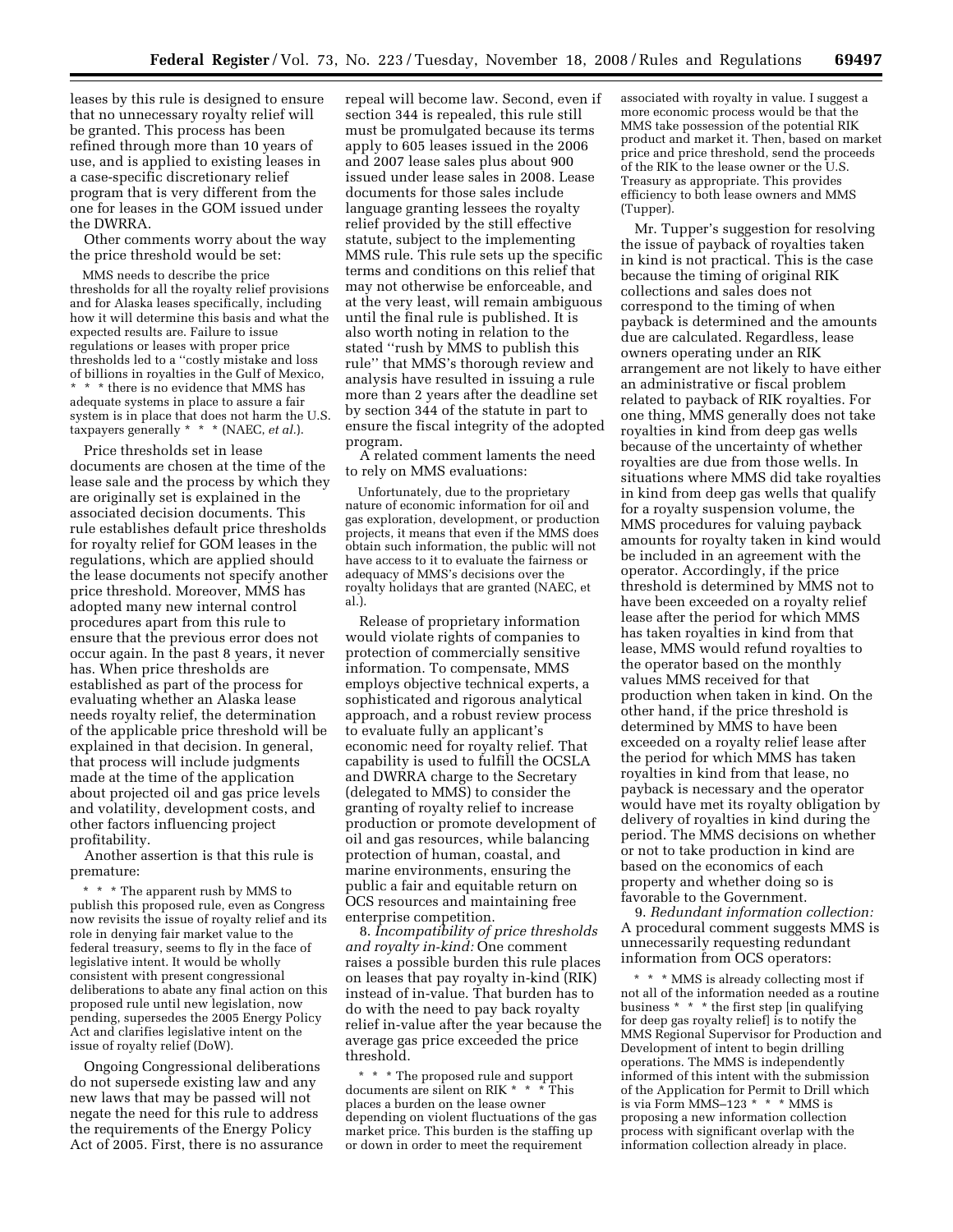\* \* \* The paradigm of the proposed rule is that the lease operator needs to figure out if a well may be eligible for an RSV and then request it. The MMS validates the application and sends a confirmation back to the lease operator. I suggest that the correct approach is that MMS use its existing information collection data stream to determine if an RSV is available under the rules and inform the lease operator that RSV is granted (Tupper).

This suggestion glosses over a subtle but critical aspect of the rule. The categorical relief in this rule is intended to serve as an incentive for a lessee or operator to drill deep and ultra-deep wells. The notification initiating the relief process authenticates that the relief is an ex ante part of the decision to drill, rather than an ex post windfall, which it might be if MMS initiates the process. Also, since companies are already providing most of this information, the administrative burden of making a copy to demonstrate response to a valuable incentive is minimal. Finally, normal lags in the Government's data entry and query process might delay relief and increase the chances that an erroneous collection or avoidable refund step might be launched if the critical wells are not flagged ahead of time by the private sector for relief consideration.

10. *Estimates of the size of the incentive's effect:* One comment faults an assumption made in the analysis behind this rule:

\* \* \* The supporting document *Programmatic Effects of the Deep Gas Incentives in the Energy Policy Act 2005*  \* \* \* makes an assumption of a constant reservoir size \* \* \* I believe this assumption is suspect \* \* \* Gas Fields in water depth of 200 meters or less \* \* \* have the following statistical attributes: \* \* \* This surrogate data suggests the size of discovery is declining with time. This is not an arcane statistical issue, but rather key attribute of the effectiveness of the policy. Are the 10 to 12 percent of the wells drilled which the study indicates are associated with royalty relief incentives located in average sized reservoirs or are they located in smaller reservoirs that are only economic with the royalty relief? If the MMS assumption on reservoir size is correct, then around 10 percent of the production is due to the incentive. If the reservoirs are much smaller then the share of production due to incentive will be corresponding smaller. Size does matter (Tupper).

This observation serves to reinforce the validity of the conservative implementation policy adopted in this rule. The estimated 10–12 percent effect on well drilling cited by the commenter is associated with the provision of suspension volumes in the absence of price thresholds. Once price thresholds are introduced, the estimated original effects on drilling (and, equivalently,

production) are reduced considerably, and are then estimated to represent one to three percent of the new total deep drilling and production levels, which include both market price and net incentive effects. Thus, our analysis is already very conservative with regard to estimates of programmatic effects attributable to the deep gas royalty relief incentives. Moreover, there are some grounds for support of the constant discovery size assumption even if one focuses on the strict numerical results alone, rather than on their relative magnitudes and policy implications. This is the case because most of the incremental effects estimated for this analysis from royalty relief occur for ultra-deep wells, of which very few have been drilled outside the unique Norphlet trend offshore Alabama. Thus, it may well be that the larger discoveries in the ultra-deep zone apart from the Norphlet trend have yet to be made, in which case the average field size still to be discovered could be greater than postulated in our analysis. In that not unlikely scenario, use of a constant discovery size would mitigate somewhat our underestimate of future incremental effects from the royalty relief incentive.

Miscellaneous issues: A number of technical requests in the API comments indicate misunderstandings about some of the features of this rule. As a result, we will not make the changes requested:

• The request to add limits on the dates when the host leases were issued to the definition of phase 1 ultra-deep well is not generally appropriate since such a well can be located on most existing shallow water leases regardless of when the lease was issued. Other than the relatively few leases excluded by virtue of having been issued with royalty relief under DWRRA (see § 203.40), the only date that matters is when the well was spudded and began producing.

• The request to change the definition to allow a qualified well to be drilled into a reservoir that has been penetrated on an adjacent or other lease neglects a condition unique to the variant of deep gas relief that we granted to leases issued between 2001 and 2003, but discontinued for leases issued later. For leases issued in those years, lease terms authorized relief only for a well drilled into a deep gas reservoir that has not produced on any current lease. Thus, we retain that condition for a qualified deep well on a lease issued between 2001 and 2003.

• The request to cite in §203.2 those later sections that describe what must be done to demonstrate an expansion or development project is uneconomic under the regulations would only

duplicate our citation of the relevant CFR sections in the parentheses at the end of the sentences in the third column of the table.

• The request to specify that a sidetrack measured depth must be 20,000 feet TVD SS would confuse diagonal drilling length with vertical depth subsea.

• The request to add a deeper bound to the water depth range specified in §§ 203.34 and 203.43 misses the fact that no such bound is needed because these two sections deal with situations where the royalty relief in this rule does not apply and deep and ultra-deep gas royalty relief never applies to leases in water deeper than 400 meters.

• The request to add another example of a situation, such as equipment failure justifying a delay in the sunset date is not necessary as those listed are intended to be just illustrations and not an exhaustive list. Other situations than those listed may be a good reason for extending the deadline for production start in individual cases.

• The request to add wording that does not count gas production which is not normally royalty-bearing (fuel gas) against the RSV is not practical. As we explained in the original deep gas rule, MMS collects only production data at the well level (where deep depth wells can be distinguished from shallow depth wells) while royalty-bearing versus royalty-free production is only identified at the lease level where production from all wells on the lease is commingled.

• The request to add text to § 203.69 to distinguish between RS leases and other leases issued after November 28, 2000, is not appropriate because there is a basis to distinguish between them. In particular, there is the possibility that leases may be issued after November 28, 2000, that do not have a royalty suspension, i.e., would not be RS leases.

# **D. Summary of the Deep Gas Royalty Relief Program in this Rule**

The following five tables summarize the deep gas royalty relief incentives adopted in this rule. Each table refers to a different lease type. Abbreviations used in each table include:

| BCF<br>K | Billion cubic feet.<br>Thousand.  |
|----------|-----------------------------------|
| MD       | Measured depth (length in thou-   |
|          | sands of feet).                   |
| MMBtu    | Million British thermal units.    |
| NA       | Not applicable.                   |
| PT       | Price Threshold<br>(2007\$<br>per |
|          | MMBtu).                           |
| RSS      | Royalty Suspension Supplement     |
|          | (in BCF).                         |
| RSV      | Royalty Suspension Volume (in     |
|          | BCF).                             |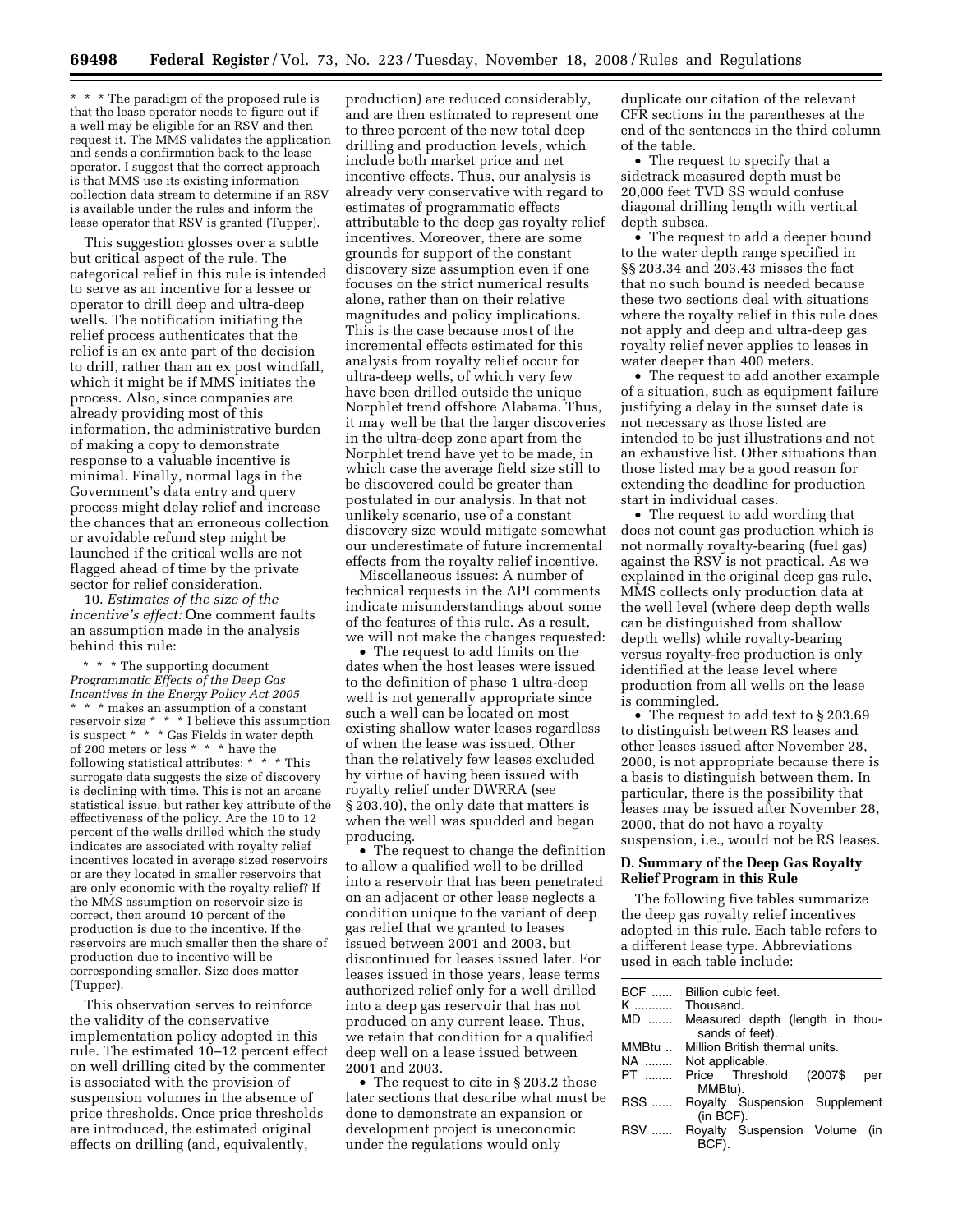| ST  Sidetrack.<br>TVD SS True Vertical Depth Sub-Sea. |
|-------------------------------------------------------|

The last two columns of each of the following tables outline the royalty

relief that exists in the current regulations and the additional relief adopted under section 344 rulemaking. The first range of numbers in each of these two columns represents the well

depth (in feet), the second number represents the associated RSV or RSS granted (in BCF), and the third number represents the applicable price threshold (in \$2007/MMBtu).

# TABLE 1—TERMS APPLICABLE TO A LEASE WITH NO PREVIOUS PRODUCTION FROM A DEEP OR ULTRA-DEEP WELL, LOCATED IN WATER 0–200 METERS DEEP,

[Issued before 2001 or after 2003 or that Converted to the Royalty Relief Terms in the Existing Rule]

|          |                                                                             |                                                      |                           | Depth (feet): RSV [RSS], PT                                                                                                                                 |                                                                                       |  |
|----------|-----------------------------------------------------------------------------|------------------------------------------------------|---------------------------|-------------------------------------------------------------------------------------------------------------------------------------------------------------|---------------------------------------------------------------------------------------|--|
|          | Well type                                                                   | Spud date                                            | 1st date produced         | Royalty relief under existing<br>regulations                                                                                                                | Additional relief under adopted<br>section 344 rulemaking                             |  |
| A        | Well #1: Original<br>well or ST.                                            | Before 3/26/2003                                     | Not Relevant              |                                                                                                                                                             | $\bullet$ NA.                                                                         |  |
| <b>B</b> | Well #1: Original<br>well.                                                  | On or after 3/26/<br>2003 and be-<br>fore 5/18/2007. | Before 5/3/2009           | • If 15K-18K TVD SS: 15 BCF,<br>\$10.15, or.<br>$\bullet$ If $\geq$ 18K TVD SS: 25 BCF.<br>\$10.15.                                                         | $\bullet$ NA.<br>$\bullet$ NA.                                                        |  |
| C        | Well #1: ST                                                                 |                                                      |                           | • If $\geq$ 15K TVD SS: 4 BCF+ (0.6 $*$<br>MD) BCF up to 15 or 25 BCF,<br>\$10.15.                                                                          | $\bullet$ NA.                                                                         |  |
| D        | Well #1: Original<br>well.                                                  | On or after 5/18/<br>2007.                           |                           | • If 15K-18K TVD SS: 15 BCF,<br>\$10.15 $a$ , or.<br>• If 18K-20K TVD SS: 25 BCF,<br>\$10.15 $a$ , or<br>• If $\geq$ 20K TVD SS: 1st 25 BCF,<br>$$10.15a$ . | $\bullet$ NA.<br>$\bullet$ NA.<br>• If $\geq$ 20K TVD SS: Add 10 BCF,<br>\$4.55 $a$ . |  |
| E<br>F   | Well #1: ST with<br>$MD \geq 20K$ ft.<br>Well #1: ST with<br>$MD < 20K$ ft. |                                                      |                           | $\bullet$ If $\geq$ 20K TVD SS: 1st 25 BCF,<br>$$10.15a$ .<br>• If $\geq$ 15K TVD SS: 4 BCF + (0.6 $*$<br>MD) BCF up to 15 or 25 BCF,<br>$$10.15a$ .        | • If $\geq$ 20K TVD SS: Add 10 BCF,<br>$$4.55a$ .<br>• None.                          |  |
| G        | Well #1: Original<br>well or ST with<br>$MD \geq 20K$ ft.                   |                                                      | On or after 5/3/<br>2009. | • None $\ldots$ $\ldots$ $\ldots$ $\ldots$ $\ldots$ $\ldots$ $\ldots$                                                                                       | $\bullet$ If $\geq$ 20K TVD SS: 35 BCF.<br>$$4.55a$ .                                 |  |
| $H$      | Well #1: Original<br>well.                                                  | On or after 3/26/<br>2003 and be-<br>fore 5/3/2009.  | Never                     | • If 15K-18K TVD SS: [None], or<br>• If $\geq$ 18K TVD SS: [5 BCF],<br>$$10.15a$ .                                                                          | $\bullet$ NA.                                                                         |  |
| $1$      | Well #1: ST with<br>$MD \geq 10K$ ft.                                       |                                                      |                           | • If 15K-18K TVD SS: [None], or<br>• If $\geq$ 18K TVD SS: [0.8 BCF +<br>$(0.12 * MD)$ BCF up to 5 BCF],<br>$$10.15a$ .                                     | $\bullet$ NA.                                                                         |  |

a For wells on leases issued after December 18, 2008, the price threshold will be \$4.55/MMBtu (adjusted for inflation after 2007) unless the lease terms prescribe a different price threshold.

For example, suppose an original well (one that does not use an existing wellbore) was drilled to a depth of 23,000 feet TVD SS between September and December 2007 (after the proposed rule was issued), on a lease that has had no production from a well completed at a depth deeper than 15,000 ft TVD SS. If the well starts producing in 2008, Table 1, row D indicates the well earns

an RSV of 35 BCF. Further, the first 25 BCF of that RSV is subject to a price threshold of \$10.15 per MMBtu (adjusted for inflation after 2007), while the remaining RSV of 10 BCF is subject to a price threshold of \$4.55 per MMBtu (adjusted for inflation after 2007). Alternatively, if delays prevent production from starting until July of 2009, Table 1, row G indicates this well

still earns an RSV of 35 BCF, but the entire RSV is subject to a price threshold of \$4.55 per MMBtu (adjusted for inflation after 2007). If this well were unsuccessful rather than productive, Table 1, row H indicates that it earns an RSS of 5 BCF that is subject to a price threshold of \$10.15 per MMBtu (adjusted for inflation after 2007).

#### TABLE 2—TERMS APPLICABLE TO A LEASE

[With Previous Production from a Deep Well completed between 15,000 and 18,000 feet TVD SS, Located in Water 0–200 Meters Deep, Issued before 2001 or after 2003 or Converted to the Royalty Relief Terms in the Existing Rule]

|   |                            |                                                        |                   | Depth (feet): RSV [RSS], PT                                                          |                                                           |  |
|---|----------------------------|--------------------------------------------------------|-------------------|--------------------------------------------------------------------------------------|-----------------------------------------------------------|--|
|   | Well type                  | Spud date                                              | 1st date produced | Royalty relief under existing<br>regulations                                         | Additional relief under adopted<br>section 344 rulemaking |  |
| A | Well #2: Original<br>well. | On or after 3/26/<br>$2003$ and be-<br>fore 5/18/2007. | Before 5/3/2009   | • If 15K-18K TVD SS: None, or<br>$\bullet$ If $\geq$ 18K TVD SS: 10 BCF,<br>\$10.15. | $\bullet$ NA.                                             |  |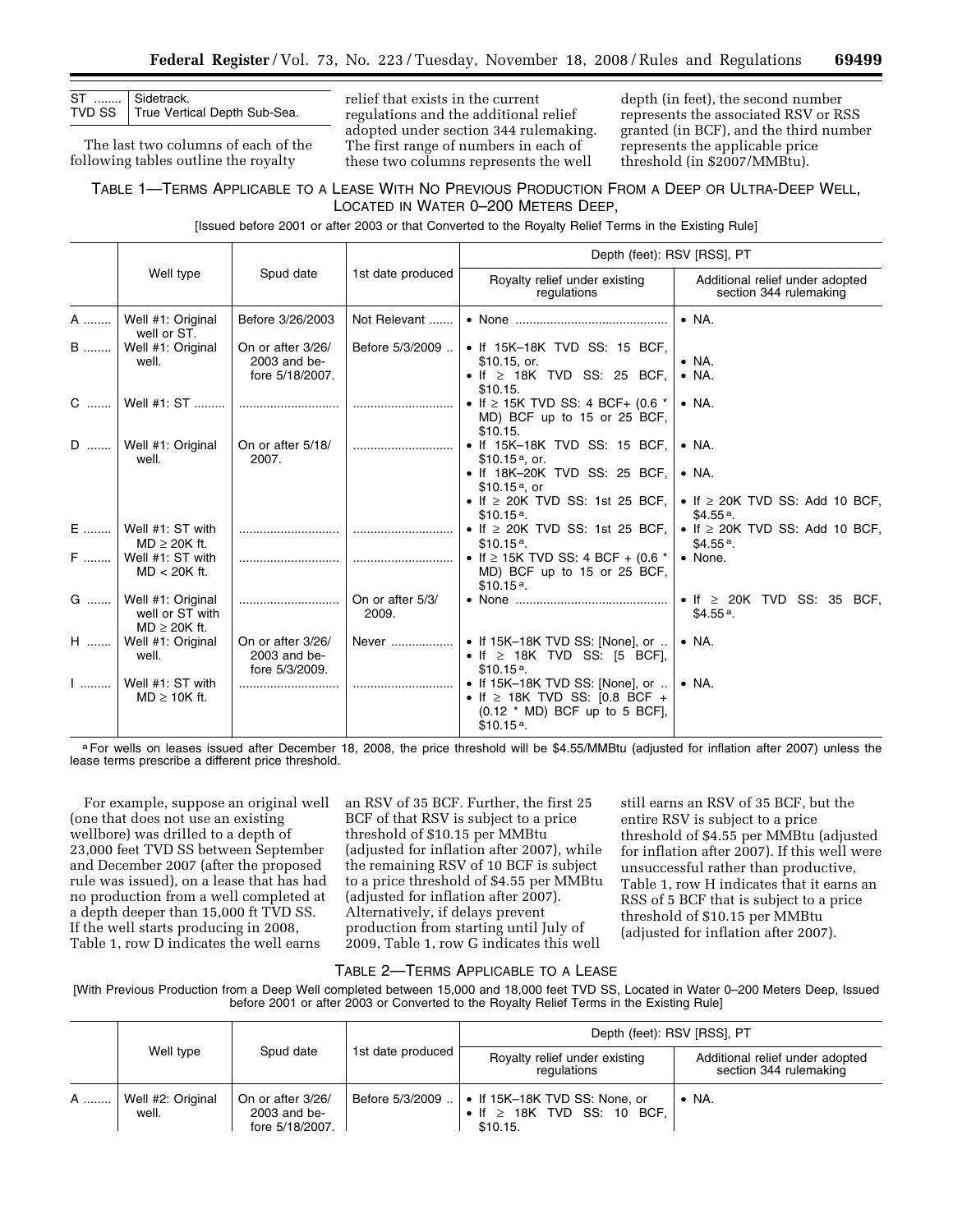# TABLE 2—TERMS APPLICABLE TO A LEASE—Continued

[With Previous Production from a Deep Well completed between 15,000 and 18,000 feet TVD SS, Located in Water 0–200 Meters Deep, Issued before 2001 or after 2003 or Converted to the Royalty Relief Terms in the Existing Rule]

|            |                                                           |                                                     |                           | Depth (feet): RSV [RSS], PT                                                                                    |                                                                                                                                                          |
|------------|-----------------------------------------------------------|-----------------------------------------------------|---------------------------|----------------------------------------------------------------------------------------------------------------|----------------------------------------------------------------------------------------------------------------------------------------------------------|
|            | Well type                                                 | Spud date                                           | 1st date produced         | Royalty relief under existing<br>regulations                                                                   | Additional relief under adopted<br>section 344 rulemaking                                                                                                |
| <b>B</b>   | Well #2: ST                                               |                                                     |                           | • If 15K-18K TVD SS: None, or<br>• If $\geq$ 18K TVD SS: 4 BCF+ (0.6 $*$                                       | $\bullet$ NA.                                                                                                                                            |
| C  1       | Well #2: Original<br>well.                                | On or after 5/18/<br>2007.                          |                           | MD) BCF up to 10 BCF, \$10.15.<br>• If 15K-18K TVD SS: None, or<br>• If 18K-20K TVD SS: 10 BCF,<br>$$10.15a$ . | • If $\geq$ 20K TVD SS: + 10 BCF if<br>lease issued in lease sale held<br>between 1/1/2004 and 12/31/<br>2005 otherwise none, \$10.15.                   |
| D          | Well #2: ST with<br>$MD \geq 20K$ ft.                     |                                                     |                           | • If 15K-18K TVD SS: None, or                                                                                  | • If $\geq$ 20K TVD SS: + 10 BCF if<br>lease issued in lease sale held<br>between 1/1/2004 and 12/31/<br>2005 otherwise none, \$10.15.                   |
| E          | Well #2: ST with<br>$MD < 20K$ ft.                        |                                                     |                           | • If 18K-20K TVD SS: 4 BCF $+$<br>$(0.6 * MD)$ BCF up to 10 BCF,<br>$$10.15a$ .                                | • If $\geq$ 20K TVD SS: + 4BCF + (0.6)<br>* MD) BCF if lease issued in<br>lease sale held between 1/1/2004<br>and 12/31/2005 otherwise none,<br>\$10.15. |
| <b>F</b> 1 | Well #2: Original<br>well or ST.                          |                                                     | On or after 5/3/<br>2009. |                                                                                                                | • None.                                                                                                                                                  |
| G          | Well #2: Original<br>well or ST with<br>$MD \geq 10K$ ft. | On or after 3/26/<br>2003 and be-<br>fore 5/3/2009. | Never                     | • If 15K-18K TVD SS: [None], or<br>• If $\geq$ 18K TVD SS: [2 BCF],<br>$$10.15a$ .                             | $\bullet$ NA.                                                                                                                                            |

a For wells on leases issued after December 18, 2008, the price threshold will be \$4.55/MMBtu (adjusted for inflation after 2007) unless the lease terms prescribe a different price threshold.

For example, suppose a sidetrack with a measured depth or length of 7,000 feet is drilled to a depth of 23,000 feet TVD SS beginning in September 2007 (after the proposed rule was issued), and begins production in December 2007 on

a lease issued in 1998 that already has production from a well completed at 16,000 feet TVD SS. This well earns no additional RSV because Table 2, row E, last column shows that this 1998 lease is too old to come within the exception

proposed for leases issued in lease sales held between January 1, 2004, and December 31, 2005. However, this ultradeep short sidetrack is a qualified well entitled to share the remaining RSV, if any, earned by the deep well.

TABLE 3—TERMS APPLICABLE TO A LEASE WITH NO PREVIOUS PRODUCTION FROM A DEEP OR ULTRA-DEEP WELL, LOCATED IN WATER BETWEEN 200–400 METERS DEEP

|             |                                       |                            |                           | Depth (feet): RSV [RSS], PT                  |                                                                                                                                                                                                      |  |  |
|-------------|---------------------------------------|----------------------------|---------------------------|----------------------------------------------|------------------------------------------------------------------------------------------------------------------------------------------------------------------------------------------------------|--|--|
|             | Well type                             | Spud date                  | 1st date produced         | Royalty relief under existing<br>regulations | Additional relief under adopted<br>section 344 rulemaking                                                                                                                                            |  |  |
| A           | Well #1: Original<br>well or ST.      | Before 5/18/2007           | Not Relevant              | • None                                       | • None.                                                                                                                                                                                              |  |  |
| $\mathsf B$ | Well #1: Original<br>well.            | On or after 5/18/<br>2007. | Before 5/3/2013.          |                                              | $\bullet$ If 15K-18K TVD SS: 15 BCF,<br>\$4.55 $a$ , or<br>• If 18K-20K TVD SS: 25 BCF,<br>\$4.55 $a$ , or                                                                                           |  |  |
| C           | Well #1: ST with<br>$MD \geq 20K$ ft. |                            |                           |                                              | $\bullet$ If $\geq$ 20K TVD SS: 35 BCF,<br>$$4.55a$ .<br>• If 15K-20K TVD SS: 4 BCF $+$<br>(0.6 * MD) BCF up to 15 or 25<br>BCF, \$4.55 <sup>a</sup> , or<br>$\bullet$ If $\geq$ 20K TVD SS: 35 BCF, |  |  |
| D           | Well #1: ST with<br>$MD < 20K$ ft.    |                            |                           |                                              | \$4.55 <sup>a</sup><br>• If $\geq$ 15K TVD SS: 4 BCF+ (0.6 $*$<br>MD) BCF up to 15 or 25 BCF,<br>$$4.55a$ .                                                                                          |  |  |
| E           | Well #1: Original<br>well.            |                            | On or after 5/3/<br>2013. |                                              | • If 15K-20K TVD SS: None, or<br>$\bullet$ If $\geq$ 20K TVD SS: 35 BCF,<br>$$4.55a$ .                                                                                                               |  |  |
| F           | Well #1: ST with<br>$MD \geq 20K$ ft. |                            |                           |                                              | • If 15K-20K TVD SS: None, or<br>$\bullet$ If $\geq$ 20K TVD SS: 35 BCF,<br>$$4.55a$ .                                                                                                               |  |  |
| G           | Well #1: ST with<br>$MD < 20K$ ft.    |                            |                           |                                              | $\bullet$ None.                                                                                                                                                                                      |  |  |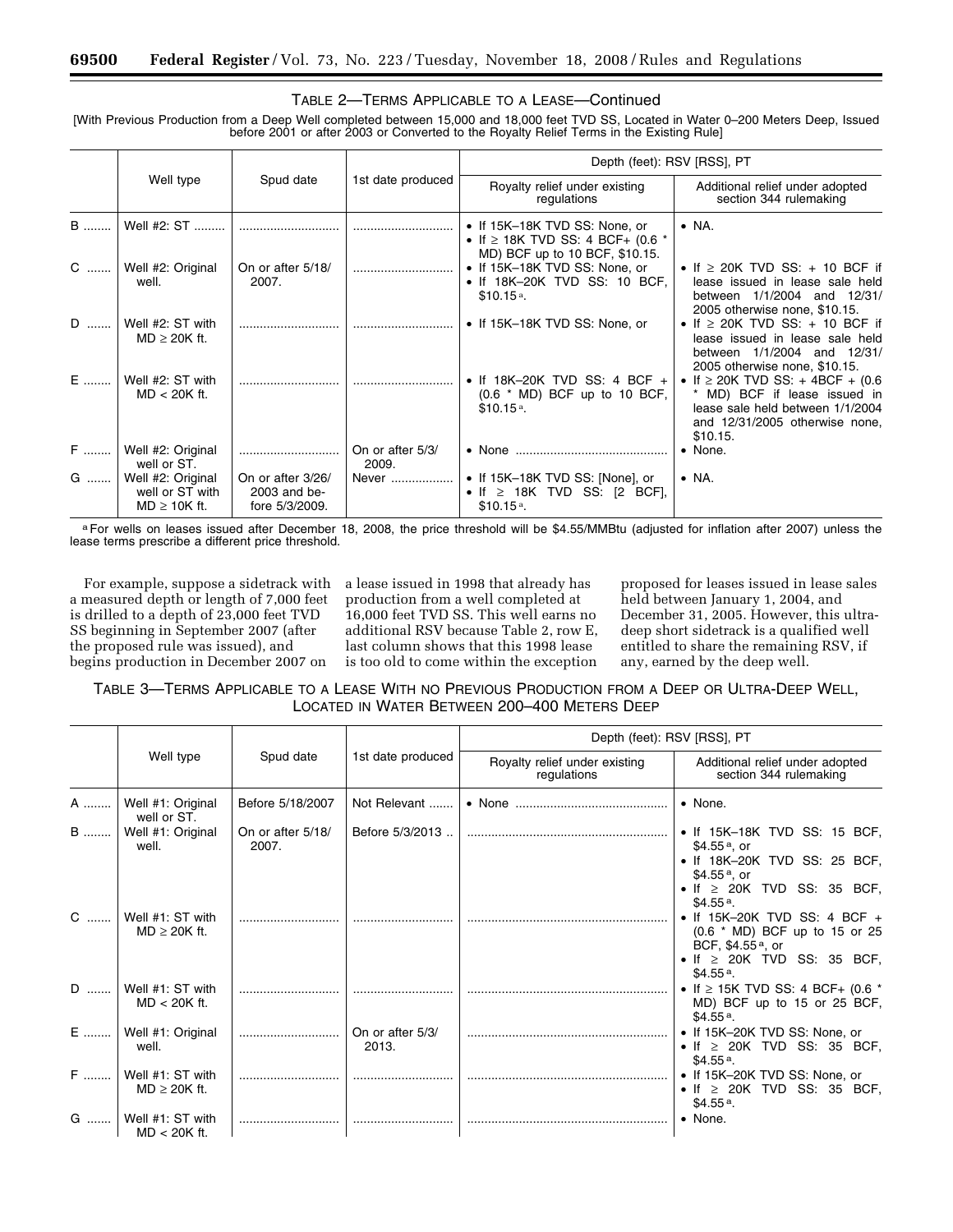# TABLE 3—TERMS APPLICABLE TO A LEASE WITH NO PREVIOUS PRODUCTION FROM A DEEP OR ULTRA-DEEP WELL, LOCATED IN WATER BETWEEN 200–400 METERS DEEP—Continued

|   |                                                                     |                                                            |                   | Depth (feet): RSV [RSS], PT                  |                                                                                                                                                                                                     |  |
|---|---------------------------------------------------------------------|------------------------------------------------------------|-------------------|----------------------------------------------|-----------------------------------------------------------------------------------------------------------------------------------------------------------------------------------------------------|--|
|   | Well type                                                           | Spud date                                                  | 1st date produced | Royalty relief under existing<br>regulations | Additional relief under adopted<br>section 344 rulemaking                                                                                                                                           |  |
| H | Well #1: Original<br>well.<br>Well #1: ST with<br>$MD \geq 10K$ ft. | On or after 5/18/<br>2007 and be-<br>fore $5/3/2013$ .<br> | Never             |                                              | • If 15K-18K TVD SS: [None], or<br>$\bullet$ If $\geq$ 18K TVD SS: [5 BCF],<br>$$4.55a$ .<br>• If 15K-18K TVD SS: [None], or<br>• If $\geq$ 18K TVD SS: [0.8 BCF+<br>$(0.12 * MD)$ BCF up to 5 BCF, |  |
|   |                                                                     |                                                            |                   |                                              | $$4.55a$ .                                                                                                                                                                                          |  |

a Unless the lease terms of a lease issued after December 18, 2008, prescribe a different price threshold.

For example, suppose a sidetrack with a measured depth or length of 9,000 feet is drilled to a depth of 18,000 feet TVD SS between February and October 2010 (after the proposed rule was issued) on a lease that has had no production from

a well completed deeper than 15,000 ft TVD SS. If it starts producing in 2011, Table 3, row D indicates the well earns an RSV of 9.4 BCF subject to a price threshold of \$4.55 per MMBtu (adjusted for inflation after 2007). Alternatively, if

delays prevent production starting until July of 2013, Table 3, row G indicates this well earns no RSV. If this well were unsuccessful, Table 3, row I indicates that it would not qualify for an RSS because its measured depth is too short.

TABLE 4—TERMS APPLICABLE TO A LEASE WITH PREVIOUS PRODUCTION FROM A DEEP WELL COMPLETED BETWEEN 15,000 AND 18,000 FEET TVD SS, LOCATED IN WATER BETWEEN 200–400 METERS DEEP

|     |                                                           |                                                     |                           | Depth (feet): RSV [RSS], PT                    |                                                                                                                                                               |  |  |
|-----|-----------------------------------------------------------|-----------------------------------------------------|---------------------------|------------------------------------------------|---------------------------------------------------------------------------------------------------------------------------------------------------------------|--|--|
|     | Well type                                                 | Spud date                                           | 1st date produced         | Royalty relief under existing regula-<br>tions | Additional relief under adopted<br>section 344 rulemaking                                                                                                     |  |  |
| A   | Well #2: Original<br>well.                                | On or after 5/18/<br>2007 and be-<br>fore 5/3/2013. | Before 5/3/2013           |                                                | • If 15K-18K TVD SS: None, or<br>• If 18K-20K TVD SS: 10 BCF,<br>\$4.55 $a$ , or<br>$\bullet$ If $\geq$ 20K TVD SS: None.                                     |  |  |
| $B$ | Well #2: ST                                               |                                                     |                           |                                                | • If 15K-18K TVD SS: None, or<br>• If 18K-20K TVD SS: 4 BCF $+$<br>$(0.6 * MD)$ BCF up to 10 BCF,<br>\$4.55 $a$ , or<br>$\bullet$ If $\geq$ 20K TVD SS: None. |  |  |
| C   | Well #2: Original<br>well or ST.                          | On or after 5/18/<br>2007.                          | On or after 5/3/<br>2013. |                                                | $\bullet$ None.                                                                                                                                               |  |  |
| D   | Well #2: Original<br>well or ST with<br>$MD \geq 10K$ ft. | On or after 5/18/<br>2007 and be-<br>fore 5/3/2013. | Never                     |                                                | • If 15K-18K TVD SS: [None], or<br>$\bullet$ If $\geq$ 18K TVD SS: [2 BCF],<br>$$4.55a$ .                                                                     |  |  |

a Unless the lease terms of a lease issued after December 18, 2008, prescribe a different price threshold.

For example, suppose an original well is drilled to a depth of 19,000 feet TVD SS between June and November 2011 (after the proposed rule was issued) on a lease that already has production from a well completed at 16,000 ft TVD SS.

If it starts producing in March 2012, Table 4, row A indicates the well earns an RSV of 10 BCF for the lease. If the prior deep well also earned an RSV, then this 10 BCF is an additional RSV. However, if production is delayed until July 2013, Table 4, row C indicates this deep well earns no additional RSV; nor may any remaining RSV that the prior deep well may have earned be applied to production from this well.

TABLE 5—TERMS APPLICABLE TO A LEASE LOCATED IN WATER 0–200 METERS DEEP, ISSUED FROM 2001 THROUGH 2003 THAT DID NOT CONVERT FROM THE ROYALTY RELIEF TERMS WITH WHICH IT WAS ISSUED

|   |                                  |                  | 1st date                                      | Depth (feet): RSV [RSS], PT                                                                                                                                     |                                                           |  |
|---|----------------------------------|------------------|-----------------------------------------------|-----------------------------------------------------------------------------------------------------------------------------------------------------------------|-----------------------------------------------------------|--|
|   | Well type                        | Spud date        | produced                                      | Existing royalty relief in original<br>lease terms                                                                                                              | Additional relief under adopted<br>section 344 rulemaking |  |
| A | Well #1: Original<br>well or ST. | Before 5/18/2007 | Within 5 years of<br>lease effective<br>date. | • If $\geq$ 15K in new reservoir: 20BCF,<br>\$4.08 (Sale 178), or.<br>• If $\geq$ 15K in new reservoir: 20BCF,<br>\$5.83 (Sales 180, 182, 184, 185,<br>or 187). | $\bullet$ None.                                           |  |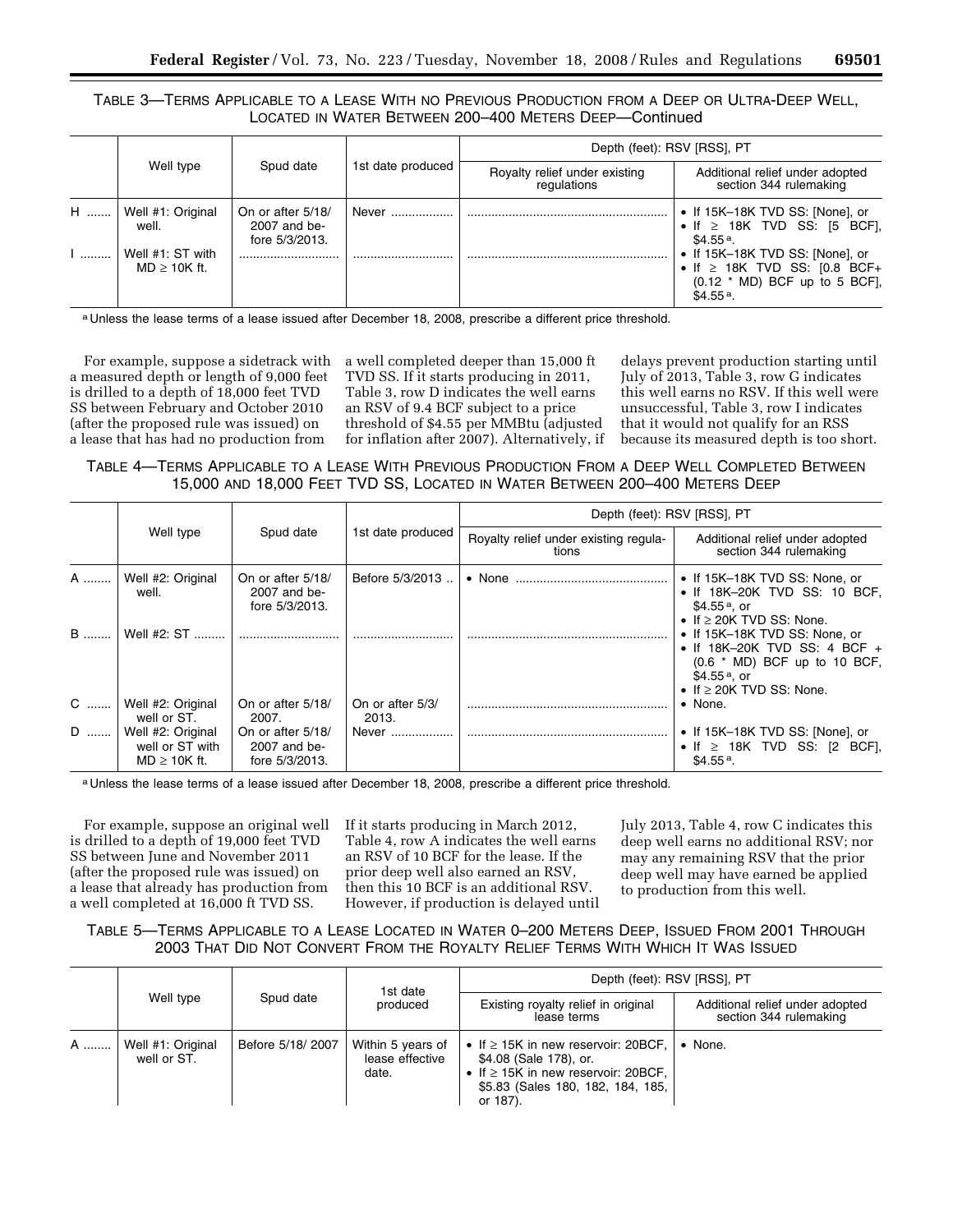TABLE 5—TERMS APPLICABLE TO A LEASE LOCATED IN WATER 0–200 METERS DEEP, ISSUED FROM 2001 THROUGH 2003 THAT DID NOT CONVERT FROM THE ROYALTY RELIEF TERMS WITH WHICH IT WAS ISSUED—Continued

|   |           |                         | 1st date                                               | Depth (feet): RSV [RSS], PT                                                                                                                                                                                                                                                           |                                                                                      |  |
|---|-----------|-------------------------|--------------------------------------------------------|---------------------------------------------------------------------------------------------------------------------------------------------------------------------------------------------------------------------------------------------------------------------------------------|--------------------------------------------------------------------------------------|--|
|   | Well type | Spud date               | produced                                               | Existing royalty relief in original<br>lease terms                                                                                                                                                                                                                                    | Additional relief under adopted<br>section 344 rulemaking                            |  |
| B |           | On after 5/18/<br>2007. |                                                        | • If 15K-20K in new reservoir:<br>20BCF, \$4.08 (Sale 178), or<br>. If 15K-20K in new reservoir:<br>20BCF, \$5.83 (Sales 180, 182,<br>184, 185, or 187), or<br>• If $\geq$ 20K in new reservoir: 1st 20<br>BCF, \$4.08 (Sale 178) or \$5.83<br>(Sales 180, 182, 184, 185, or<br>187). | • If 15K-20K TVD SS: None, or<br>• If $\geq$ 20K TVD SS: Add 15 BCF,<br>\$4.55.      |  |
| C |           |                         | More than 5<br>years after<br>lease effective<br>date. |                                                                                                                                                                                                                                                                                       | • If 15K-20K TVD SS: None, or<br>• If $\geq$ 20K in new reservoir: 35BCF,<br>\$4.55. |  |

For example, suppose an original well or sidetrack is drilled to a depth of 23,000 feet TVD SS between August 2007 and March 2008 (after the proposed rule was issued) on a lease issued in November 2002. If this well starts producing from a reservoir that has not produced on any current lease, Table 5, row B indicates the well earns an RSV of 35 BCF. Further, the first 20 BCF of that RSV is subject to a price threshold of \$5.83 per MMBtu (adjusted for inflation after 2007) while the remaining RSV of 15 BCF is subject to a price threshold of \$4.55 per MMBtu (adjusted for inflation after 2007).

Additional information on the structure of the deep gas royalty relief incentives both in existing regulations and in this rule can be found on the MMS Web site at: *[http://www.mms.gov/](http://www.mms.gov/econ/)  econ/*.

#### **Procedural Matters**

*Regulatory Planning and Review (Executive Order (E.O.) 12866)* 

This final rule is a significant rule as determined by the Office of Management and Budget (OMB) and is subject to review under E.O. 12866. We have made the assessments required by E.O. 12866 and the results are:

(1) This final rule will not have an economic effect of \$100 million or more in any year.

The added eligibility of leases in water depths from 200 to 400 meters for the deep gas royalty incentive will represent a 12 percent increase in the estimated gas resources that will be eligible for the deep gas incentive, and only a fraction of those resources will actually qualify because the program would sunset in May 2013. Further, existing relief terms already grant leases located partly or entirely in less than 200 meters of water with ultra-deep

wells over 70 percent of the relief this rule prescribes (25 BCF increasing to 35 BCF for successful ultra-deep wells). However, because this incentive will have no explicit sunset date, it conceivably could apply to all undiscovered ultra-deep resources.

One of the few areas of significant programmatic discretion MMS has in implementing section 344 is in the choice of the price threshold for RSVs. This rule sets a different and lower price threshold for RSVs earned and used by ultra-deep wells, except to the extent of the royalty relief that an ultra-deep well would earn under the existing rule on leases in existence on the effective date of this final rule. This different price threshold is low enough to cancel relief whose value might otherwise have been over \$100 million at current and projected gas prices.

The MMS has updated key parts of the economic analysis done for the original deep gas rule to reflect both higher gas prices and the larger openended duration of RSVs for ultra-deep wells. The update estimates the incremental production and net fiscal cost which would result from the added incentives on ultra-deep wells and additional deep wells for a range of price thresholds applied to the anticipated gas market environment. The price threshold adopted in this rule for ultra-deep gas royalty relief is the same as the price threshold used for deepwater royalty relief for leases issued before 2001, after adjusting for inflation (\$4.55 per MMBtu in 2007 dollars, to be further adjusted for inflation after 2007). For comparison, MMS estimates that the ultra-deep well and additional deep well incentives required by the Energy Policy Act, together with a reduced price threshold of \$4.55 per MMBtu (adjusted for

inflation after 2007) would, over the next 15 years, increase deep gas production by 54 BCF instead of by 223 BCF, and reduce the aggregate loss in Federal royalty receipts by \$955 million (present value \$508 million, or about \$34 million in an average year) relative to using the same price threshold as in the existing regulations. Over the next 15 years, we estimate that the adopted price threshold of \$4.55 per MMBtu would keep the present value of the aggregate fiscal cost of this rulemaking below \$100 million resulting in an average annual fiscal cost of about \$7 million, generate a social welfare measure of consumer plus producer surplus of only about \$4,200 in present value, and add over 50 billion cubic feet of deep gas production to the domestic energy supply. The full economic analysis for the original deep gas rule, as well as this update, is available at: *<http://www.mms.gov/econ>*.

As of the beginning of fiscal year 2008, this rule also adds 750 currently active Alaska leases to the roughly 2,700 deepwater leases in the GOM, as well as future leases in both areas, that could apply for an RSV (for both oil and gas) before production or to expand production. Again, section 346 of the Energy Policy Act mandates this expansion of existing authority to consider and possibly grant discretionary royalty relief. So, the provisions in this rule simply provide a framework for a process—by themselves they have no direct economic effect over and above that which may result from the statutory language in section 346.

Historically, we have received less than one application per year in the GOM under the procedure now being extended to leases offshore of Alaska. Those leases that previously have qualified for this form of relief have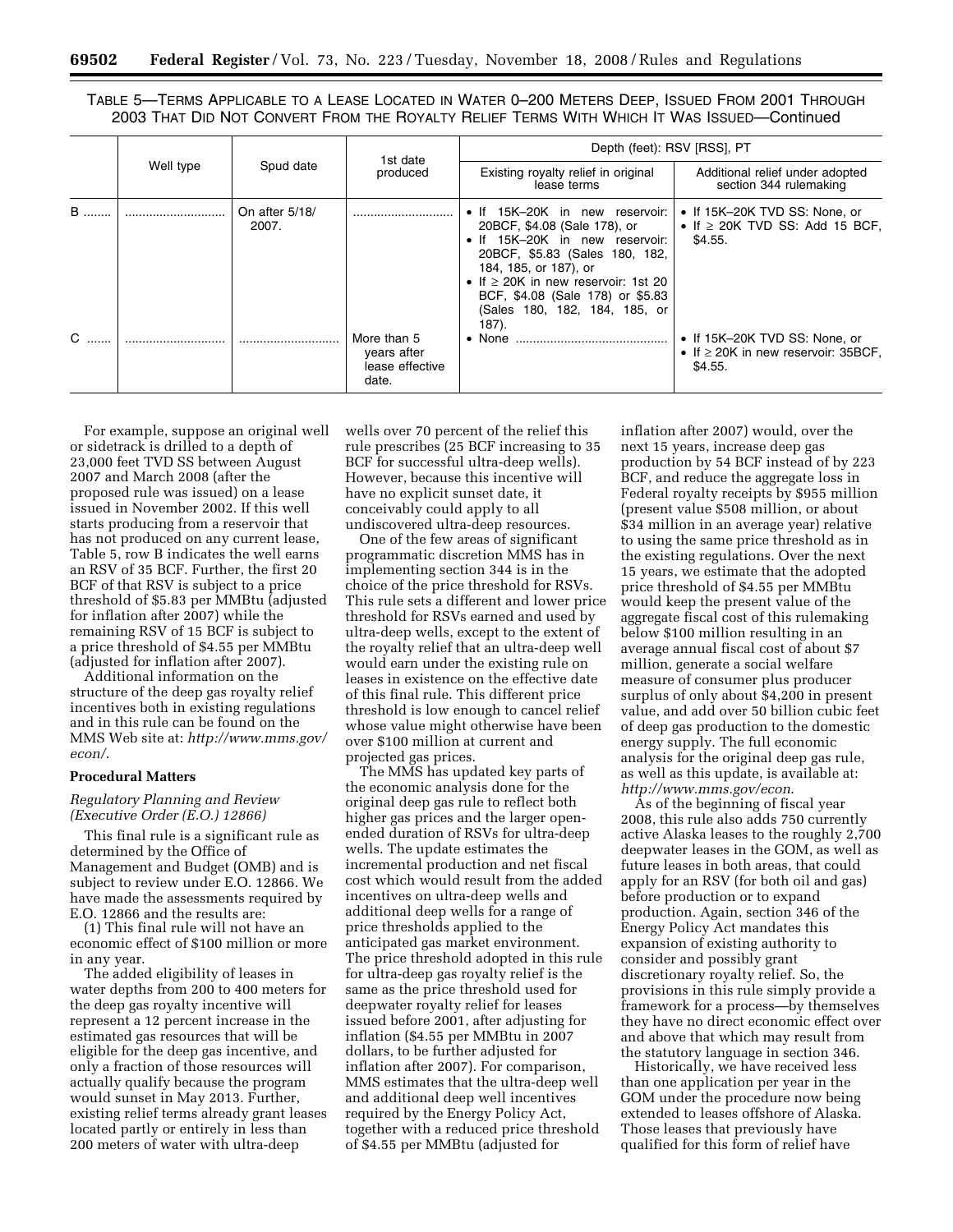avoided an average of \$30 million annually in royalties since 1999, an amount that would have been much larger but for price thresholds. Accordingly, the value of the relief that may be granted indirectly by this added rulemaking action may not significantly ease the daunting obstacles to developing offshore Alaska. In any event, the award of royalty relief in this form to leases offshore of Alaska is discretionary, and MMS will only approve relief in the appropriate amount or provide an exception to the established price thresholds if MMS deemed the applicable project uneconomic absent relief. Thus, for these reasons, there will be no negative effect on Federal revenues from this rulemaking.

(2) This final rule will not create any inconsistencies or otherwise interfere with actions by other Federal agencies. Careful review of the lease sale notices, along with stringent leasing policies now in force, ensure that the Federal OCS leasing program, of which royalty relief is only a component, will not conflict with the work of other Federal agencies.

(3) This final rule will not alter the budgetary effects of entitlements, grants, user fees, or loan programs or the rights or obligations of their recipients.

(4) This final rule raises novel legal or policy issues because it implements a statutory requirement to expand a previously established, but so far disappointing royalty relief program for deep gas in the GOM. The rule also serves to eliminate any recurrence of an unintended policy issue by establishing default price thresholds for all future leases that may be issued with royalty relief incentives. The other part of the rule, which extends a long established but little used discretionary royalty relief authority to leases offshore Alaska, raises no unusual issues because, with the exception of explicit statutory requirements under the DWRRA, programmatically the price thresholds have always been treated as a complementary policy variable to the royalty suspension volumes for dealing with applications of discretionary royalty relief on a case-by-case basis.

#### *Regulatory Flexibility Act*

The Department of the Interior certifies that this final rule will not have a significant economic effect on a substantial number of small entities under the Regulatory Flexibility Act (5 U.S.C. 601 *et seq.*).

The provisions of this final rule will not have a significant adverse economic effect on offshore lessees and operators,

including those that are classified as small businesses.

This rule expands existing deep gas well production incentives. A detailed analysis of the small business impacts and alternatives for the deep gas provisions established in 2004 were considered and can be found in the economic analysis of the original version of this regulation available at: *<http://www.mms.gov/econ>*. This rule will not materially alter the findings of that analysis because it will expand by less than 5 percent the set of leases affected, based on the number of existing and potential leases in the interval from entirely deeper than 200 to entirely less than 400 meters of water relative to those in the interval from 0 to partly or entirely less than 200 meters of water that are already covered by the existing rule.

The rule also extends the potential for discretionary royalty relief to 263 OCS leases located offshore Alaska, some of which may qualify as marginally uneconomic. Five of the eight companies involved are ''majors'' and therefore are not small entities. In any single year, MMS is likely to receive only a small number of royalty relief applications, if indeed it receives any at all. That limits the number of entities this rule may affect. In the past, we have received less than one application a year from a candidate set of 2,700 leases in the GOM. Also, because firms initiate applications, they have the ability to avoid adverse effects they foresee. A Regulatory Flexibility Analysis is not required. A Small Entity Compliance Guide is not required.

#### *Small Business Regulatory Enforcement Fairness Act*

The final rule is not a major rule under 5 U.S.C. 804(2) the Small Business Regulatory Enforcement Fairness Act. This final rule:

a. Will expand coverage of existing royalty relief programs by 15 percent, adding about 800 leases to the set of about 5,000 leases eligible either for (1) the deep gas incentive or (2) to apply for royalty relief before production begins on the lease. These leases represent only a fraction of the leases already eligible for these incentives as a result of earlier rules. The effects of the provisions in this rule will not add substantially to those estimated for the earlier rules because relatively little relief is likely to be granted under the new provisions.

b. Will not cause a major increase in costs or prices for consumers, individual industries, Federal, State, local government agencies, or geographic regions. The additional deep gas incentive provisions will not cause

an increase in prices and should result in some downward pressure on prices, but its degree and ultimate effect is difficult to anticipate.

c. Will not have significant adverse effects on competition, employment, investment, or the ability of U.S.-based enterprises to compete with foreignbased enterprises. Companies eligible for the new royalty relief should produce some more natural gas and earn more income while encountering no negative effects.

#### *Unfunded Mandates Reform Act*

This final rule will not impose an unfunded mandate on State, local, or tribal governments or the private sector of more than \$100 million per year. The final rule will not have a significant or unique effect on State, local, or tribal governments or the private sector. A statement containing the information required by the Unfunded Mandates Reform Act (2 U.S.C. 1531 *et seq.*) is not required.

#### *Takings Implication Assessment (E.O. 12630)*

Under the criteria in E.O. 12630, this final rule does not have significant takings implications. The final rule is not a governmental action capable of interference with constitutionally protected property rights. A Takings Implication Assessment is not required.

#### *Federalism (E.O. 13132)*

Under the criteria in E.O. 13132, this final rule will not have sufficient federalism implications to warrant the preparation of a Federalism Assessment. As noted above, the deep gas provisions in this rule should have a small effect relative to the proposed rule, which itself may have only a small consequence (\$1–\$2 million per year) on Gulf Coast states in the form of reduced payments under section 8(g) of the OCSLA. Any relief awarded to offshore Alaska leases will not affect that State's share of OCS revenue because the discretionary royalty relief rules extended by this rule to leases offshore of Alaska are designed to grant relief only when production and thus royalty payments would not otherwise occur.

#### *Civil Justice Reform (E.O. 12988)*

This rule complies with the requirements of E.O. 12988. Specifically, this rule:

(a) Meets the criteria of section 3(a) requiring that all regulations be reviewed to eliminate errors and ambiguity and be written to minimize litigation; and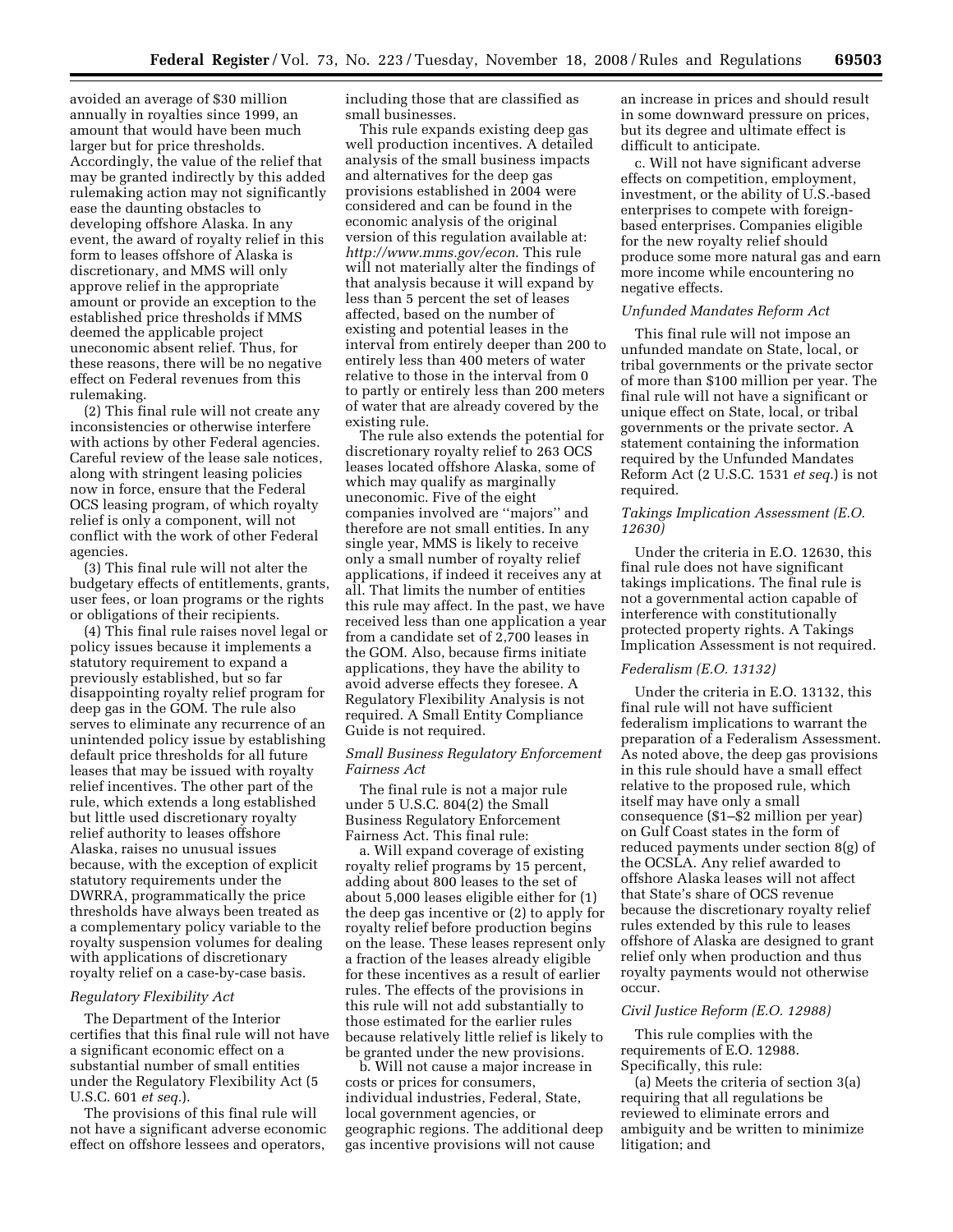(b) Meets the criteria of section 3(b)(2) requiring that all regulations be written in clear language and contain clear legal standards.

# *Consultation With Indian Tribes (E.O. 13175)*

Under the criteria in E.O. 13175, we have evaluated this final rule and determined that it has no potential effects on federally recognized Indian tribes. There are no Indian or tribal lands in the OCS.

#### *Paperwork Reduction Act*

An information collection package was submitted to OMB for review and approval under section 3507(d) of the PRA. The OMB has approved the information collection requirements for this rulemaking and assigned OMB Control Number 1010–0173 (exp. 8/31/ 10; 3 burden hours). The title of the collection of information for this final rule is ''30 CFR 203, Royalty Relief— Ultra-Deep Gas Wells and Deep Gas Wells on Oil and Gas Leases; Extension of Royalty Relief Provisions to Leases Offshore of Alaska.'' Respondents are those from the approximately 130 Federal oil and gas lessees who may apply for royalty relief. Responses to this collection are required to obtain benefits. The frequency of response is on occasion. The information collection does not include questions of a sensitive nature. The MMS will protect proprietary information according to the Freedom of Information Act (5 U.S.C. 552) and its implementing regulations (43 CFR 2), 30 CFR part 203, ''Does my application have to include all leases in the field?'' and 30 CFR 250.197, ''Data and information to be made available to the public or for limited inspection.''

We received eight comments due to this rulemaking. Only one commenter brought up information collection redundancy; however, MMS determined that there is no redundancy and that the requirements were new. Therefore, there were no changes in the information collection requirements from the proposed rule to the final rule. When the rule becomes effective, MMS will merge these hours into the primary collection for 30 CFR 203 (OMB Control Number 1010–0071, expiration 12/31/ 09).

An agency may not conduct or sponsor, and you are not required to respond to, a collection of information unless it displays a currently valid OMB control number. The public may comment, at any time, on the accuracy of the information collection burden in this rule and may submit any comments to the Department of the Interior; Minerals Management Service;

Attention: Regulations and Standards Branch; Mail Stop 4024; 381 Elden Street; Herndon, Virginia 20170–4817.

#### *National Environmental Policy Act*

We determined this rule is categorically excluded from requirements for analysis under the National Environmental Policy Act and the Department Manual at 516 DM. This rule deals with financial matters and has no direct effect on MMS decisions on oil and gas operations with the potential to affect the environment; hence, an Environmental Impact Statement is not required. Pursuant to Department Manual 516 DM 2.3A (2), section 1.10 of 516 DM 2, Appendix 1 excludes from documentation in an environmental assessment or impact statement ''policies, directives, regulations and guidelines of an administrative, financial, legal, technical or procedural nature; or the environmental effects of which are too broad, speculative or conjectural to lend themselves to meaningful analysis and will be subject later to the NEPA process, either collectively or case-bycase.'' Section 1.3 of the same appendix clarifies that royalties and audits are considered routine financial transactions that are subject to categorical exclusion from the NEPA process. None of the exceptional circumstances set forth in 516 DM 2 Appendix 2 apply.

#### *Data Quality Act*

In developing this rule, we did not conduct or use a study, experiment, or survey requiring peer review under the Data Quality Act (Pub. L. 106–554, app. C § 515, 114 Stat. 2763, 2763A–153– 154).

#### *Effects on the Energy Supply (E.O. 13211)*

This rule is not a significant energy action under the definition in E.O. 13211. A Statement of Energy Effects is not required.

# **List of Subjects**

#### *30 CFR Part 203*

Continental shelf, Government contracts, Mineral royalties, Oil and gas exploration, Public lands—mineral resources, Reporting and recordkeeping requirements.

#### *30 CFR Part 260*

Continental shelf, Government contracts, Mineral royalties, Oil and gas exploration, Public lands—mineral resources, Reporting and recordkeeping requirements.

Dated: June 19, 2008. **C. Stephen Allred,**  *Assistant Secretary—Land and Minerals Management.* 

■ For the reasons stated in the preamble, the Minerals Management Service (MMS) amends 30 CFR Part 203 as follows:

# **PART 203—RELIEF OR REDUCTION IN ROYALTY RATES**

■ 1. The authority citation for part 203 is revised to read as follows:

**Authority:** 25 U.S.C. 396 *et seq.*; 25 U.S.C. 396a *et seq.*; 25 U.S.C. 2101 *et seq.*; 30 U.S.C. 181 *et seq.*; 30 U.S.C. 351 *et seq.*; 30 U.S.C. 1001 *et seq.*; 30 U.S.C. 1701 *et seq.*; 31 U.S.C. 9701; 42 U.S.C. 15903–15906; 43 U.S.C. 1301 *et seq.*; 43 U.S.C. 1331 *et seq.*; and 43 U.S.C. 1801 *et seq.* 

■ 2. Section 203.0 is amended by revising the definitions for ''certified unsuccessful well'', ''deep well'', ''development project'', ''expansion project'', ''original well'', ''royalty suspension supplement'' and ''royalty suspension volume''; removing the definition of ''qualified well''; and by adding definitions for ''non-converted lease'', ''phase 1 ultra-deep well'', ''phase 2 ultra-deep well'', ''phase 3 ultra-deep well'', ''qualified deep well'', ''qualified ultra-deep well'', ''qualified wells'', and ''ultra-deep well'' to read as follows:

# **§ 203.0 What definitions apply to this part?**  \* \* \* \* \*

*Certified unsuccessful* well means an original well or a sidetrack with a sidetrack measured depth (i.e., length) of at least 10,000 feet, on your lease that:

(1) You begin drilling on or after March 26, 2003, and before May 3, 2009, on a lease that is located in water partly or entirely less than 200 meters deep and that is not a non-converted lease, or on or after May 18, 2007, and before May 3, 2013, on a lease that is located in water entirely more than 200 meters and entirely less than 400 meters deep;

(2) You begin drilling before your lease produces gas or oil from a well with a perforated interval the top of which is at least 18,000 feet true vertical depth subsea (TVD SS), (i.e., below the datum at mean sea level);

(3) You drill to at least 18,000 feet TVD SS with a target reservoir on your lease, identified from seismic and related data, deeper than that depth;

(4) Fails to meet the producibility requirements of 30 CFR part 250, subpart A, and does not produce gas or oil, or meets those producibility requirements and MMS agrees it is not commercially producible; and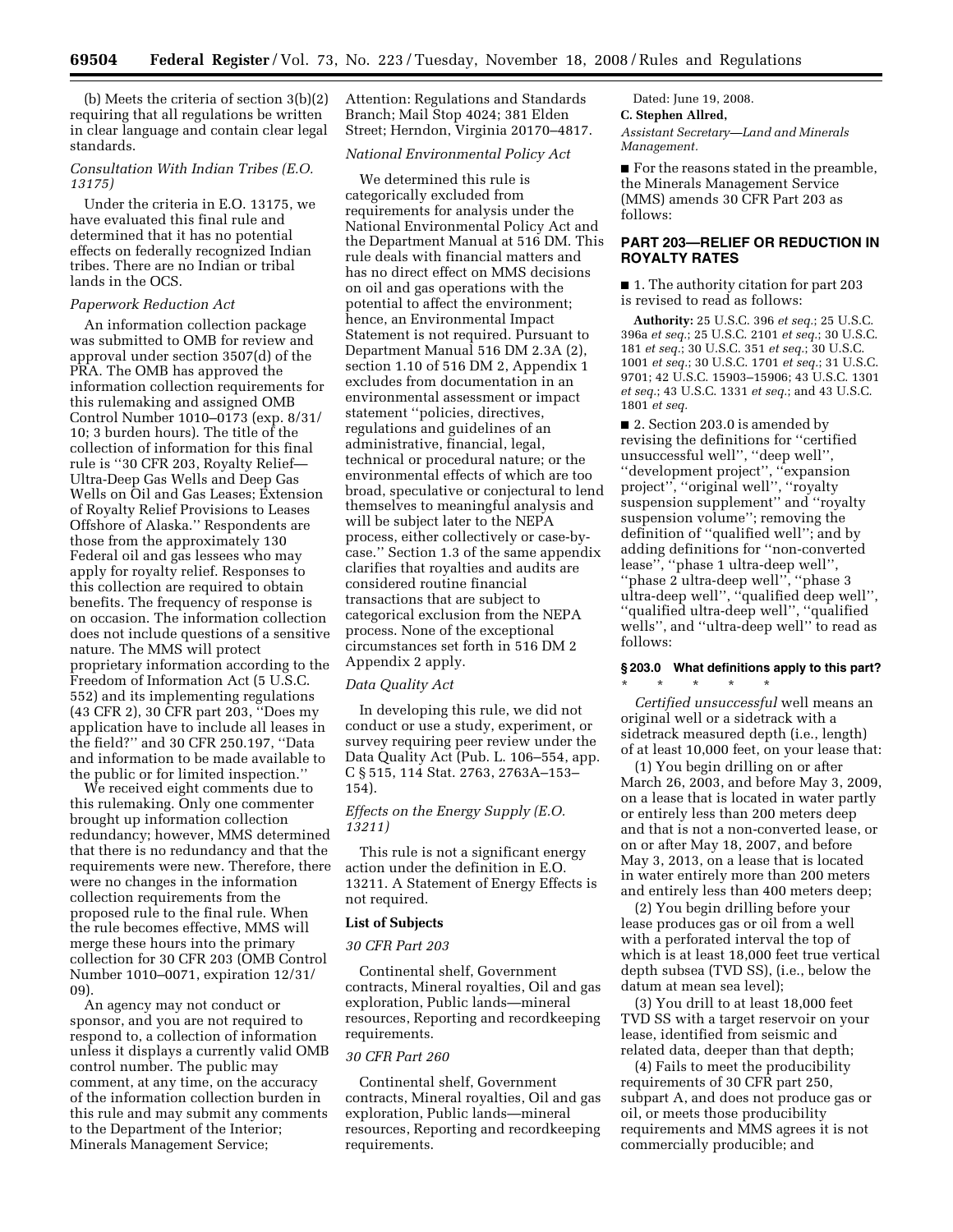(5) For which you have provided the notices and information required under § 203.47.

\* \* \* \* \* *Deep well* means either an original well or a sidetrack with a perforated interval the top of which is at least 15,000 feet TVD SS and less than 20,000 feet TVD SS. A deep well subsequently re-perforated at less than 15,000 feet TVD SS in the same reservoir is still a deep well.

\* \* \* \* \*

*Development project* means a project to develop one or more oil or gas reservoirs located on one or more contiguous leases that have had no production (other than test production) before the current application for royalty relief and are either:

(1) Located in a planning area offshore Alaska; or

(2) Located in the GOM in a water depth of at least 200 meters and wholly west of 87 degrees, 30 minutes West longitude, and were issued in a sale held after November 28, 2000.

\* \* \* \* \* *Expansion project* means a project that meets the following requirements:

(1) You must propose the project in a Development and Production Plan, a Development Operations Coordination Document (DOCD), or a Supplement to a DOCD, approved by the Secretary of the Interior after November 28, 1995.

(2) The project must be located on either:

(i) A pre-Act lease in the GOM, or a lease in the GOM issued in a sale held after November 28, 2000, located wholly west of 87 degrees, 30 minutes West longitude; or

(ii) A lease in a planning area offshore Alaska.

(3) On a pre-Act lease in the GOM, the project:

(i) Must significantly increase the ultimate recovery of resources from one or more reservoirs that have not previously produced (extending recovery from reservoirs already in production does not constitute a significant increase); and

(ii) Must involve a substantial capital investment (e.g., fixed-leg platform, subsea template and manifold, tensionleg platform, multiple well project, etc.).

(4) For a lease issued in a planning area offshore Alaska, or in the GOM after November 28, 2000, the project must involve a new well drilled into a reservoir that has not previously produced.

(5) On a lease in the GOM, the project must not include a reservoir the production from which an RSV under

§§ 203.30 through 203.36 or §§ 203.40 through 203.48 would be applied.

\* \* \* \* \* *Non-converted lease* means a lease located partly or entirely in water less than 200 meters deep issued in a lease sale held after January 1, 2001, and before January 1, 2004, whose original lease terms provided for an RSV for deep gas production and the lessee has not exercised the option under § 203.49 to replace the lease terms for royalty relief with those in § 203.0 and §§ 203.40 through 203.48.

*Original Well* means a well that is drilled without utilizing an existing wellbore. An original well includes all sidetracks drilled from the original wellbore either before the drilling rig moves off the well location or after a temporary rig move that MMS agrees was forced by a weather or safety threat and drilling resumes within 1 year. A bypass from an original well (e.g., drilling around material blocking the hole or to straighten crooked holes) is part of the original well.

\* \* \* \* \* *Phase 1 ultra-deep well* means an ultra-deep well on a lease that is located in water partly or entirely less than 200 meters deep for which drilling began before May 18, 2007, and that begins production before May 3, 2009, or that meets the requirements to be a certified unsuccessful well.

*Phase 2 ultra-deep well* means an ultra-deep well for which drilling began on or after May 18, 2007; and that either meets the requirements to be a certified unsuccessful well or that begins production:

(1) Before the date which is 5 years after the lease issuance date on a nonconverted lease; or

(2) Before May 3, 2009, on all other leases located in water partly or entirely less than 200 meters deep; or

(3) Before May 3, 2013, on a lease that is located in water entirely more than 200 meters and entirely less than 400 meters deep.

*Phase 3 ultra-deep well* means an ultra-deep well for which drilling began on or after May 18, 2007, and that begins production:

(1) On or after the date which is 5 years after the lease issuance date on a non-converted lease; or

(2) On or after May 3, 2009, on all other leases located in water partly or entirely less than 200 meters deep; or

(3) On or after May 3, 2013, on a lease that is located in water entirely more than 200 meters and entirely less than 400 meters deep.

\* \* \* \* \* *Qualified deep well* means:

(1) On a lease that is located in water partly or entirely less than 200 meters deep that is not a non-converted lease, a deep well for which drilling began on or after March 26, 2003, that produces natural gas (other than test production), including gas associated with oil production, before May 3, 2009, and for which you have met the requirements prescribed in § 203.44;

(2) On a non-converted lease, a deep well that produces natural gas (other than test production) before the date which is 5 years after the lease issuance date from a reservoir that has not produced from a deep well on any lease; or

(3) On a lease that is located in water entirely more than 200 meters but entirely less than 400 meters deep, a deep well for which drilling began on or after May 18, 2007, that produces natural gas (other than test production), including gas associated with oil production before May 3, 2013, and for which you have met the requirements prescribed in § 203.44.

*Qualified ultra-deep well means:*  (1) On a lease that is located in water partly or entirely less than 200 meters deep that is not a non-converted lease, an ultra-deep well for which drilling began on or after March 26, 2003, that produces natural gas (other than test production), including gas associated with oil production, and for which you have met the requirements prescribed in § 203.35 or § 203.44, as applicable; or

(2) On a lease that is located in water entirely more than 200 meters and entirely less than 400 meters deep, or on a non-converted lease, an ultra-deep well for which drilling began on or after May 18, 2007, that produces natural gas (other than test production), including gas associated with oil production, and for which you have met the requirements prescribed in § 203.35.

*Qualified well* means either a qualified deep well or a qualified ultradeep well.

\* \* \* \* \* *Royalty suspension supplement* (RSS) means a royalty suspension volume resulting from drilling a certified unsuccessful well that is applied to future natural gas and oil production generated at any drilling depth on, or allocated under an MMS-approved unit agreement to, the same lease.

*Royalty suspension volume* (RSV) means a volume of production from a lease that is not subject to royalty under the provisions of this part.

*Ultra-deep well* means either an original well or a sidetrack completed with a perforated interval the top of

\* \* \* \* \*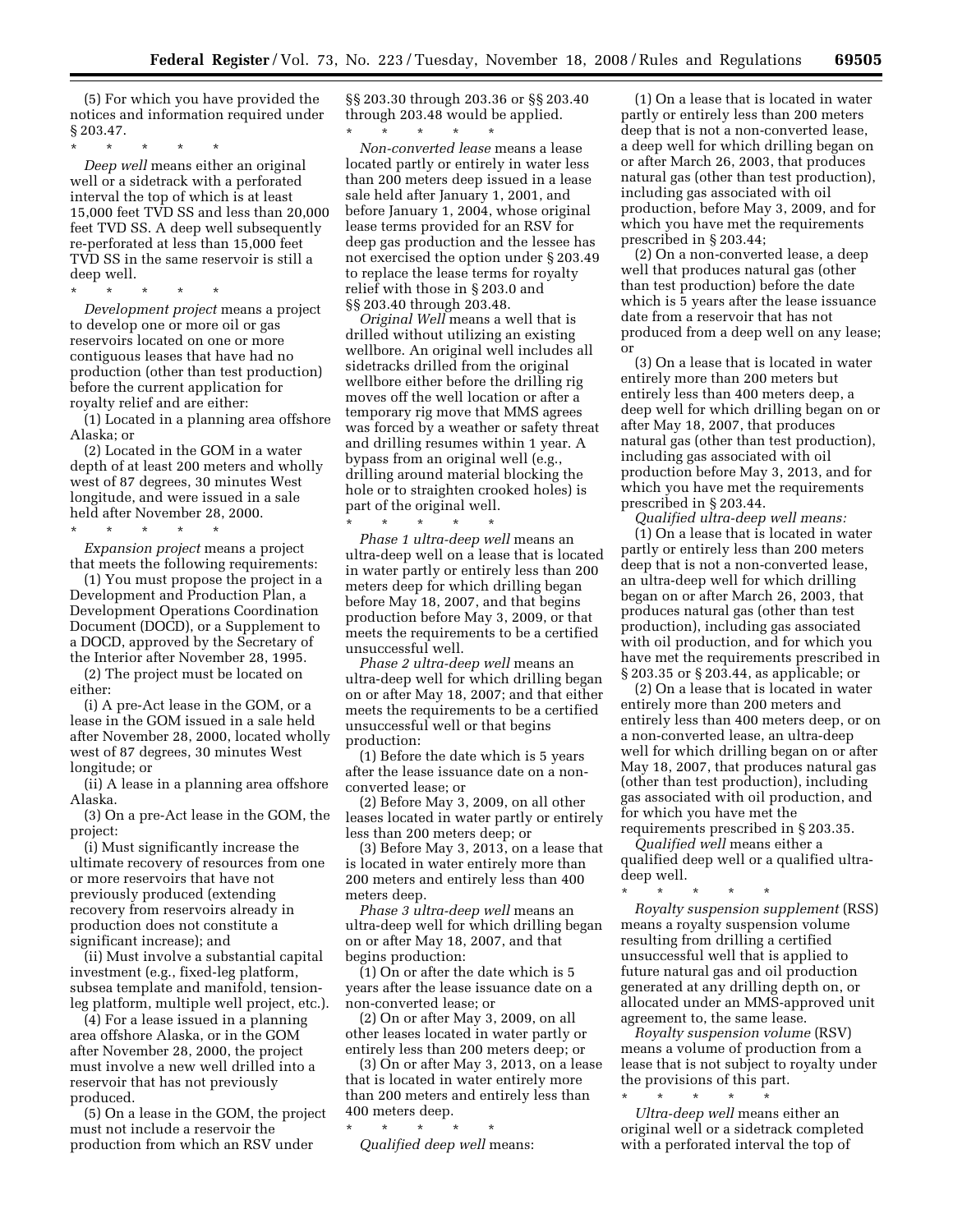which is at least 20,000 feet TVD SS. An ultra-deep well subsequently reperforated less than 20,000 feet TVD SS in the same reservoir is still an ultradeep well.

*Ultra-deep short sidetrack* means an ultra-deep well that is a sidetrack with a sidetrack measured depth (i.e., length) of less than 20,000 feet.

\* \* \* \* \*

■ 3. In § 203.1, the introductory text and paragraph (b) are revised, and new paragraph (d) is added to read as follows:

#### **§ 203.1 What is MMS's authority to grant royalty relief?**

The Outer Continental Shelf (OCS) Lands Act, 43 U.S.C. 1337, as amended by the OCS Deep Water Royalty Relief Act (DWRRA), Public Law 104–58 and

the Energy Policy Act of 2005, Public Law 109–058 authorizes us to grant royalty relief in four situations.

\* \* \* \* \* (b) Under 43 U.S.C. 1337(a)(3)(B), we may reduce, modify, or eliminate any royalty or net profit share to promote development, increase production, or encourage production of marginal resources on certain leases or categories of leases. This authority is restricted to leases in the GOM that are west of 87 degrees, 30 minutes West longitude, and in the planning areas offshore Alaska. \* \* \* \* \*

(d) Under 42 U.S.C. 15904–15905, we may suspend royalties for designated volumes of gas production from deep and ultra-deep wells on a lease if:

(1) Your lease is in shallow water (water less than 400 meters deep) and

you produce from an ultra-deep well (top of the perforated interval is at least 20,000 feet TVD SS) or your lease is in waters entirely more than 200 meters and entirely less than 400 meters deep and you produce from a deep well (top of the perforated interval is at least 15,000 feet TVD SS);

(2) Your lease is in the designated area of the GOM (wholly west of 87 degrees, 30 minutes west longitude); and

(3) Your lease is not eligible for deep water royalty relief.

■ 4. In § 203.2, the section heading and paragraphs (b), (d), and (e) are revised, and new paragraphs (f), (g), and (h) are added to read as follows:

#### **§ 203.2 How can I obtain royalty relief?**

\* \* \* \* \*

| If you have a lease |                                                                                                                                                                                  | And if you $\dots$ |                                             | Then we may grant you $\dots$                                                                                                                                                                                      |  |
|---------------------|----------------------------------------------------------------------------------------------------------------------------------------------------------------------------------|--------------------|---------------------------------------------|--------------------------------------------------------------------------------------------------------------------------------------------------------------------------------------------------------------------|--|
|                     |                                                                                                                                                                                  |                    |                                             |                                                                                                                                                                                                                    |  |
|                     | (b) Located in a designated GOM deep water<br>area (i.e., 200 meters or greater) and ac-<br>quired in a lease sale held before November<br>28, 1995, or after November 28, 2000. | royalty relief.    | onstrate your project is uneconomic without | Propose an expansion project and can dem- A royalty suspension for a minimum produc-<br>tion volume plus any additional production<br>large enough to make the project economic<br>(see §§ 203.60 through 203.79). |  |

Propose a development project and can demonstrate that the suspension volume, if any, for your lease is not enough to make devel-

Are not eligible to apply for end-of-life or deep water royalty relief, but show us you meet

Drill a deep well on a lease that is not eligible for deep water royalty relief and you have not previously produced oil or gas from a

opment economic.

certain eligibility conditions.

deep well or an ultra-deep well.

- (d) Located in a designated GOM deep water area and acquired in a lease sale held after November 28, 2000.
- (e) Where royalty relief would recover significant additional resources or, offshore Alaska or in certain areas of the GOM, would enable development.
- (f) Located in a designated GOM shallow water area and acquired in a lease sale held before January 1, 2001, or after January 1, 2004, or have exercised an option to substitute for royalty relief in your lease terms.
- (g) Located in a designated GOM shallow water area.
- 
- (h) Located in planning areas offshore Alaska Propose an expansion project or propose a development project and can demonstrate that the project is uneconomic without relief or that the suspension volume, if any, for your lease is not enough to make development economic.

Drill and produce gas from an ultra-deep well on a lease that is not eligible for deep water royalty relief and you have not previously produced oil or gas from an ultra-deep well.

- \* \* \* \* \* \* \* \* \* \* \* \* \* \* \* A royalty suspension for a minimum produc
	- tion volume plus any additional volume needed to make your project economic (see §§ 203.60 through 203.79).
	- A royalty modification in size, duration, or form that makes your lease or project economic (see § 203.80).

A royalty suspension for a volume of gas produced from successful deep and ultra-deep wells, or, for certain unsuccessful deep and ultra-deep wells, a smaller royalty suspension for a volume of gas or oil produced by all wells on your lease (see §§ 203.40 through 203.49).

- A royalty suspension for a volume of gas produced from successful ultra-deep and deep wells on your lease (see §§ 203.30 through 203.36).
- A royalty suspension for a minimum production volume plus any additional volume needed to make your project economic (see §§ 203.60, 203.62, 203.67 through 203.70, §§ 203.73 and 203.76 through 203.79).

■ 5. A new undesignated center heading and new §§ 203.30 through 203.36 are added to subpart B to read as follows:

# **Royalty Relief for Drilling Ultra–Deep Wells on Leases Not Subject to Deep Water Royalty Relief**

Sec.

- 203.30 Which leases are eligible for royalty relief as a result of drilling a phase 2 or phase 3 ultra-deep well?
- 203.31 If I have a qualified phase 2 or qualified phase 3 ultra-deep well, what

royalty relief would that well earn for my lease?

- 203.32 What other requirements or restrictions apply to royalty relief for a qualified phase 2 or phase 3 ultra-deep well?
- 203.33 To which production do I apply the RSV earned by qualified phase 2 and phase 3 ultra-deep wells on my lease or in my unit?
- 203.34 To which production may an RSV earned by qualified phase 2 and phase 3

ultra-deep wells on my lease not be applied?

- 203.35 What administrative steps must I take to use the RSV earned by a qualified phase 2 or phase 3 ultra-deep well?
- 203.36 Do I keep royalty relief if prices rise significantly?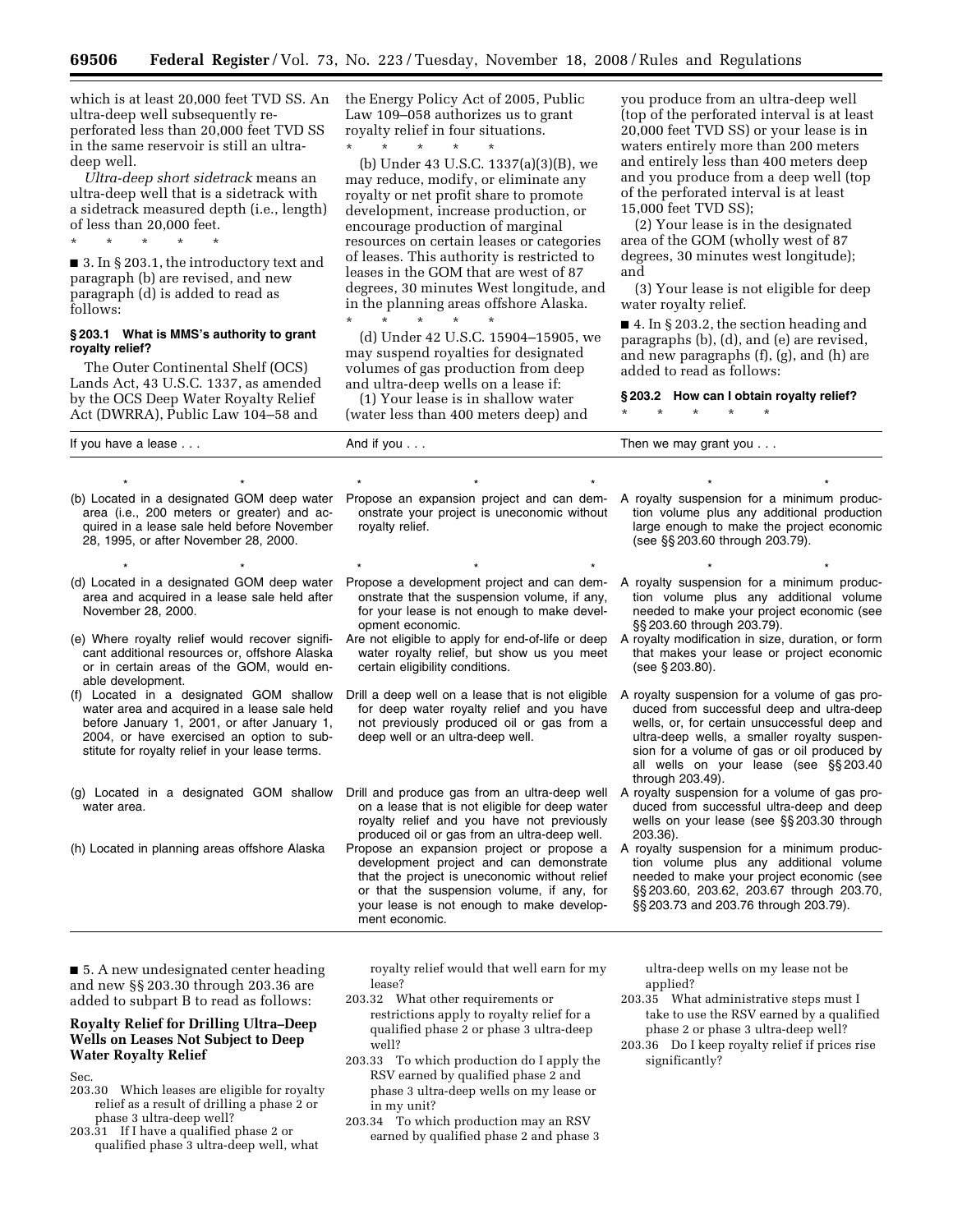**Royalty Relief for Drilling Ultra–Deep Wells on Leases Not Subject to Deep Water Royalty Relief** 

#### **§ 203.30 Which leases are eligible for royalty relief as a result of drilling a phase 2 or phase 3 ultra-deep well?**

Your lease may receive a royalty suspension volume (RSV) under §§ 203.31 through 203.36 if the lease meets all the requirements of this section.

(a) The lease is located in the GOM wholly west of 87 degrees, 30 minutes West longitude in water depths entirely less than 400 meters deep.

(b) The lease has not produced gas or oil from a deep well or an ultra-deep well, except as provided in § 203.31(b).

(c) If the lease is located entirely in more than 200 meters and entirely less than 400 meters of water, it must either:

(1) Have been issued before November 28, 1995, and not been granted deep water royalty relief under 43 U.S.C. 1337(a)(3)(C), added by section 302 of the Deep Water Royalty Relief Act; or

(2) Have been issued after November 28, 2000, and not been granted deep

water royalty relief under §§ 203.60 through 203.79.

#### **§ 203.31 If I have a qualified phase 2 or qualified phase 3 ultra-deep well, what royalty relief would that well earn for my lease?**

(a) Subject to the administrative requirements of § 203.35 and the price conditions in § 203.36, your qualified well earns your lease an RSV shown in the following table in billions of cubic feet (BCF) or in thousands of cubic feet (MCF) as prescribed in § 203.33:

| If you have a qualified phase 2 or qualified phase 3 ultra-deep well that<br>is:                                                                                          | Then your lease earns an RSV on this volume of gas production:                                                                        |
|---------------------------------------------------------------------------------------------------------------------------------------------------------------------------|---------------------------------------------------------------------------------------------------------------------------------------|
| (1) An original well,<br>(2) A sidetrack with a sidetrack measured depth of at least 20,000 feet,<br>(3) An ultra-deep short sidetrack that is a phase 2 ultra-deep well, | 35 BCF.<br>35 BCF.<br>4 BCF plus 600 MCF times sidetrack measured depth (rounded to the<br>nearest 100 feet) but no more than 25 BCF. |
| (4) An ultra-deep short sidetrack that is a phase 3 ultra-deep well,                                                                                                      | 0 BCF.                                                                                                                                |

(b)(1) This paragraph applies if your lease:

(i) Has produced gas or oil from a deep well with a perforated interval the top of which is less than 18,000 feet TVD SS;

(ii) Was issued in a lease sale held between January 1, 2004, and December 31, 2005; and

(iii) The terms of your lease expressly incorporate the provisions of §§ 203.41 through 203.47 as they existed at the time the lease was issued.

(2) Subject to the administrative requirements of § 203.35 and the price conditions in § 203.36, your qualified well earns your lease an RSV shown in the following table in BCF or MCF as prescribed in § 203.33:

| If you have a qualified phase 2 ultra-deep well that is                                                                                                       | Then your lease earns an RSV on this volume of gas production:                                                  |
|---------------------------------------------------------------------------------------------------------------------------------------------------------------|-----------------------------------------------------------------------------------------------------------------|
| (i) An original well or a sidetrack with a sidetrack measured depth of at $\vert$ 10 BCF.<br>least 20,000 feet TVD SS.<br>(ii) An ultra-deep short sidetrack, | 4 BCF plus 600 MCF times sidetrack measured depth (rounded to the<br>nearest 100 feet) but no more than 10 BCF. |

(c) Lessees may request a refund of or recoup royalties paid on production from qualified phase 2 or phase 3 ultradeep wells that:

(1) Occurs before December 18, 2008 and

(2) Is subject to application of an RSV under either § 203.31 or § 203.41.

(d) The following examples illustrate how this section applies. These examples assume that your lease is located in the GOM west of 87 degrees, 30 minutes West longitude and in water less than 400 meters deep (see § 203.30(a)), has no existing deep or ultra-deep wells and that the price thresholds prescribed in § 203.36 have not been exceeded.

*Example 1:* In 2008, you drill and begin producing from an ultra-deep well with a perforated interval the top of which is 25,000 feet TVD SS, and your lease has had no prior production from a deep or ultra-deep well. Assuming your lease has no deepwater royalty relief (see § 203.30(c)), your lease is eligible (according to § 203.30(b)) to earn an RSV under § 203.31 because it has not yet produced from a deep well. Your lease earns an RSV of 35 BCF under this section when

this well begins producing. According to § 203.31(a), your 25,000 foot well qualifies your lease for this RSV because the well was drilled after the relief authorized here became effective (when the proposed version of this rule was published on May 18, 2007) and produced from an interval that meets the criteria for an ultra-deep well (i.e., is a phase 2 ultra-deep well as defined in § 203.0). Then in 2014, you drill and produce from another ultra-deep well with a perforated interval the top of which is 29,000 feet TVD SS. Your lease earns no additional RSV under this section when this second ultra-deep well produces, because your lease no longer meets the condition in § 203.30(b)) of no production from a deep well. However, any remaining RSV earned by the first ultra-deep well on your lease would be applied to production from both the first and the second ultra-deep wells as prescribed in § 203.33(a)(2), or § 203.33(b)(2) if your lease is part of a unit.

*Example 2:* In 2005, you spudded and began producing from an ultra-deep well with a perforated interval the top of which is 23,000 feet TVD SS. Your lease earns no RSV under this section from this phase 1 ultra-deep well (as defined in § 203.0) because you spudded the well before the publication date (May 18, 2007) of the proposed rule when royalty relief under

§ 203.31(a) became effective. However, this ultra-deep well may earn an RSV of 25 BCF for your lease under § 203.41 (that became effective May 3, 2004), if the lease is located in water depths partly or entirely less than 200 meters and has not previously produced from a deep well (§ 203.30(b)).

*Example 3:* In 2000, you began producing from a deep well with a perforated interval the top of which is 16,000 feet TVD SS and your lease is located in water 100 meters deep. Then in 2008, you drill and produce from a new ultra-deep well with a perforated interval the top of which is 24,000 feet TVD SS. Your lease earns no RSV under either this section or § 203.41 because the 16,000-foot well was drilled before we offered any way to earn an RSV for producing from a deep well (see dates in the definition of qualified well in § 203.0) and because the existence of the 16,000-foot well means the lease is not eligible (see § 203.30(b)) to earn an RSV for the 24,000-foot well. Because the lease existed in the year 2000, it cannot be eligible for the exception to this eligibility condition provided in  $\S 203.31(b)$ .

*Example 4:* In 2008, you spud and produce from an ultra-deep well with a perforated interval the top of which is 22,000 feet TVD SS, your lease is located in water 300 meters deep, and your lease has had no previous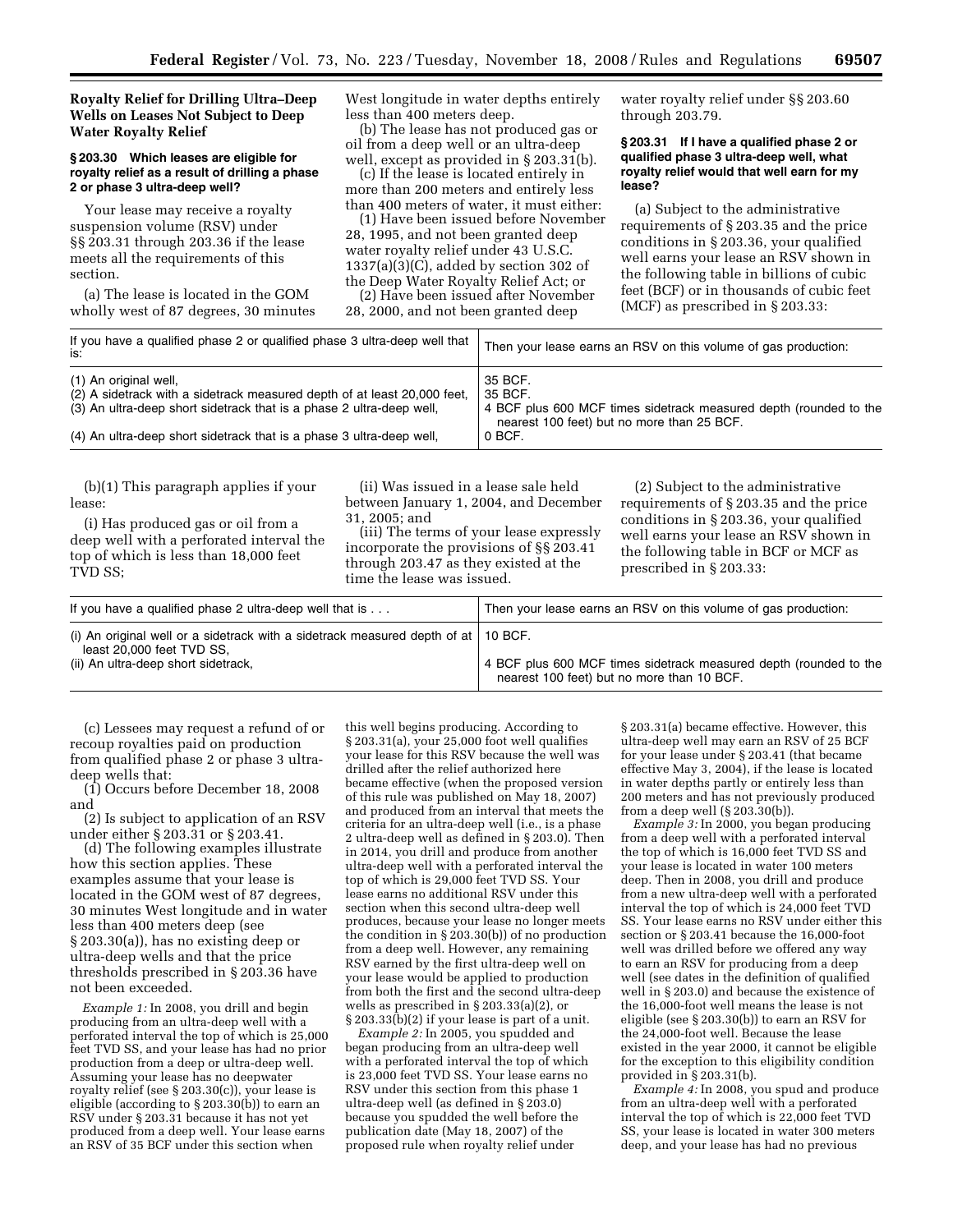production from a deep or ultra-deep well. Your lease earns an RSV of 35 BCF under this section when this well begins producing because your lease meets the conditions in § 203.30 and the well fits the definition of a phase 2 ultra-deep well (in § 203.0). Then in 2010, you spud and produce from a deep well with a perforated interval the top of which is 16,000 feet TVD SS. Your 16,000 foot well earns no RSV because it is on a lease that already has a producing well at least 18,000 feet subsea (see § 203.42(a)), but any remaining RSV earned by the ultra-deep well would also be applied to production from the deep well as prescribed in § 203.33(a)(2), or § 203.33(b)(2) if your lease is part of a unit and § 203.43(a)(2), or § 203.43(b)(2) if your lease is part of a unit. However, if the 16,000-foot deep well does not begin production until 2016 (or if your lease were located in water less than 200 meters deep), then the 16,000-foot well would not be a qualified deep well because this well does not begin production within the interval specified in the definition of a qualified well in § 203.0, and the RSV earned by the ultra-deep well would not be applied to production from this (unqualified) deep well.

*Example 5:* In 2008, you spud a deep well with a perforated interval the top of which is 17,000 feet TVD SS that becomes a qualified well and earns an RSV of 15 BCF under § 203.41 when it begins producing. Then in 2011, you spud an ultra-deep well with a perforated interval the top of which is 26,000 feet TVD SS. Your 26,000-foot well becomes a qualified ultra-deep well because it meets the date and depth conditions in this definition under § 203.0 when it begins producing, but your lease earns no additional RSV under this section or § 203.41 because it is on a lease that already has production from a deep well (see § 203.30(b)). Both the qualified deep well and the qualified ultradeep well would share your lease's total RSV of 15 BCF in the manner prescribed in §§ 203.33 and 203.43.

*Example 6:* In 2008, you spud a qualified ultra-deep well that is a sidetrack with a sidetrack measured depth of 21,000 feet and a perforated interval the top of which is 25,000 feet TVD SS. This well meets the definition of an ultra-deep well but is too long to be classified an ultra-deep short sidetrack in § 203.0. If your lease is located in 150 meters of water and has not previously produced from a deep well, your lease earns an RSV of 35 BCF because it was drilled after the effective date for earning this RSV. Further, this RSV applies to gas production from this and any future qualified deep and qualified ultra-deep wells on your lease, as prescribed in § 203.33. The absence of an expiration date for earning an RSV on an ultra-deep well means this long sidetrack well becomes a qualified well whenever it starts production. If your sidetrack has a sidetrack measured depth of 14,000 feet and begins production in March 2009, it earns an RSV of 12.4 BCF under this section because it meets the definitions of a phase 2 ultradeep well (production begins before the expiration date for the pre-existing relief in its water depth category) and an ultra-deep short sidetrack in § 203.0. However, if it does

not begin production until 2010, it earns no RSV because it is too short as a phase 3 ultradeep well to be a qualified ultra-deep well.

*Example 7:* Your lease was issued in June 2004 and expressly incorporates the provisions of §§ 203.41 through 203.47 as they existed at that time. In January 2005, you spud a deep well (well no. 1) with a perforated interval the top of which is 16,800 feet TVD SS that becomes a qualified well and earns an RSV of 15 BCF under § 203.41 when it begins producing. Then in February 2008, you spud an ultra-deep well (well no. 2) with a perforated interval the top of which is 22,300 feet that begins producing in November 2008, after well no. 1 has started production. Well no. 2 earns your lease an additional RSV of 10 BCF under paragraph (b) of this section because it begins production in time to be classified as a phase 2 ultra-deep well. If, on the other hand, well no. 2 had begun producing in June 2009, it would earn no additional RSV for the lease because it would be classified as a phase 3 ultra-deep well and thus is not entitled to the exception under paragraph (b) of this section.

#### **§ 203.32 What other requirements or restrictions apply to royalty relief for a qualified phase 2 or phase 3 ultra-deep well?**

(a) If a qualified ultra-deep well on your lease is within a unitized portion of your lease, the RSV earned by that well under this section applies only to your lease and not to other leases within the unit or to the unit as a whole.

(b) If your qualified ultra-deep well is a directional well (either an original well or a sidetrack) drilled across a lease line, then either:

(1) The lease with the perforated interval that initially produces earns the RSV or

(2) If the perforated interval crosses a lease line, the lease where the surface of the well is located earns the RSV.

(c) Any RSV earned under § 203.31 is in addition to any royalty suspension supplement (RSS) for your lease under § 203.45 that results from a different wellbore.

(d) If your lease earns an RSV under § 203.31 and later produces from a deep well that is not a qualified well, the RSV is not forfeited or terminated, but you may not apply the RSV earned under § 203.31 to production from the nonqualified well.

(e) You owe minimum royalties or rentals in accordance with your lease terms notwithstanding any RSVs allowed under paragraphs (a) and (b) of § 203.31.

(f) Unused RSVs transfer to a successor lessee and expire with the lease.

#### **§ 203.33 To which production do I apply the RSV earned by qualified phase 2 and phase 3 ultra-deep wells on my lease or in my unit?**

(a) You must apply the RSV allowed in § 203.31(a) and (b) to gas volumes produced from qualified wells on or after May 18, 2007, reported on the Oil and Gas Operations Report, Part A (OGOR–A) for your lease under § 216.53. All gas production from qualified wells reported on the OGOR– A, including production not subject to royalty, counts toward the total lease RSV earned by both deep or ultra-deep wells on the lease.

(b) This paragraph applies to any lease with a qualified phase 2 or phase 3 ultra-deep well that is not within an MMS-approved unit. Subject to the price conditions of § 203.36, you must apply the RSV prescribed in § 203.31 as required under the following paragraphs  $(b)$  $(1)$  and  $(b)$  $(2)$  of this section.

(1) You must apply the RSV to the earliest gas production occurring on and after the later of May 18, 2007, or the date the first qualified phase 2 or phase 3 ultra-deep well that earns your lease the RSV begins production (other than test production).

(2) You must apply the RSV to only gas production from qualified wells on your lease, regardless of their depth, for which you have met the requirements in § 203.35 or § 203.44.

(c) This paragraph applies to any lease with a qualified phase 2 or phase 3 ultra-deep well where all or part of the lease is within an MMS-approved unit. Under the unit agreement, a share of the production from all the qualified wells in the unit participating area would be allocated to your lease each month according to the participating area percentages. Subject to the price conditions of § 203.36, you must apply the RSV prescribed in § 203.31 as follows:

(1) You must apply the RSV to the earliest gas production occurring on and after the later of May 18, 2007, or the date that the first qualified phase 2 or phase 3 ultra-deep well that earns your lease the RSV begins production (other than test production).

(2) You must apply the RSV to only gas production:

(i) From qualified wells on the nonunitized area of your lease, regardless of their depth, for which you have met the requirements in § 203.35 or § 203.44; and

(ii) Allocated to your lease under an MMS-approved unit agreement from qualified wells on unitized areas of your lease and on other leases in participating areas of the unit,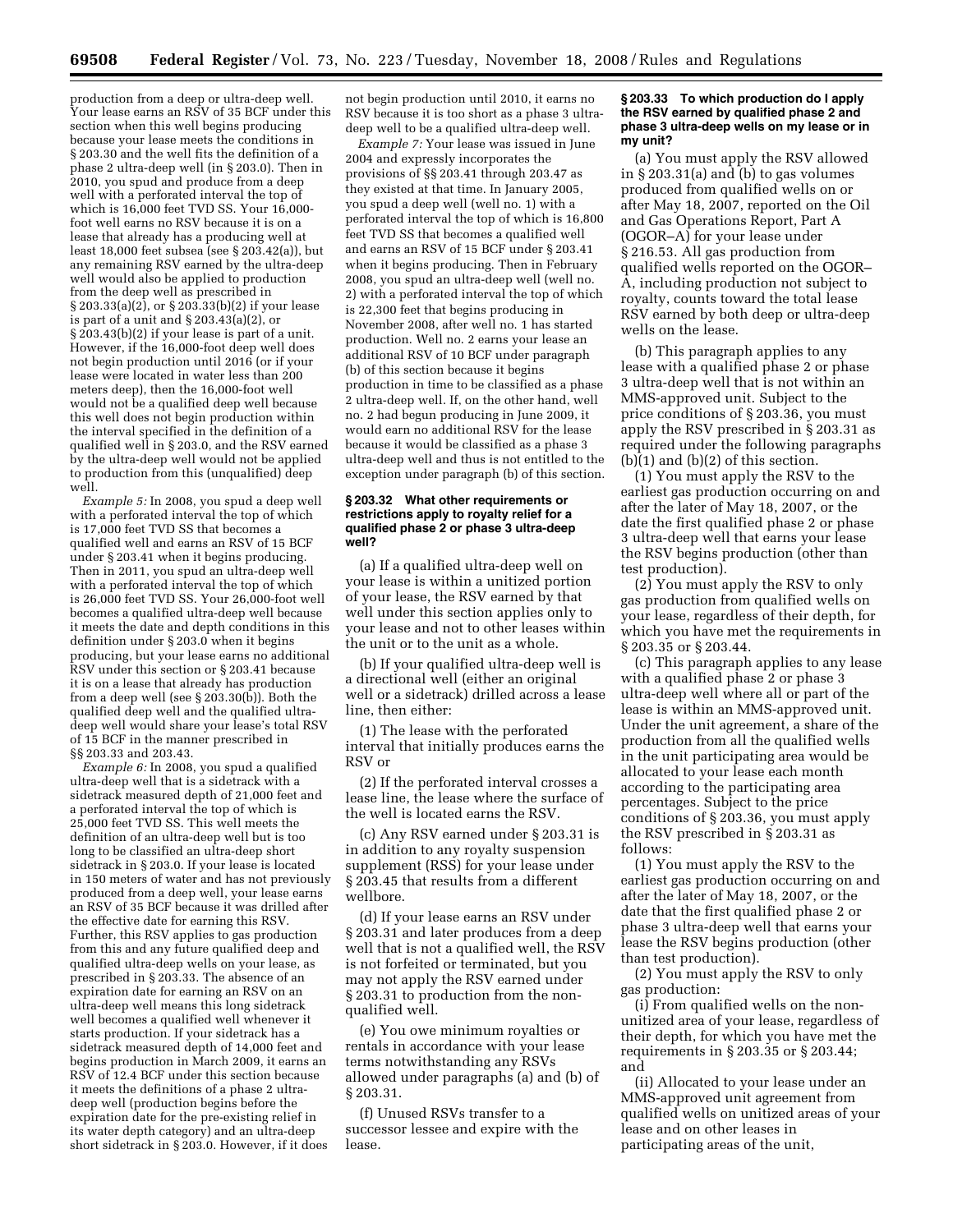regardless of their depth, for which the requirements in § 203.35 or § 203.44 have been met. The allocated share under paragraph (a)(2)(ii) of this section does not increase the RSV for your lease.

*Example:* The east half of your lease A is unitized with all of lease B. There is one qualified phase 2 ultra-deep well on the nonunitized portion of lease A that earns lease A an RSV of 35 BCF under § 203.31, one qualified deep well on the unitized portion of lease A (drilled after the ultra-deep well on the non-unitized portion of that lease) and a qualified phase 2 ultra-deep well on lease B that earns lease B a 35 BCF RSV under § 203.31. The participating area percentages allocate 40 percent of production from both of the unit qualified wells to lease A and 60 percent to lease B. If the non-unitized qualified phase 2 ultra-deep well on lease A produces 12 BCF, and the unitized qualified well on lease A produces 18 BCF, and the qualified well on lease B produces 37 BCF, then the production volume from and allocated to lease A to which the lease A RSV applies is 34 BCF [12 + (18 + 37)(0.40)]. The production volume allocated to lease B to which the lease B RSV applies is 33 BCF [(18 + 37)(0.60)]. None of the volumes produced from a well that is not within a unit participating area may be allocated to other leases in the unit.

(d) You must begin paying royalties when the cumulative production of gas from all qualified wells on your lease, or allocated to your lease under paragraph (b) of this section, reaches the applicable RSV allowed under § 203.31 or § 203.41. For the month in which cumulative production reaches this RSV, you owe royalties on the portion of gas production from or allocated to your lease that exceeds the RSV remaining at the beginning of that month.

#### **§ 203.34 To which production may an RSV earned by qualified phase 2 and phase 3 ultra-deep wells on my lease not be applied?**

You may not apply an RSV earned under § 203.31:

(a) To production from completions less than 15,000 feet TVD SS, except in cases where the qualified well is reperforated in the same reservoir previously perforated deeper than 15,000 feet TVD SS;

(b) To production from a deep well or ultra-deep well on any other lease, except as provided in paragraph (c) of § 203.33;

(c) To any liquid hydrocarbon (oil and condensate) volumes; or

(d) To production from a deep well or ultra-deep well that commenced drilling before:

(1) March 26, 2003, on a lease that is located entirely or partly in water less than 200 meters deep; or

(2) May 18, 2007, on a lease that is located entirely in water more than 200 meters deep.

#### **§ 203.35 What administrative steps must I take to use the RSV earned by a qualified phase 2 or phase 3 ultra-deep well?**

To use an RSV earned under § 203.31: (a) You must notify the MMS Regional Supervisor for Production and Development in writing of your intent to begin drilling operations on all your ultra-deep wells.

(b) Before beginning production, you must meet any production measurement requirements that the MMS Regional Supervisor for Production and Development has determined are necessary under 30 CFR Part 250, Subpart L.

(c)(1) Within 30 days of the beginning of production from any wells that would become qualified phase 2 or phase 3 ultra-deep wells by satisfying the requirements of this section:

(i) Provide written notification to the MMS Regional Supervisor for Production and Development that production has begun; and

(ii) Request confirmation of the size of the RSV earned by your lease.

(2) If you produced from a qualified phase 2 or phase 3 ultra-deep well

before December 18, 2008, you must provide the information in paragraph (c)(1) of this section no later than January 20, 2009.

(d) If you cannot produce from a well that otherwise meets the criteria for a qualified phase 2 ultra-deep well that is an ultra-deep short sidetrack before May 3, 2009, on a lease that is located entirely or partly in water less than 200 meters deep, or before May 3, 2013, on a lease that is located entirely in water more than 200 meters but less than 400 meters deep, the MMS Regional Supervisor for Production and Development may extend the deadline for beginning production for up to 1 year, based on the circumstances of the particular well involved, if it meets all the following criteria.

(1) The delay occurred after drilling reached the total depth in your well.

(2) Production (other than test production) was expected to begin from the well before May 3, 2009, on a lease that is located entirely or partly in water less than 200 meters deep or before May 3, 2013, on a lease that is located entirely in water more than 200 meters but less than 400 meters deep. You must provide a credible activity schedule with supporting documentation.

(3) The delay in beginning production is for reasons beyond your control, such as adverse weather and accidents which MMS deems were unavoidable.

#### **§ 203.36 Do I keep royalty relief if prices rise significantly?**

(a) You must pay royalties on all gas production to which an RSV otherwise would be applied under § 203.33 for any calendar year in which the average daily closing New York Mercantile Exchange (NYMEX) natural gas price exceeds the applicable threshold price shown in the following table.

| A price threshold in year 2007<br>dollars of | Applies to                                                                                                                                                                                                                                                                                                                                                                                                                                                                                                                                                                                                                                                                                                                                                                                                                                                                                                                                                         |
|----------------------------------------------|--------------------------------------------------------------------------------------------------------------------------------------------------------------------------------------------------------------------------------------------------------------------------------------------------------------------------------------------------------------------------------------------------------------------------------------------------------------------------------------------------------------------------------------------------------------------------------------------------------------------------------------------------------------------------------------------------------------------------------------------------------------------------------------------------------------------------------------------------------------------------------------------------------------------------------------------------------------------|
| $(1)$ \$10.15 per MMBtu                      | (i) The first 25 BCF of RSV earned under $\S 203.31(a)$ by a phase 2 ultra-deep well on a lease that is lo-<br>cated in water partly or entirely less than 200 meters deep issued before December 18, 2008; and<br>(ii) Any RSV earned under $\S 203.31(b)$ by a phase 2 ultra-deep well.                                                                                                                                                                                                                                                                                                                                                                                                                                                                                                                                                                                                                                                                          |
| (2) \$4.55 per MMBtu                         | (i) Any RSV earned under § 203.31(a) by a phase 3 ultra-deep well unless the lease terms prescribe a dif-<br>ferent price threshold:<br>(ii) The last 10 BCF of the 35 BCF of RSV earned under §203.31(a) by a phase 2 ultra-deep well on a<br>lease that is located in water partly or entirely less than 200 meters deep issued before December 18,<br>2008 and that is not a non-converted lease;<br>(iii) The last 15 BCF of the 35 BCF of RSV earned under § 203.31(a) by a phase 2 ultra-deep well on a<br>non-converted lease:<br>(iv) Any RSV earned under § 203.31(a) by a phase 2 ultra-deep well on a lease in water partly or entirely<br>less than 200 meters deep issued on or after December 18, 2008 unless the lease terms prescribe a dif-<br>ferent price threshold; and<br>(v) Any RSV earned under § 203.31(a) by a phase 2 ultra-deep well on a lease in water entirely more than<br>200 meters deep and entirely less than 400 meters deep. |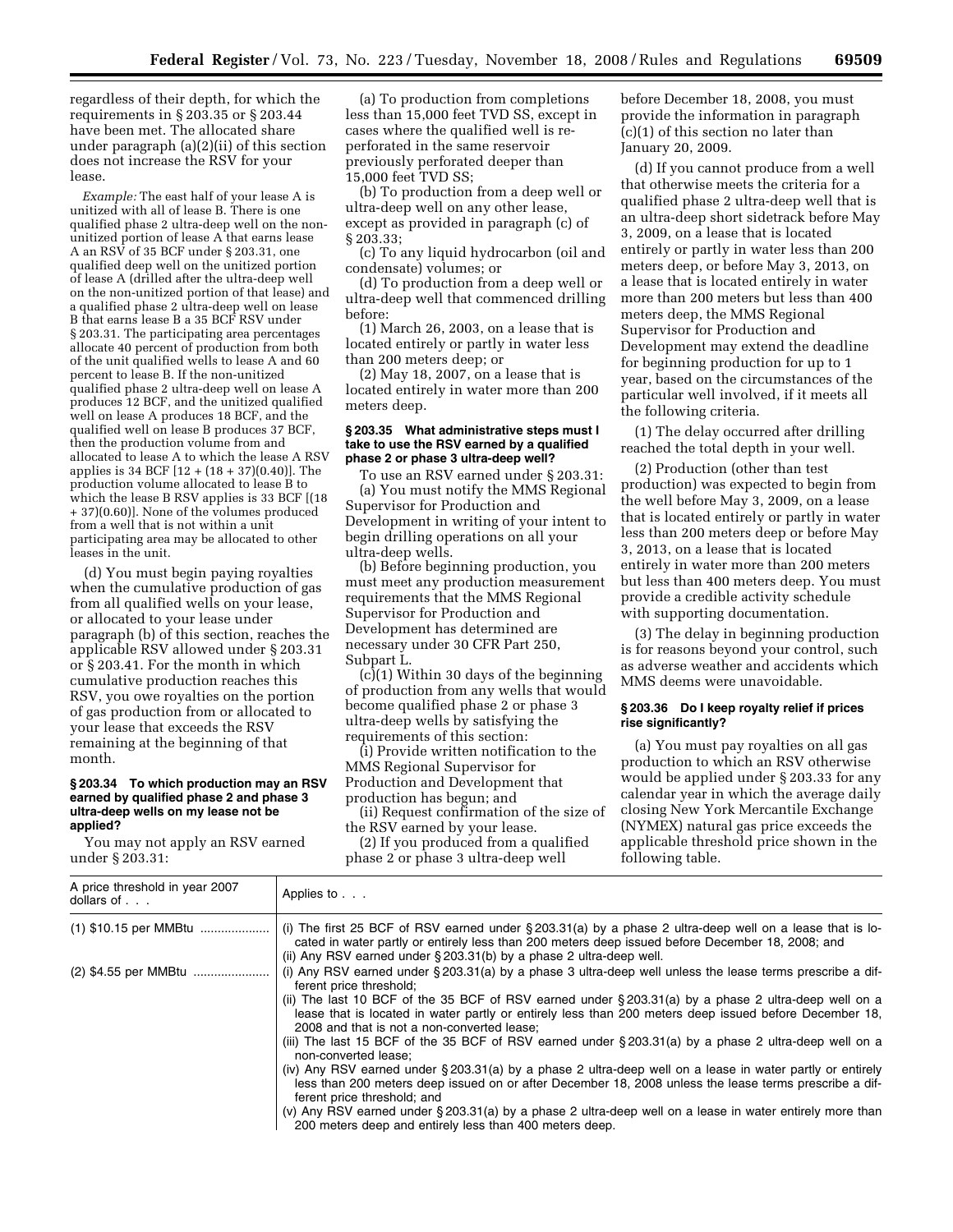| A price threshold in year 2007<br>dollars of | Applies to                              |
|----------------------------------------------|-----------------------------------------|
|                                              | Lease Sale 178.                         |
|                                              | Lease Sales 180, 182, 184, 185, or 187. |

(b) For purposes of paragraph (a) of this section, determine the threshold price for any calendar year after 2007 by:

(1) Determining the percentage of change during the year in the Department of Commerce's implicit price deflator for the gross domestic product; and

(2) Adjusting the threshold price for the previous year by that percentage.

(c) The following examples illustrate how this section applies.

*Example 1:* Assume that a lessee drills and begins producing from a qualified phase 2 ultra-deep well in 2008 on a lease issued in 2004 in less than 200 meters of water that earns the lease an RSV of 35 BCF. Further, assume the well produces a total of 18 BCF by the end of 2009 and in both of those years, the average daily NYMEX closing natural gas price is less than \$10.15 (adjusted for inflation after 2007). The lessee does not pay royalty on the 18 BCF because the gas price threshold under paragraph (a)(1) of this section applies to the first 25 BCF of this RSV earned by this phase 2 ultra-deep well. In 2010, the well produces another 13 BCF. In that year, the average daily closing NYMEX natural gas price is greater than \$4.55 per MMBtu (adjusted for inflation after 2007), but less than \$10.15 per MMBtu (adjusted for inflation after 2007). The first 7 BCF produced in 2010 will exhaust the first 25 BCF (that is subject to the \$10.15 threshold) of the 35 BCF RSV that the well earned. The lessee must pay royalty on the remaining 6 BCF produced in 2010, because it is subject to the \$4.55 per MMBtu threshold under paragraph (a)(2)(ii) of this section which was exceeded.

*Example 2:* Assume that a lessee:

(1) Drills and produces from well no.1, a qualified deep well in 2008 to a depth of 15,500 feet TVD SS that earns a 15 BCF RSV for the lease under § 203.41, which would be subject to a price threshold of \$10.15 per MMBtu (adjusted for inflation after 2007), meaning the lease is partly or entirely in less than 200 meters of water;

(2) Later in 2008 drills and produces from well no. 2, a second qualified deep well to a depth of 17,000 feet TVD SS that earns no additional RSV (see § 203.41(c)(1)); and

(3) In 2015, drills and produces from well no. 3, a qualified phase 3 ultra-deep well that earns no additional RSV since the lease already has an RSV established by prior deep well production. Further assume that in 2015, the average daily closing NYMEX natural gas price exceeds \$4.55 per MMBtu (adjusted for inflation after 2007) but does not exceed \$10.15 per MMBtu (adjusted for inflation after 2007). In 2015, any remaining RSV earned by well no. 1 (which would have

been applied to production from well nos. 1 and 2 in the intervening years), would be applied to production from all three qualified wells. Because the price threshold applicable to that RSV was not exceeded, the production from all three qualified wells would be royalty-free until the 15 BCF RSV earned by well no. 1 is exhausted.

*Example 3:* Assume the same initial facts regarding the three wells as in Example 2. Further assume that well no. 1 stopped producing in 2011 after it had produced 8 BCF, and that well no. 2 stopped producing in 2012 after it had produced 5 BCF. Two BCF of the RSV earned by well no. 1 remain. That RSV would be applied to production from well no. 3 until it is exhausted, and the lessee therefore would not pay royalty on those 2 BCF produced in 2015, because the \$10.15 per MMBtu (adjusted for inflation after 2007) price threshold is not exceeded. The determination of which price threshold applies to deep gas production depends on when the first qualified well earned the RSV for the lease, not on which wells use the RSV.

*Example 4:* Assume that in February 2010 a lessee completes and begins producing from an ultra-deep well (at a depth of 21,500 feet TVD SS) on a lease located in 325 meters of water with no prior production from any deep well and no deep water royalty relief. The ultra-deep well would be a phase 2 ultradeep well (see definition in § 203.0), and would earn the lease an RSV of 35 BCF under §§ 203.30 and 203.31. Further assume that the average daily closing NYMEX natural gas price exceeds \$4.55 per MMBtu (adjusted for inflation after 2007) but does not exceed \$10.15 per MMBtu (adjusted for inflation after 2007) during 2010. Because the lease is located in more than 200 but less than 400 meters of water, the \$4.55 per MMBtu price threshold applies to the whole RSV (see paragraph (a)(2)(v) of this section), and the lessee will owe royalty on all gas produced from the ultra-deep well in 2010.

(d) You must pay any royalty due under this section no later than March 31 of the year following the calendar year for which you owe royalty. If you do not pay by that date, you must pay late payment interest under § 218.54 from April 1 until the date of payment.

(e) Production volumes on which you must pay royalty under this section count as part of your RSV.

■ 6. Revise §§ 203.40 and 203.41 to read as follows:

#### **§ 203.40 Which leases are eligible for royalty relief as a result of drilling a deep well or a phase 1 ultra-deep well?**

Your lease may receive an RSV under §§ 203.41 through 203.44, and may

receive an RSS under §§ 203.45 through 203.47, if it meets all the requirements of this section.

(a) The lease is located in the GOM wholly west of 87 degrees, 30 minutes West longitude in water depths entirely less than 400 meters deep.

(b) The lease has not produced gas or oil from a well with a perforated interval the top of which is 18,000 feet TVD SS or deeper that commenced drilling either:

(1) Before March 26, 2003, on a lease that is located partly or entirely in water less than 200 meters deep; or

(2) Before May 18, 2007, on a lease that is located in water entirely more than 200 meters and entirely less than 400 meters deep.

(c) In the case of a lease located partly or entirely in water less than 200 meters deep, the lease was issued in a lease sale held either:

(1) Before January 1, 2001;

(2) On or after January 1, 2001, and before January 1, 2004, and, in cases where the original lease terms provided for an RSV for deep gas production, the lessee has exercised the option provided for in § 203.49; or

(3) On or after January 1, 2004, and the lease terms provide for royalty relief under §§ 203.41 through 203.47 of this part. (**Note:** Because the original § 203.41 has been divided into new §§ 203.41 and 203.42 and subsequent sections have been redesignated as §§ 203.43 through 203.48, royalty relief in lease terms for leases issued on or after January 1, 2004, should be read as referring to §§ 203.41 through 203.48.)

(d) If the lease is located entirely in more than 200 meters and less than 400 meters of water, it must either:

(1) Have been issued before November 28, 1995, and not been granted deep water royalty relief under 43 U.S.C. 1337(a)(3)(C), added by section 302 of the Deep Water Royalty Relief Act; or

(2) Have been issued after November 28, 2000, and not been granted deep water royalty relief under §§ 203.60 through 203.79.

#### **§ 203.41 If I have a qualified deep well or a qualified phase 1 ultra-deep well, what royalty relief would my lease earn?**

(a) To qualify for a suspension volume under paragraphs (b) or (c) of this section, your lease must meet the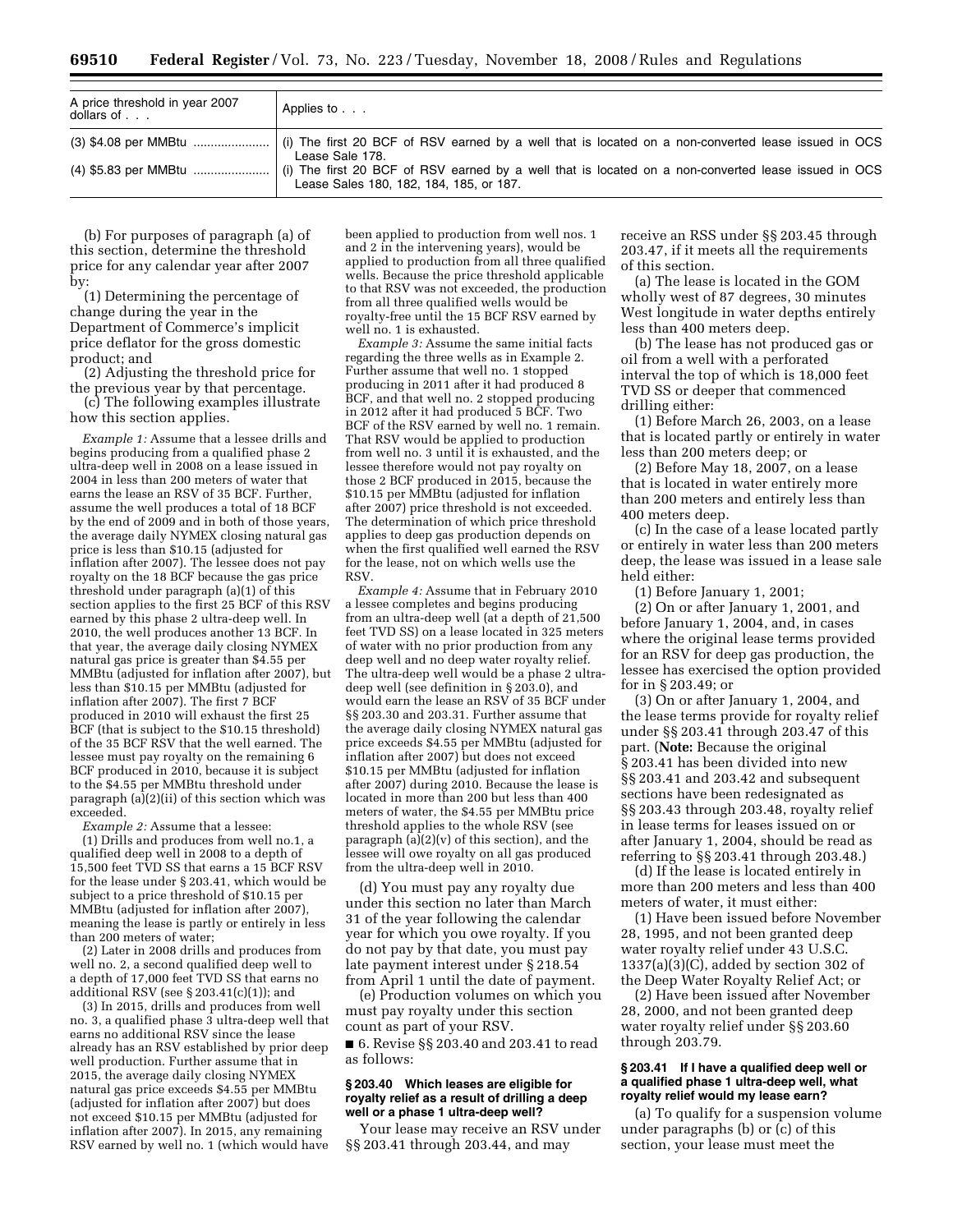requirements in § 203.40 and the requirements in the following table.

| If your lease has not                                                                                                                                                                                                                         | And if it later                                                                                                                                                       | Then your lease                                                                                                            |
|-----------------------------------------------------------------------------------------------------------------------------------------------------------------------------------------------------------------------------------------------|-----------------------------------------------------------------------------------------------------------------------------------------------------------------------|----------------------------------------------------------------------------------------------------------------------------|
| (1) produced gas or oil from any deep well or $\vert$ has a qualified deep well or qualified phase 1<br>ultra-deep well,<br>(2) produced gas or oil from a well with a per-<br>forated interval whose top is 18,000 feet TVD<br>SS or deeper, | ultra-deep well<br>has a qualified deep well with a perforated in-<br>terval whose top is 18,000 feet TVD SS or<br>deeper or a qualified phase 1 ultra-deep<br>well,. | earns an RSV specified in paragraph (b) of<br>this section.<br>earns an RSV specified in paragraph (c) of<br>this section. |

(b) If your lease meets the requirements in paragraph (a)(1) of this section, it earns the RSV prescribed in the following table:

| If you have a qualified deep well or a qualified phase 1 ultra-deep well<br>that is:                                                | Then your lease earns an RSV on this volume of gas production:                                                  |
|-------------------------------------------------------------------------------------------------------------------------------------|-----------------------------------------------------------------------------------------------------------------|
| (1) An original well with a perforated interval the top of which is from $\vert$ 15 BCF.<br>15,000 to less than 18,000 feet TVD SS, |                                                                                                                 |
| (2) A sidetrack with a perforated interval the top of which is from<br>15,000 to less than 18,000 feet TVD SS,                      | 4 BCF plus 600 MCF times sidetrack measured depth (rounded to the<br>nearest 100 feet) but no more than 15 BCF. |
| (3) An original well with a perforated interval the top of which is at least<br>18,000 feet TVD SS.                                 | 25 BCF.                                                                                                         |
| (4) A sidetrack with a perforated interval the top of which is at least<br>18,000 feet TVD SS.                                      | 4 BCF plus 600 MCF times sidetrack measured depth (rounded to the<br>nearest 100 feet) but no more than 25 BCF. |

(c) If your lease meets the requirements in paragraph (a)(2) of this section, it earns the RSV prescribed in the following table. The RSV specified

in this paragraph is in addition to any RSV your lease already may have earned from a qualified deep well with a perforated interval whose top is from

15,000 feet to less than 18,000 feet TVD SS.

| If you have a qualified deep well or a qualified phase 1 ultra-deep well that is                                | Then you earn an RSV on this amount of<br>gas production: |
|-----------------------------------------------------------------------------------------------------------------|-----------------------------------------------------------|
| (1) An original well or a sidetrack with a perforated interval the top of which is from 15,000 to less   0 BCF. | 10 BCF.                                                   |
| than 18,000 feet TVD SS.                                                                                        | 4 BCF plus 600 MCF times sidetrack                        |
| (2) An original well with a perforated interval the top of which is 18,000 feet TVD SS or deeper,               | measured depth (rounded to the near-                      |
| (3) A sidetrack with a perforated interval the top of which is 18,000 feet TVD SS or deeper,                    | est 100 feet) but no more than 10 BCF.                    |

(d) Lessees may request a refund of or recoup royalties paid on production from qualified wells on a lease that is located in water entirely deeper than 200 meters but entirely less than 400 meters deep that:

(1) Occurs before December 18, 2008; and

(2) Is subject to application of an RSV under either § 203.31 or § 203.41.

(e) The following examples illustrate how this section applies, assuming your lease meets the location, prior production, and lease issuance conditions in § 203.40 and paragraph (a) of this section:

*Example 1:* If you have a qualified deep well that is an original well with a perforated interval the top of which is 16,000 feet TVD SS, your lease earns an RSV of 15 BCF under paragraph (b)(1) of this section. This RSV must be applied to gas production from all qualified wells on your lease, as prescribed in §§ 203.43 and 203.48. However, if the top of the perforated interval is 18,500 feet TVD

SS, the RSV is 25 BCF according to paragraph (b)(3) of this section.

*Example 2:* If you have a qualified deep well that is a sidetrack, with a perforated interval the top of which is 16,000 feet TVD SS and a sidetrack measured depth of 6,789 feet, we round the measured depth to 6,800 feet and your lease earns an RSV of 8.08 BCF under paragraph (b)(2) of this section. This RSV would be applied to gas production from all qualified wells on your lease, as prescribed in §§ 203.43 and 203.48.

*Example 3:* If you have a qualified deep well that is a sidetrack, with a perforated interval the top of which is 16,000 feet TVD SS and a sidetrack measured depth of 19,500 feet, your lease earns an RSV of 15 BCF. This RSV would be applied to gas production from all qualified wells on your lease, as prescribed in §§ 203.43 and 203.48, even though 4 BCF plus 600 MCF per foot of sidetrack measured depth equals 15.7 BCF because paragraph  $(b)(2)$  of this section limits the RSV for a sidetrack at the amount an original well to the same depth would earn.

*Example 4:* If you have drilled and produced a deep well with a perforated interval the top of which is 16,000 feet TVD SS before March 26, 2003 (and the well

therefore is not a qualified well and has earned no RSV under this section), and later drill:

(i) A deep well with a perforated interval the top of which is 17,000 feet TVD SS, your lease earns no RSV (see paragraph (c)(1) of this section);

(ii) A qualified deep well that is an original well with a perforated interval the top of which is 19,000 feet TVD SS, your lease earns an RSV of 10 BCF under paragraph  $(c)(2)$  of this section. This RSV would be applied to gas production from qualified wells on your lease, as prescribed in §§ 203.43 and 203.48; or

(iii) A qualified deep well that is a sidetrack with a perforated interval the top of which is 19,000 feet TVD SS, that has a sidetrack measured depth of 7,000 feet, your lease earns an RSV of 8.2 BCF under paragraph (c)(3) of this section. This RSV would be applied to gas production from qualified wells on your lease, as prescribed in §§ 203.43 and 203.48.

*Example 5:* If you have a qualified deep well that is an original well with a perforated interval the top of which is 16,000 feet TVD SS, and later drill a second qualified well that is an original well with a perforated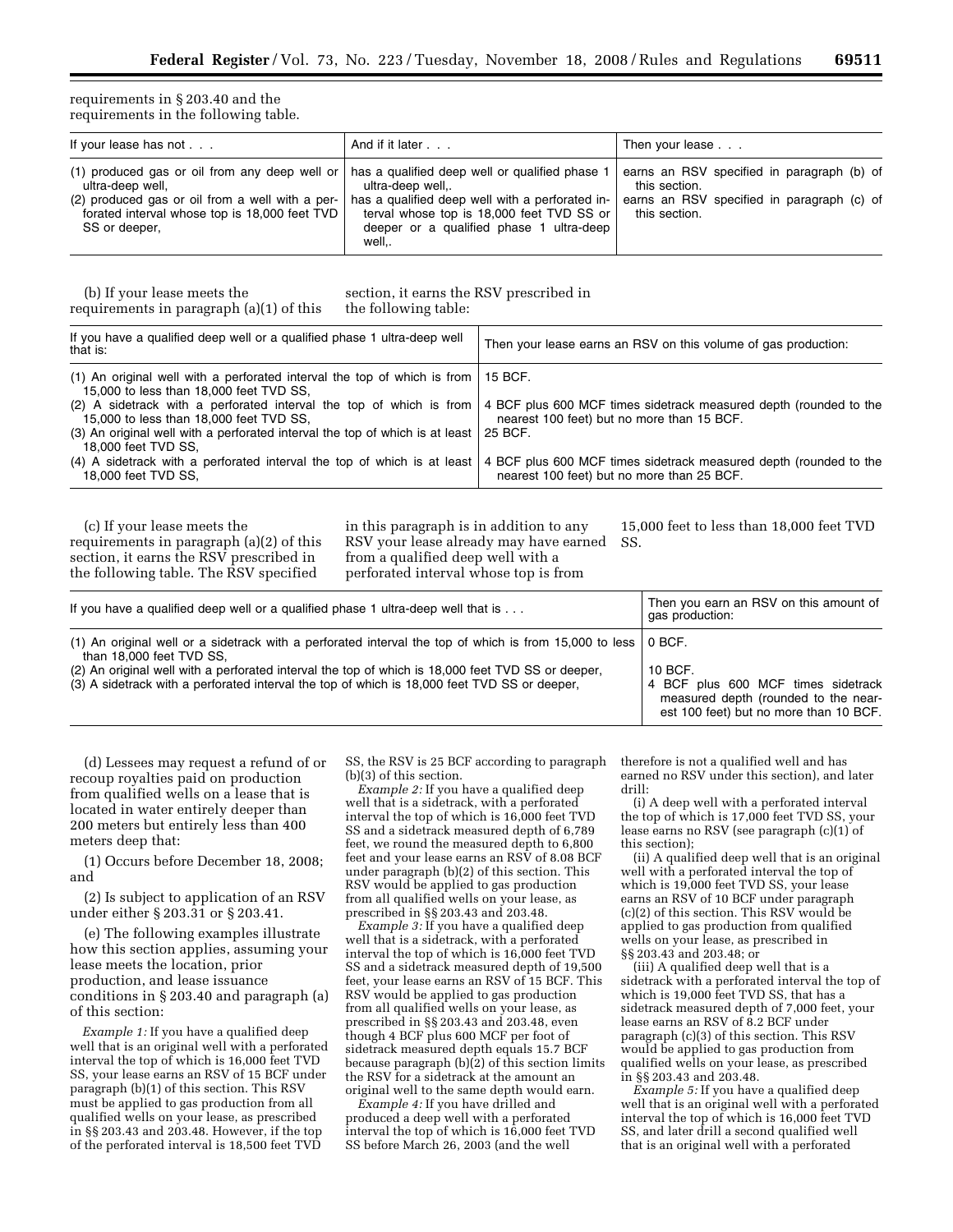interval the top of which is 19,000 feet TVD SS, we increase the total RSV for your lease from 15 BCF to 25 BCF under paragraph (c)(2) of this section. We will apply that RSV to gas production from all qualified wells on your lease, as prescribed in §§ 203.43 and 203.48. If the second well has a perforated interval the top of which is 22,000 feet TVD SS (instead of 19,000 feet), the total RSV for your lease would increase to 25 BCF only in 2 situations: (1) If the second well was a phase 1 ultra-deep well, i.e., if drilling began before May 18, 2007, or (2) the exception in § 203.31(b) applies. In both situations, your lease must be partly or entirely in less than 200 meters of water and production must begin on this well before May 3, 2009. If drilling of the second well began on or after May 18, 2007, the second well would be

qualified as a phase 2 or phase 3 ultra-deep well and, unless the exception in § 203.31(b) applies, would not earn any additional RSV (as prescribed in § 203.30), so the total RSV for your lease would remain at 15 BCF.

*Example 6:* If you have a qualified deep well that is a sidetrack, with a perforated interval the top of which is 16,000 feet TVD SS and a sidetrack measured depth of 4,000 feet, and later drill a second qualified well that is a sidetrack, with a perforated interval the top of which is 19,000 feet TVD SS and a sidetrack measured depth of 8,000 feet, we increase the total RSV for your lease from 6.4 BCF [4 + (600 \* 4,000)/1,000,000] to 15.2 BCF  ${6.4 + [4 + (600 * 8,000)/1,000,000]}$  under paragraphs (b)(2) and (c)(3) of this section. We would apply that RSV to gas production from all qualified wells on your lease, as

prescribed in §§ 203.43 and 203.48. The difference of 8.8 BCF represents the RSV earned by the second sidetrack that has a perforated interval the top of which is deeper than 18,000 feet TVD SS.

■ 7. Sections 203.42 through 203.48 are redesignated as §§ 203.42 through 203.49.

■ 8. Add new § 203.42 to read as follows:

## **§ 203.42 What conditions and limitations apply to royalty relief for deep wells and phase 1 ultra-deep wells?**

The conditions and limitations in the following table apply to royalty relief under § 203.41.

| If $\ldots$                                                                                                                                                                                                                                                                                                                                                                                                                          | Then $\ldots$                                                                                                                                                                                                                                                                                                                                                                                                                  |
|--------------------------------------------------------------------------------------------------------------------------------------------------------------------------------------------------------------------------------------------------------------------------------------------------------------------------------------------------------------------------------------------------------------------------------------|--------------------------------------------------------------------------------------------------------------------------------------------------------------------------------------------------------------------------------------------------------------------------------------------------------------------------------------------------------------------------------------------------------------------------------|
| (a) Your lease has produced gas or oil from a well with a perforated interval<br>the top of which is 18,000 feet TVD SS or deeper.<br>(b) You determine RSV under § 203.41 for the first qualified deep well or<br>qualified phase 1 ultra-deep well on your lease (whether an original well<br>or a sidetrack) because you drilled and produced it within the time inter-<br>vals set forth in the definitions for qualified wells, | your lease cannot earn an RSV under § 203.41 as a result of drill-<br>ing any subsequent deep wells or phase 1 ultra-deep wells.<br>that determination establishes the total RSV available for that drill-<br>ing depth interval on your lease (i.e., either 15,000–18,000 feet<br>TVD SS, or 18,000 feet TVD SS and deeper), regardless of the<br>number of subsequent qualified wells you drill to that depth in-<br>terval. |
| (c) A qualified deep well or qualified phase 1 ultra-deep well on your lease<br>is within a unitized portion of your lease,                                                                                                                                                                                                                                                                                                          | the RSV earned by that well under $\S 203.41$ applies only to pro-<br>duction from qualified wells on or allocated to your lease and not<br>to other leases within the unit.                                                                                                                                                                                                                                                   |
| (d) Your qualified deep well or qualified phase 1 ultra-deep well is a direc-<br>tional well (either an original well or a sidetrack) drilled across a lease<br>line,                                                                                                                                                                                                                                                                | the lease with the perforated interval that initially produces earns<br>the RSV. However, if the perforated interval crosses a lease<br>line, the lease where the surface of the well is located earns the<br>RSV.                                                                                                                                                                                                             |
| (e) You earn an RSV under § 203.41,                                                                                                                                                                                                                                                                                                                                                                                                  | that RSV is in addition to any RSS for your lease under $\S 203.45$<br>that results from a different wellbore.                                                                                                                                                                                                                                                                                                                 |
| (f) Your lease earns an RSV under § 203.41 and later produces from a well<br>that is not a qualified well,                                                                                                                                                                                                                                                                                                                           | the RSV is not forfeited or terminated, but you may not apply the<br>RSV under §203.41 to production from the non-qualified well.                                                                                                                                                                                                                                                                                              |
| (g) You qualify for an RSV under paragraphs (b) or (c) of $\S 203.41$ ,                                                                                                                                                                                                                                                                                                                                                              | you still owe minimum royalties or rentals in accordance with your<br>lease terms.                                                                                                                                                                                                                                                                                                                                             |
| (h) You transfer your lease,                                                                                                                                                                                                                                                                                                                                                                                                         | unused RSVs transfer to a successor lessee and expire with the<br>lease.                                                                                                                                                                                                                                                                                                                                                       |

*Example to paragraph (b):* If your first qualified deep well is a sidetrack with a perforated interval whose top is 16,000 feet TVD SS and earns an RSV of 12.5 BCF, and you later drill a qualified original deep well to 17,000 feet TVD SS, the RSV for your lease remains at 12.5 BCF and does not increase to 15 BCF. However, under paragraph (c) of § 203.41, if you subsequently drill a qualified deep well to a depth of 18,000 feet or greater TVD SS, you may earn an additional RSV.

■ 9. Revise newly redesignated § 203.43 to read as follows:

#### **§ 203.43 To which production do I apply the RSV earned from qualified deep wells or qualified phase 1 ultra-deep wells on my lease?**

(a) You must apply the RSV prescribed in § 203.41(b) and (c) to gas volumes produced from qualified wells on or after May 3, 2004, reported on the OGOR–A for your lease under § 216.53, as and to the extent prescribed in §§ 203.43 and 203.48.

(1) Except as provided in paragraph (a)(2) of this section, all gas production from qualified wells reported on the

OGOR–A, including production that is not subject to royalty, counts toward the lease RSV.

(2) Production to which an RSS applies under §§ 203.45 and 203.46 does not count toward the lease RSV.

(b) This paragraph applies to any lease with a qualified deep well or qualified phase 1 ultra-deep well when no part of the lease is within an MMSapproved unit. Subject to the price conditions in § 203.48, you must apply the RSV prescribed in § 203.41 as required under the following paragraphs  $(b)(1)$  and  $(b)(2)$  of this section.

(1) You must apply the RSV to the earliest gas production occurring on and after the later of:

(i) May 3, 2004, for an RSV earned by a qualified deep well or qualified phase 1 ultra-deep well on a lease that is located entirely or partly in water less than 200 meters deep;

(ii) May 18, 2007, for an RSV earned by a qualified deep well on a lease that

is located entirely in water more than 200 meters deep; or

(iii) The date that the first qualified well that earns your lease the RSV begins production (other than test production).

(2) You must apply the RSV to only gas production from qualified wells on your lease, regardless of their depth, for which you have met the requirements in § 203.35 or § 203.44.

*Example 1:* On a lease in water less than 200 meters deep, you began drilling an original deep well with a perforated interval the top of which is 18,200 feet TVD SS in September 2003, that became a qualified deep well in July 2004, when it began producing and using the RSV that it earned. You subsequently drill another original deep well with a perforated interval the top of which is  $16,600$  feet TVD SS, which becomes a qualified deep well when production begins in August 2008. The first well earned an RSV of 25 BCF (see § 203.41(a)(1) and (b)(3)). You must apply any remaining RSV each month beginning in August 2008 to production from both wells until the 25 BCF RSV is fully utilized according to paragraph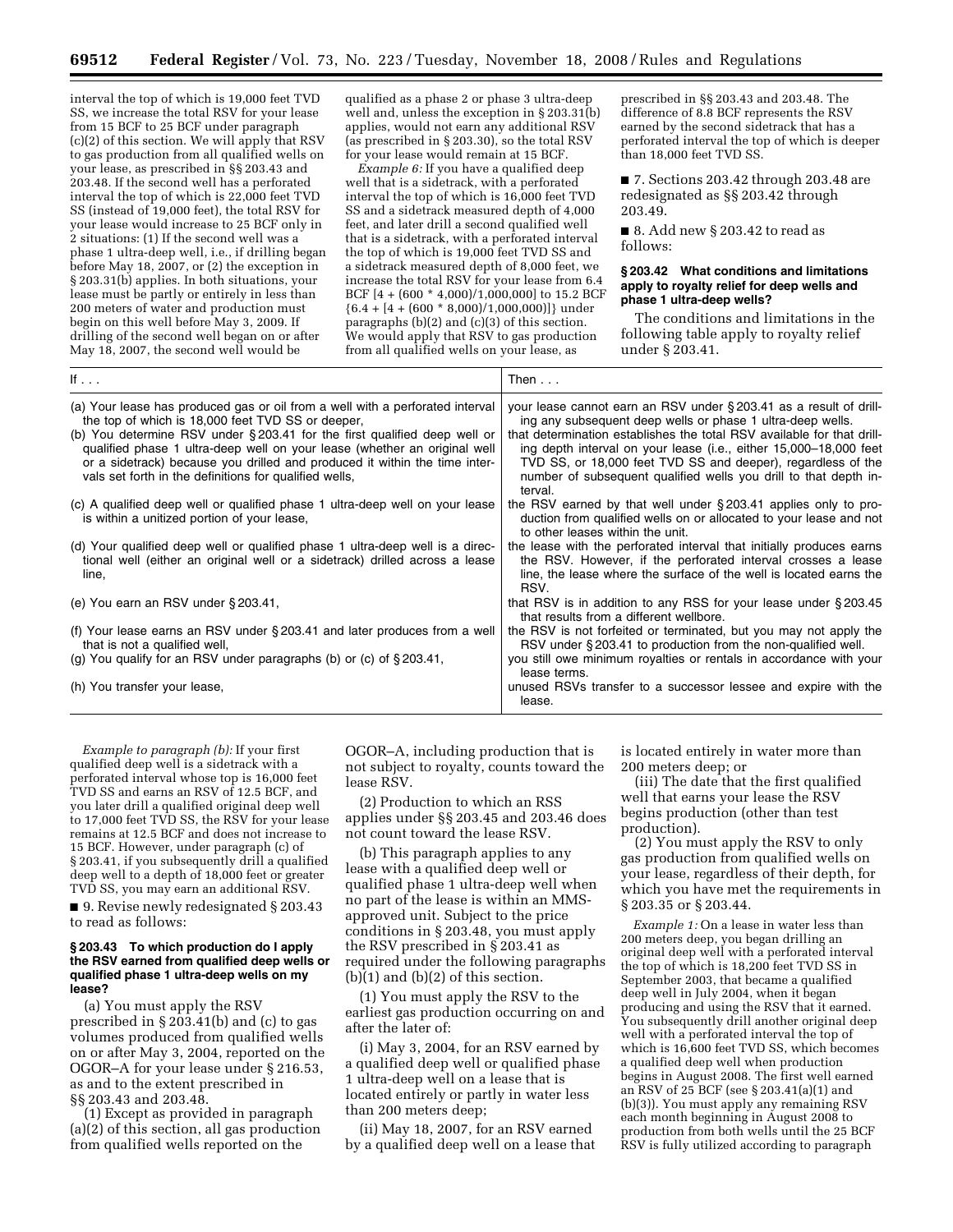(b)(2) of this section. If the second well had begun production in August 2009, it would not be a qualified deep well because it started production after expiration in May 2009 of the ability to qualify for royalty relief in this water depth, and could not share any of the remaining RSV (see definition of a qualified deep well in § 203.0).

*Example 2:* On a lease in water between 200 and 400 meters deep, you begin drilling an original deep well with a perforated interval the top of which is 17,100 feet TVD SS in November 2010 that becomes a qualified deep well in June 2011 when it begins producing and using the RSV. You subsequently drill another original deep well with a perforated interval the top of which is 15,300 feet TVD SS which becomes a qualified deep well by beginning production in October 2011 (see definition of a qualified deep well in § 203.0). Only the first well earns an RSV equal to 15 BCF (*see* § 203.41(a) and (b)). You must apply any remaining RSV each month beginning in October 2011 to production from both qualified deep wells until the 15 BCF RSV is fully utilized according to paragraph (b)(2) of this section.

(c) This paragraph applies to any lease with a qualified deep well or qualified phase 1 ultra-deep well when all or part of the lease is within an MMS-approved unit. Under the unit agreement, a share of the production from all the qualified wells in the unit participating area would be allocated to your lease each month according to the participating area percentages. Subject to the price conditions in § 203.48, you must apply the RSV prescribed under § 203.41 as required under the following paragraphs (c)(1) through (c)(3) of this section.

(1) You must apply the RSV to the earliest gas production occurring on and after the later of:

(i) May 3, 2004, for an RSV earned by a qualified well or qualified phase 1 ultra-deep well on a lease that is located entirely or partly in water less than 200 meters deep;

(ii) May 18, 2007, for an RSV earned by a qualified deep well on a lease that is located entirely in water more than 200 meters deep; or

(iii) The date that the first qualified well that earns your lease the RSV begins production (other than test production).

(2) You must apply the RSV to only gas production:

(i) From all qualified wells on the non-unitized area of your lease, regardless of their depth, for which you have met the requirements in § 203.35 or § 203.44; and,

(ii) Allocated to your lease under an MMS-approved unit agreement from qualified wells on unitized areas of your lease and on unitized areas of other leases in the unit, regardless of their depth, for which the requirements in § 203.35 or § 203.44 have been met.

(3) The allocated share under paragraph (c)(2)(ii) of this section does not increase the RSV for your lease. None of the volumes produced from a well that is not within a unit participating area may be allocated to other leases in the unit.

*Example:* The east half of your lease A is unitized with all of lease B. There is one qualified 19,000-foot TVD SS deep well on the non-unitized portion of lease A, one qualified 18,500-foot TVD SS deep well on the unitized portion of lease A, and a qualified 19,400-foot TVD SS deep well on lease B. The participating area percentages allocate 32 percent of production from both of the unit qualified deep wells to lease A and 68 percent to lease B. If the non-unitized qualified deep well on lease A produces 12 BCF and the unitized qualified deep well on lease A produces 15 BCF, and the qualified deep well on lease B produces 10 BCF, then the production volume from and allocated to lease A to which the lease an RSV applies is 20 BCF  $[12 + (15 + 10) * (0.32)]$ . The production volume allocated to lease B to which the lease B RSV applies is 17 BCF [(15 + 10) \* (0.68)].

(d) You must begin paying royalties when the cumulative production of gas from all qualified wells on your lease, or allocated to your lease under paragraph (c) of this section, reaches the applicable RSV allowed under § 203.31 or § 203.41. For the month in which cumulative production reaches this RSV, you owe royalties on the portion of gas production that exceeds the RSV remaining at the beginning of that month.

(e) You may not apply the RSV allowed under § 203.41 to:

(1) Production from completions less than 15,000 feet TVD SS, except in cases where the qualified deep well is reperforated in the same reservoir previously perforated deeper than 15,000 feet TVD SS;

(2) Production from a deep well or phase 1 ultra-deep well on any other lease, except as provided in paragraph (c) of this section;

(3) Any liquid hydrocarbon (oil and condensate) volumes; or

(4) Production from a deep well or phase 1 ultra-deep well that commenced drilling before:

(i) March 26, 2003, on a lease that is located entirely or partly in water less than 200 meters deep, or

(ii) May 18, 2007, on a lease that is located entirely in water more than 200 meters deep.

■ 10. In redesignated § 203.44, paragraphs (a), (d), and (e) are revised to read as follows:

#### **§ 203.44 What administrative steps must I take to use the RSV earned by a qualified deep well or qualified phase 1 ultra-deep well?**

(a) You must notify the MMS Regional Supervisor for Production and Development in writing of your intent to begin drilling operations on all deep wells and phase 1 ultra-deep wells; and \* \* \* \* \*

(d) You must provide the information in paragraph (b) of this section by January 20, 2009 if you produced before December 18, 2008 from a qualified deep well or qualified phase 1 ultradeep well on a lease that is located entirely in water more than 200 meters and less than 400 meters deep.

(e) The MMS Regional Supervisor for Production and Development may extend the deadline for beginning production for up to one year for a well that cannot begin production before the applicable date prescribed in the definition of ''qualified deep well'' in § 203.0 if it meets all of the following criteria.

(1) The well otherwise meets the criteria in the definition of a qualified deep well in § 203.0.

(2) The delay in production occurred after reaching total depth in the well.

(3) Production (other than test production) was expected to begin from the well before the applicable deadline in the definition of a qualified deep well in § 203.0. You must provide a credible activity schedule with supporting documentation.

(4) The delay in beginning production is for reasons beyond your control, such as adverse weather and accidents which MMS deems were unavoidable.

 $\blacksquare$  11. In redesignated § 203.45, paragraphs (a), (b) and (e) are revised to read as follows:

#### **§ 203.45 If I drill a certified unsuccessful well, what royalty relief will my lease earn?**  \* \* \* \* \*

(a) If you drill a certified unsuccessful well and you satisfy the administrative requirements of § 203.47, subject to the price conditions in § 203.48, your lease earns an RSS shown in the following table. The RSS is shown in billions of cubic feet of gas equivalent (BCFE) or in thousands of cubic feet of gas equivalent (MCFE) and is applicable to oil and gas production as prescribed in § 204.46.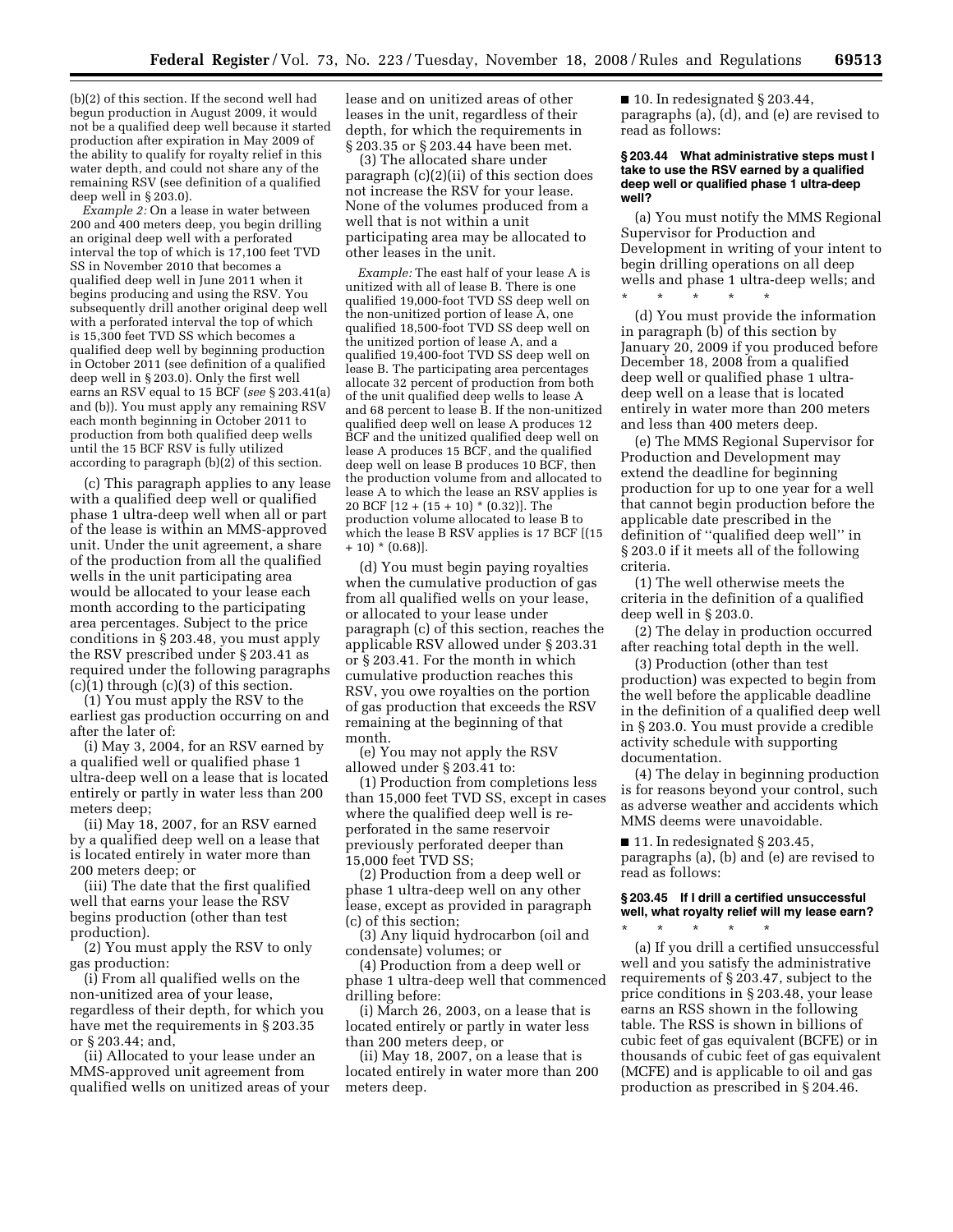| If you have a certified unsuccessful well that is:                                                                                                                                                                                                      | Then your lease earns an RSS on this<br>volume of oil and gas production as pre-<br>scribed in this section and §203.46:    |
|---------------------------------------------------------------------------------------------------------------------------------------------------------------------------------------------------------------------------------------------------------|-----------------------------------------------------------------------------------------------------------------------------|
| (1) An original well and your lease has not produced gas or oil from a deep well or an ultra-deep<br>well.                                                                                                                                              | 5 BCFE.                                                                                                                     |
| (2) A sidetrack (with a sidetrack measured depth of at least 10,000 feet) and your lease has not pro-<br>duced gas or oil from a deep well or an ultra-deep well,                                                                                       | 0.8 BCFE plus 120 MCFE times sidetrack<br>measured depth (rounded to the near-<br>est 100 feet) but no more than 5<br>BCFE. |
| (3) An original well or a sidetrack (with a sidetrack measured depth of at least 10,000 feet) and your<br>lease has produced gas or oil from a deep well with a perforated interval the top of which is from<br>15,000 to less than 18,000 feet TVD SS, | 2 BCFE.                                                                                                                     |

(b) This paragraph applies to oil and gas volumes you report on the OGOR– A for your lease under § 216.53.

(1) You must apply the RSS prescribed in paragraph (a) of this section, in accordance with the requirements in § 203.46, to all oil and gas produced from the lease:

(i) On or after December 18, 2008, if your lease is located in water more than 200 meters but less than 400 meters deep; or

(ii) On or after May 3, 2004, if your lease is located in water partly or entirely less than 200 meters deep.

(2) Production to which an RSV applies under §§ 203.31 through 203.33 and §§ 203.41 through 203.43 does not count toward the lease RSS. All other production, including production that is not subject to royalty, counts toward the lease RSS.

*Example 1:* If you drill a certified unsuccessful well that is an original well to a target 19,000 feet TVD SS, your lease earns an RSS of 5 BCFE that would be applied to gas and oil production if your lease has not previously produced from a deep well or an ultra-deep well, or you earn an RSS of 2 BCFE of gas and oil production if your lease has previously produced from a deep well with a perforated interval from 15,000 to less than 18,000 feet TVD SS, as prescribed in § 203.46.

*Example 2:* If you drill a certified unsuccessful well that is a sidetrack that reaches a target 19,000 feet TVD SS, that has a sidetrack measured depth of 12,545 feet, and your lease has not produced gas or oil from any deep well or ultra-deep well, MMS rounds the sidetrack measured depth to

12,500 feet and your lease earns an RSS of 2.3 BCFE of gas and oil production as prescribed in § 203.45.

\* \* \* \* \* (e) If the same wellbore that earns an RSS as a certified unsuccessful well later produces from a perforated interval the top of which is 15,000 feet TVD or deeper and becomes a qualified well, it will be subject to the following conditions:

\* \* \* \* \*

■ 12. In redesignated § 203.46, paragraphs (a) introductory text, (a)(1), (c), and (e) are revised to read as follows:

#### **§ 203.46 To which production do I apply the RSS from drilling one or two certified unsuccessful wells on my lease?**

(a) Subject to the requirements of §§ 203.40, 203.43, 203.45, 203.47, and 203.48, you must apply an RSS in § 203.45 to the earliest oil and gas production:

(1) Occurring on and after the day you file the information under § 204.47(b), \* \* \* \* \*

(c) If you have no current production on which to apply the RSS allowed under § 203.45, your RSS applies to the earliest subsequent production of gas and oil from, or allocated under an MMS-approved unit agreement to, your lease.

\* \* \* \* \* (e) You may not apply the RSS allowed under § 203.45 to production from any other lease, except for production allocated to your lease from an MMS-approved unit agreement. If your certified unsuccessful well is on a lease subject to an MMS-approved unit agreement, the lessees of other leases in the unit may not apply any portion of the RSS for your lease to production from the other leases in the unit.

■ 13. In redesignated § 203.47, paragraph (c) is revised to read as follows:

#### **§ 203.47 What administrative steps do I take to obtain and use the royalty suspension supplement?**

\* \* \* \* \*

\* \* \* \* \*

(c) If you commenced drilling a well that otherwise meets the criteria for a certified unsuccessful well on a lease located entirely in more than 200 meters and entirely less than 400 meters of water on or after May 18, 2007, and finished it before December 18, 2008, you must provide the information in paragraph (b) of this section no later than February 17, 2009.

■ 14. Redesignated § 203.48 is revised to read as follows:

#### **§ 203.48 Do I keep royalty relief if prices rise significantly?**

(a) You must pay royalties on all gas and oil production for which an RSV or an RSS otherwise would be allowed under §§ 203.40 through 203.47 for any calendar year when the average daily closing NYMEX natural gas price exceeds the applicable threshold price shown in the following table.

| For a lease located in water                                                                 | And issued | the applicable threshold price is                                                                                                            |
|----------------------------------------------------------------------------------------------|------------|----------------------------------------------------------------------------------------------------------------------------------------------|
| (1) Partly or entirely less than 200 before December 18, 2008,<br>meters deep,               |            | \$10.15 per MMBtu, adjusted annually after calendar year 2007 for infla-<br>tion.                                                            |
| (2) Partly or entirely less than $200$ after December 18, 2008,<br>meters deep,              |            | \$4.55 per MMB tu, adjusted annually after calendar year 2007 for inflation<br>unless the lease terms prescribe a different price threshold. |
| (3) Entirely more than 200 meters on any date,<br>and entirely less than 400 meters<br>deep, |            | \$4.55 per MMB tu, adjusted annually after calendar year 2007 for inflation<br>unless the lease terms prescribe a different price threshold. |

(b) Determine the threshold price for any calendar year after 2007 by adjusting the threshold price in the

previous year by the percentage that the implicit price deflator for the gross domestic product, as published by the

Department of Commerce, changed during the calendar year.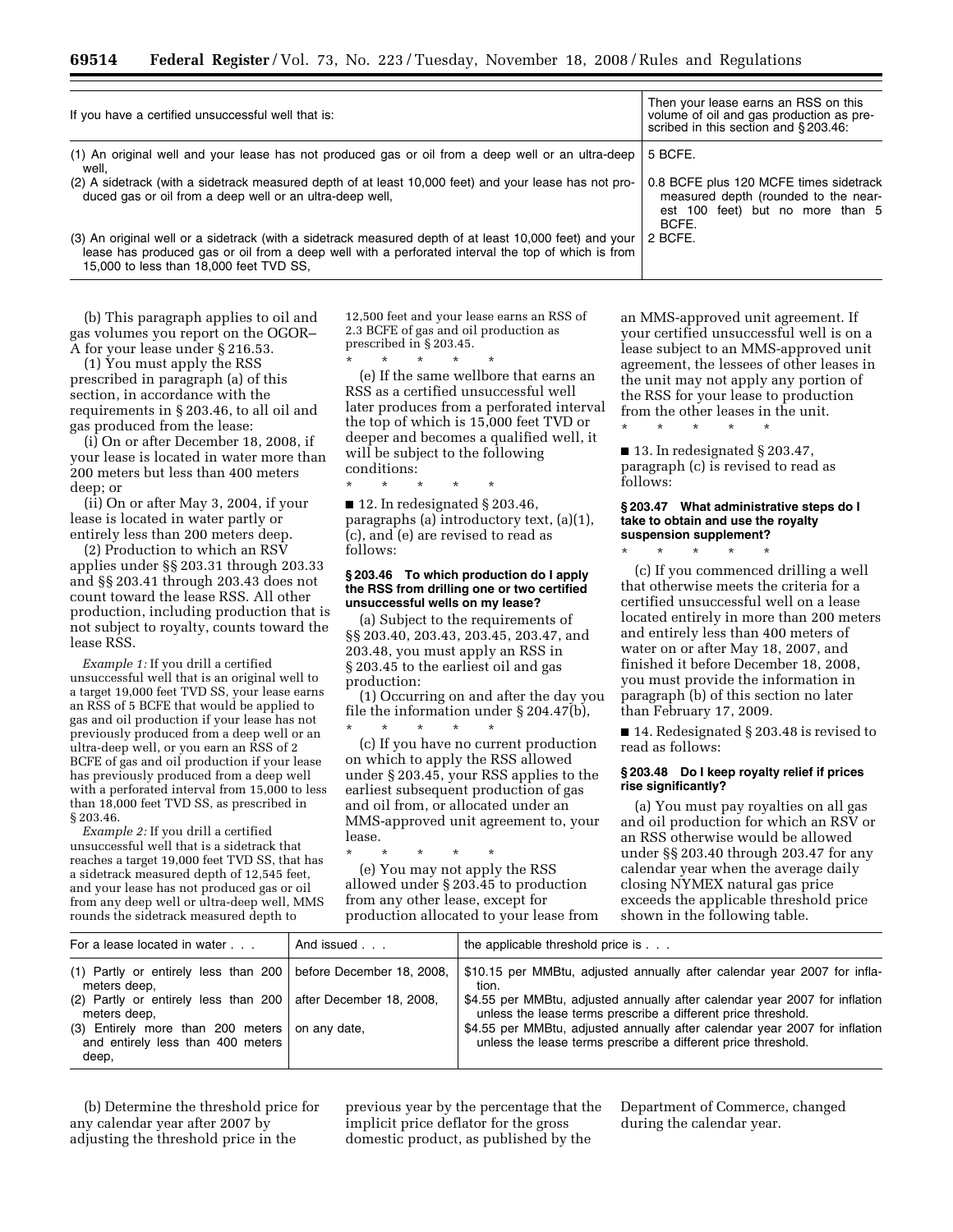(c) You must pay any royalty due under this section no later than March 31 of the year following the calendar year for which you owe royalty. If you do not pay by that date, you must pay late payment interest under § 218.54 from April 1 until the date of payment.

(d) Production volumes on which you must pay royalty under this section count as part of your RSV and RSS.

■ 15. In redesignated § 203.49, the introductory text in paragraph (a) and paragraph (c) are revised to read as follows:

#### **§ 203.49 May I substitute the deep gas drilling provisions in this part for the deep gas royalty relief provided in my lease terms?**

(a) You may exercise an option to replace the applicable lease terms for royalty relief related to deep-well drilling with those in § 203.0 and §§ 203.40 through 203.48 if you have a lease issued with royalty relief provisions for deep-well drilling. Such leases:

\* \* \* \* \*

(c) Once you exercise the option under paragraph (a) of this section, you are subject to all the activity, timing, and administrative requirements pertaining to deep gas royalty relief as specified in §§ 203.40 through 203.48. \* \* \* \* \*

■ 16. The undesignated center heading between § 203.56 and § 203.60 is revised to read as follows:

# **Royalty Relief for Pre-Act Deep Water Leases and for Development and Expansion Projects**

■ 17. Revise § 203.60 to read as follows:

#### **§ 203.60 Who may apply for royalty relief on a case-by-case basis in deep water in the Gulf of Mexico or offshore of Alaska?**

You may apply for royalty relief under §§ 203.61(b) and 203.62 for an individual lease, unit or project if you:

(a) Hold a pre-Act lease (as defined in § 203.0) that we have assigned to an

authorized field (as defined in § 203.0); (b) Propose an expansion project (as defined in § 203.0); or

(c) Propose a development project (as defined in § 203.0).

■ 18. Revise § 203.62 to read as follows:

#### **§ 203.62 How do I apply for relief?**

(a) You must send a complete application and the required fee to the MMS Regional Director for your region.

(b) Your application for royalty relief offshore Alaska or in deep water in the GOM must include an original and two copies (one set of digital information) of:

(1) Administrative information report; (2) Economic Viability and relief

- justification report;
	- (3) G&G report;
	- (4) Engineering report;
	- (5) Production report; and
	- (6) Cost report.

(c) Section 203.82 explains why we are authorized to require these reports.

(d) Sections 203.81, 203.83, and 203.85 through 203.89 describe what

these reports must include. The MMS regional office for your region will guide you on the format for the required reports, and we encourage you to contact this office before preparing your application for this guidance.

 $\blacksquare$  19. In § 203.69, paragraph (b) is revised, paragraphs (c) through (f) are redesignated as paragraphs (f) through (i), and new paragraphs (c) through (e) are added to read as follows:

## **§ 203.69 If my application is approved, what royalty relief will I receive?**

\* \* \* \* \*

(b) For development projects, any relief we grant applies only to project wells and replaces the royalty relief, if any, with which we issued your lease.

(c) If your project is economic given the royalty relief with which we issued your lease, we will reject the application.

(d) If the lease has earned or may earn deep gas royalty relief under §§ 203.40 through 203.49 or ultra-deep gas royalty relief under §§ 203.30 through 203.36, we will take the deep gas royalty relief or ultra-deep gas royalty relief into account in determining whether further royalty relief for a development project is necessary for production to be economic.

(e) If neither paragraph (c) nor (d) of this section apply, the *minimum* royalty suspension volumes are as shown in the following table:

| For $\ldots$                                                                                                |                  | The minimum royalty suspension volume is $\ldots$                                                                                                                                                                                                                                                                   | Plus $\ldots$ |                                                                         |                                                                                                                                                                                     |
|-------------------------------------------------------------------------------------------------------------|------------------|---------------------------------------------------------------------------------------------------------------------------------------------------------------------------------------------------------------------------------------------------------------------------------------------------------------------|---------------|-------------------------------------------------------------------------|-------------------------------------------------------------------------------------------------------------------------------------------------------------------------------------|
| (1) RS leases in the GOM or<br>leases offshore Alaska,                                                      | the application. | A volume equal to the combined royalty suspension volumes<br>(or the volume equivalent based on the data in your ap-<br>proved application for other forms of royalty suspension)<br>with which MMS issued the leases participating in the appli-<br>cation that have or plan a well into a reservoir identified in |               |                                                                         | 10 percent of the median of the distribution of<br>known recoverable resources upon which<br>MMS based approval of your application<br>from all reservoirs included in the project. |
| (2) Leases offshore Alaska or<br>other deep water GOM<br>leases issued in sales after<br>November 28, 2000, | the project.     | A volume equal to 10 percent of the median of the distribution<br>of known recoverable resources upon which MMS based<br>approval of your application from all reservoirs included in                                                                                                                               |               |                                                                         |                                                                                                                                                                                     |
|                                                                                                             |                  |                                                                                                                                                                                                                                                                                                                     |               |                                                                         |                                                                                                                                                                                     |
| $\star$<br>$\star$<br>■ 20. In § 203.70, revise the introductory<br>toyt and personant (b) to read as       |                  | §203.70 What information must I provide<br>after MMS approves relief?<br>You must submit reports to us as                                                                                                                                                                                                           |               | Sections 203.81, 203.90, and 203.91<br>describe what these reports must | include The MMS Regional Office for                                                                                                                                                 |

text and paragraph (b) to read as follows:

You must submit reports to us as indicated in the following table.

include. The MMS Regional Office for your region will prescribe the formats.

date up to 30 days.

| Required report | When due to MMS                                                                                                                                                                             |  | Due date extensions                                |  |  |
|-----------------|---------------------------------------------------------------------------------------------------------------------------------------------------------------------------------------------|--|----------------------------------------------------|--|--|
|                 |                                                                                                                                                                                             |  |                                                    |  |  |
|                 | (b) Post-production report  Within 120 days after the start of production that is With acceptable justification from you, the MMS Re-<br>subject to the approved royalty suspension volume. |  | gional Director for your region may extend the due |  |  |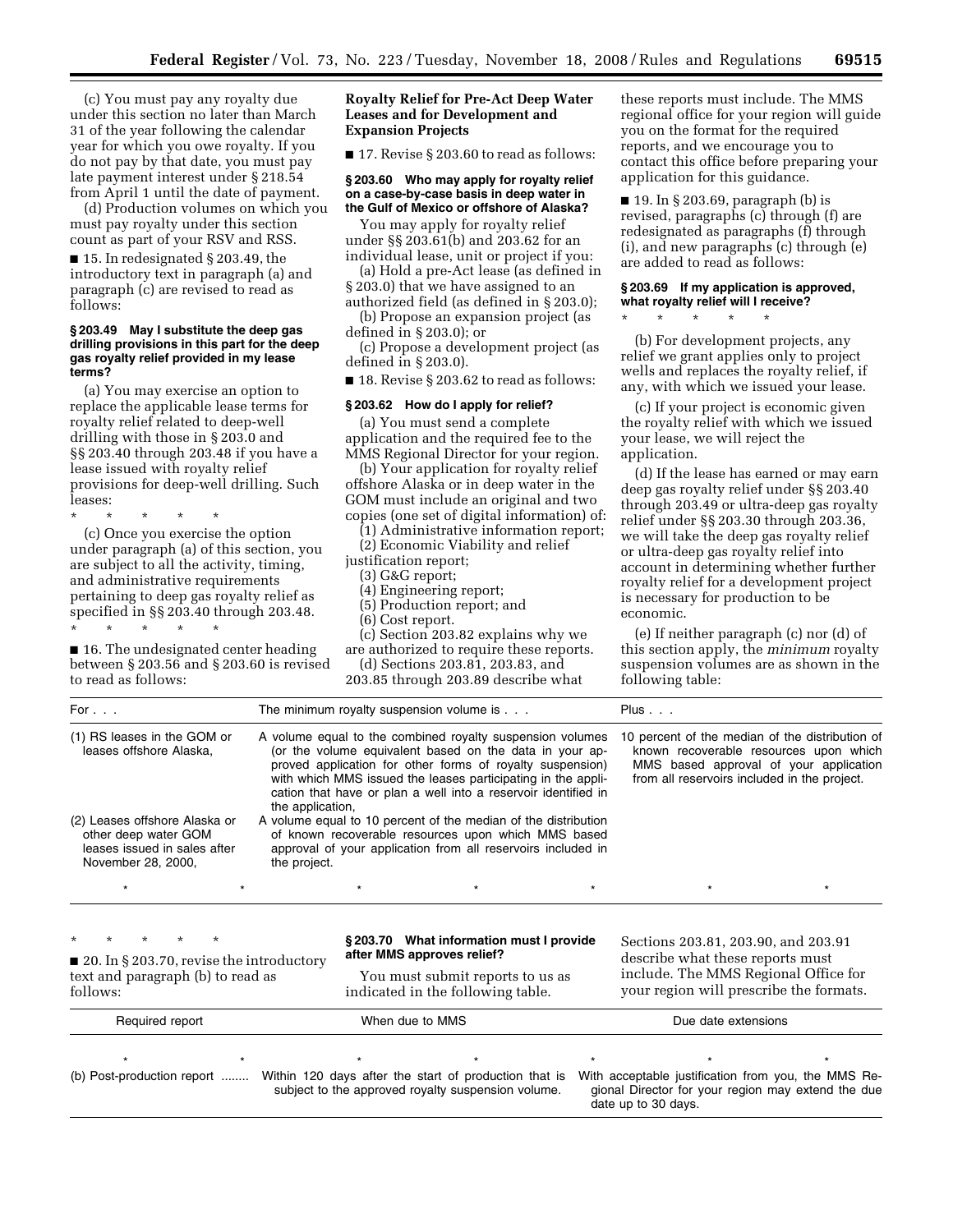■ 21. Revise § 203.77 to read as follows:

#### **§ 203.77 May I voluntarily give up relief if conditions change?**

Yes, you may voluntarily give up relief by sending a letter to that effect to the MMS Regional office for your region.

■ 22. Revise § 203.78 to read as follows:

#### **§ 203.78 Do I keep relief approved by MMS under §§ 203.60–203.77 for my lease, unit or project if prices rise significantly?**

If prices rise above a base price threshold for light sweet crude oil or natural gas, you must pay full royalties on production otherwise subject to royalty relief approved by MMS under §§ 203.60–203.77 for your lease, unit or project as prescribed in this section.

(a) The following table shows the base price threshold for various types of leases, subject to paragraph (b) of this section. Note that, for post-November 2000 deepwater leases in the GOM, price thresholds apply on a lease basis, so different leases on the same development project or expansion project approved for royalty relief may have different price thresholds.

| For $\ldots$                                                                                                                                                                                                                                      | The base price threshold is                                                          |
|---------------------------------------------------------------------------------------------------------------------------------------------------------------------------------------------------------------------------------------------------|--------------------------------------------------------------------------------------|
| (1) Pre-Act leases in the GOM,<br>(2) Post-November 2000 deep water leases in the GOM or leases offshore of Alaska   indicated in your original lease agreement or, if none,<br>for which the lease or Notice of Sale set a base price threshold, | set by statute.<br>those in the Notice of Sale under which your lease<br>was issued. |
| (3) Post-November 2000 deep water leases in the GOM or leases offshore of Alaska<br>for which the lease or Notice of Sale did not set a base price threshold,                                                                                     | the threshold set by statute for pre-Act leases.                                     |

(b) An exception may occur if we determine that the price thresholds in paragraphs (a)(2) or (a)(3) mean the royalty suspension volume set under § 203.69 and in lease terms would provide inadequate encouragement to increase production or development, in which circumstance we could specify a different set of price thresholds on a case-by-case basis.

(c) Suppose your base oil price threshold set under paragraph (a) is \$28.00 per barrel, and the daily closing NYMEX light sweet crude oil prices for the previous calendar year exceeds \$28.00 per barrel, as adjusted in paragraph (h) of this section. In this case, we retract the royalty relief authorized in this subpart and you must:

(1) Pay royalties on all oil production for the previous year at the lease stipulated royalty rate plus interest (under 30 U.S.C. 1721 and § 218.54 of this chapter) by March 31 of the current calendar year, and

(2) Pay royalties on all your oil production in the current year.

(d) Suppose your base gas price threshold set under paragraph (a) is \$3.50 per million British thermal units (Btu), and the daily closing NYMEX light sweet crude oil prices for the previous calendar year exceeds \$3.50 per million Btu, as adjusted in paragraph (h) of this section. In this case, we retract the royalty relief authorized in this subpart and you must:

(1) Pay royalties on all gas production for the previous year at the lease stipulated royalty rate plus interest (under 30 U.S.C. 1721 and § 218.54 of this chapter) by March 31 of the current calendar year, and

(2) Pay royalties on all your gas production in the current year.

(e) Production under both paragraphs (c) and (d) of this section counts as part of the royalty-suspension volume.

(f) You are entitled to a refund or credit, with interest, of royalties paid on any production (that counts as part of the royalty-suspension volume):

(1) Of oil if the arithmetic average of the closing prices for the current calendar year is \$28.00 per barrel or less, as adjusted in paragraph (h) of this section, and

(2) Of gas if the arithmetic average of the closing natural gas prices for the current calendar year is \$3.50 per million Btu or less, as adjusted in paragraph (h) of this section.

(g) You must follow our regulations in part 230 of this chapter for receiving refunds or credits.

(h) We change the prices referred to in paragraphs (c), (d), and (f) of this section periodically. For pre-Act leases, these prices change during each calendar year after 1994 by the percentage that the implicit price deflator for the gross domestic product changed during the preceding calendar year. For post-November 2000 deepwater leases, these prices change as indicated in the lease instrument or in the Notice of Sale under which we issued the lease.

 $\blacksquare$  23. In § 203.79, revise the section heading to read as follows:

# **§ 203.79 How do I appeal MMS's decisions related to royalty relief for a deepwater lease or a development or expansion project?**

\* \* \* \* \*

 $\blacksquare$  24. In § 203.80, revise the section heading and introductory text to read as follows:

#### **§ 203.80 When can I get royalty relief if I am not eligible for royalty relief under other sections in the subpart?**

We may grant royalty relief when it serves the statutory purposes summarized in § 203.1 and our formal relief programs, including but not limited to the applicable levels of the royalty suspension volumes and price thresholds, provide inadequate encouragement to promote development or increase production. Unless your lease lies offshore of Alaska or wholly west of 87 degrees, 30 minutes West longitude in the GOM, your lease must be producing to qualify for relief. Before you may apply for royalty relief apart from our programs for end-of-life leases or for pre-Act deep water leases and development and expansion projects, we must agree that your lease or project has two or more of the following characteristics:

\* \* \* \* \*

\* \* \* \* \*

\* \* \* \* \*

■ 25. In § 203.81, revise paragraph (b) to read as follows:

# **§ 203.81 What supplemental reports do royalty relief applications require?**

(b) You must certify that all information in your application, fabricator's confirmation and postproduction development reports is accurate, complete, and conforms to the most recent content and presentation guidelines available from the MMS Regional office for your region.

 $\blacksquare$  26. In § 203.89, revise the section heading to read as follows:

**§ 203.89 What is in a cost report?**  \* \* \* \* \*

■ 27. In § 203.90, revise paragraph (b) to read as follows: